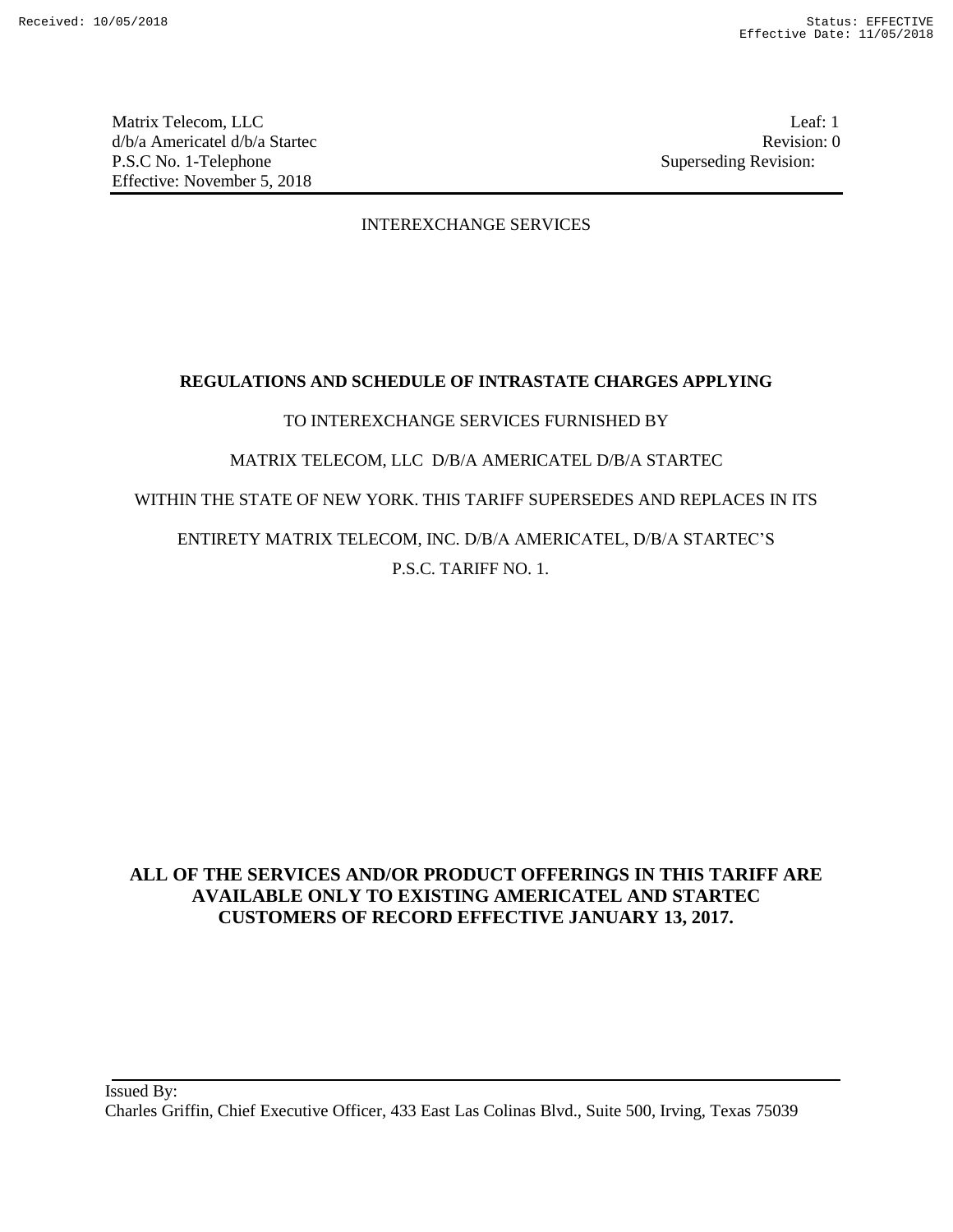Matrix Telecom, LLC Leaf: 2 d/b/a Americatel d/b/a Startec **Revision:** 0 P.S.C No. 1-Telephone Superseding Revision: Effective: November 5, 2018

## INTEREXCHANGE SERVICES

## **Contacting the Public Service Commission**

In the case of a dispute between the Customer and the Company which cannot be resolved with mutual satisfaction, the Customer may file a complaint by contacting the New York State Department of Public Service by phone, online or by mail.

1. By Phone:

Helpline (for complaints/inquiries): 1-800-342-3377 for Continental United States or, 1-800-662-1220 for Hearing/Speech Impaired: TDD or, 518-472-8502 for fax

2. Online:

http://www.dps.ny.gov/complaints.html or,

3. By Mail:

NYS Department of Public Service Office of Consumer Services 3 Empire State Plaza Albany, NY 12223-1350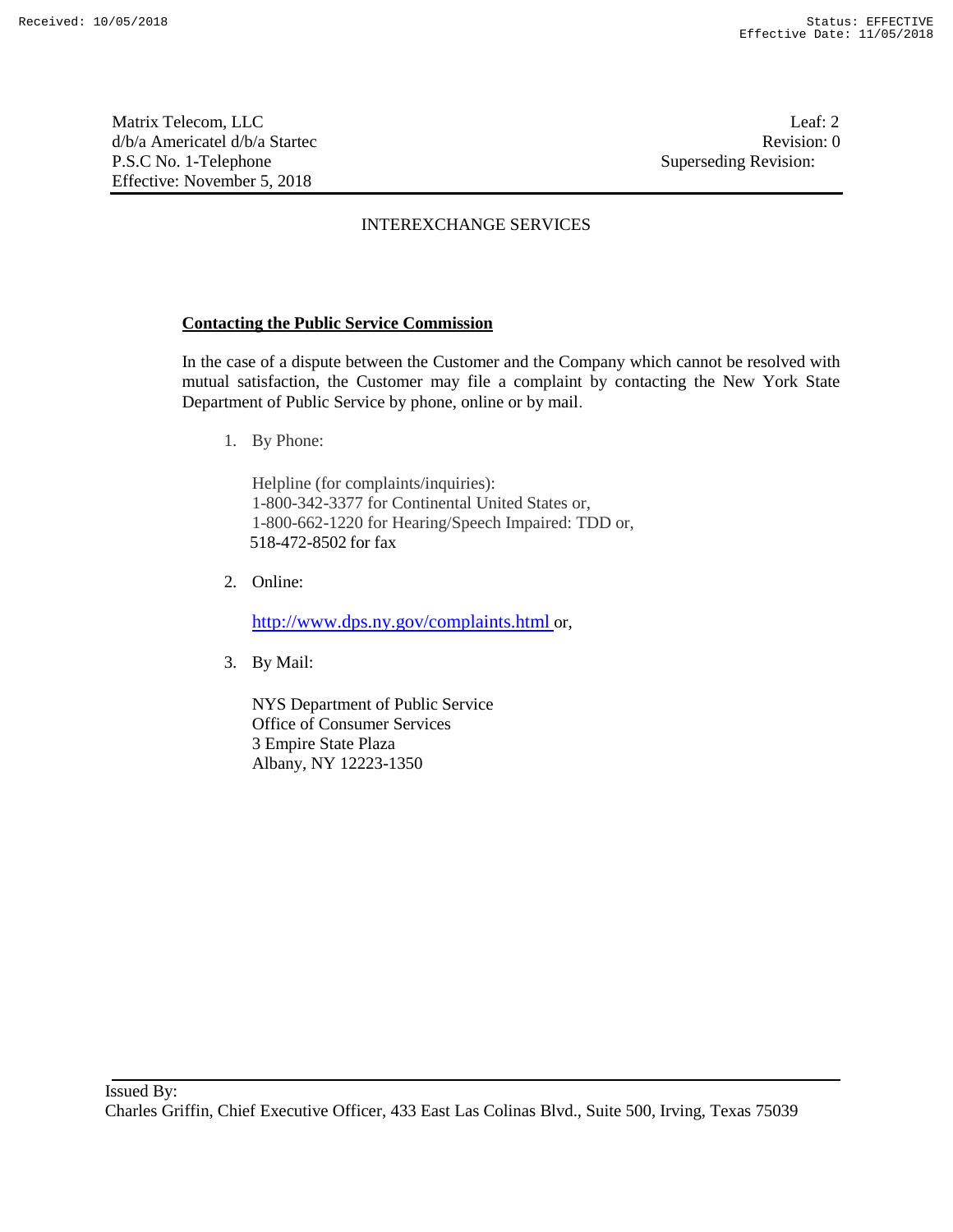Matrix Telecom, LLC d/b/a Americatel d/b/a Startec P.S.C No. 1-Telephone Effective: November 5, 2018

## **INTEREXCHANGE SERVICES**

## **TABLE OF CONTENTS**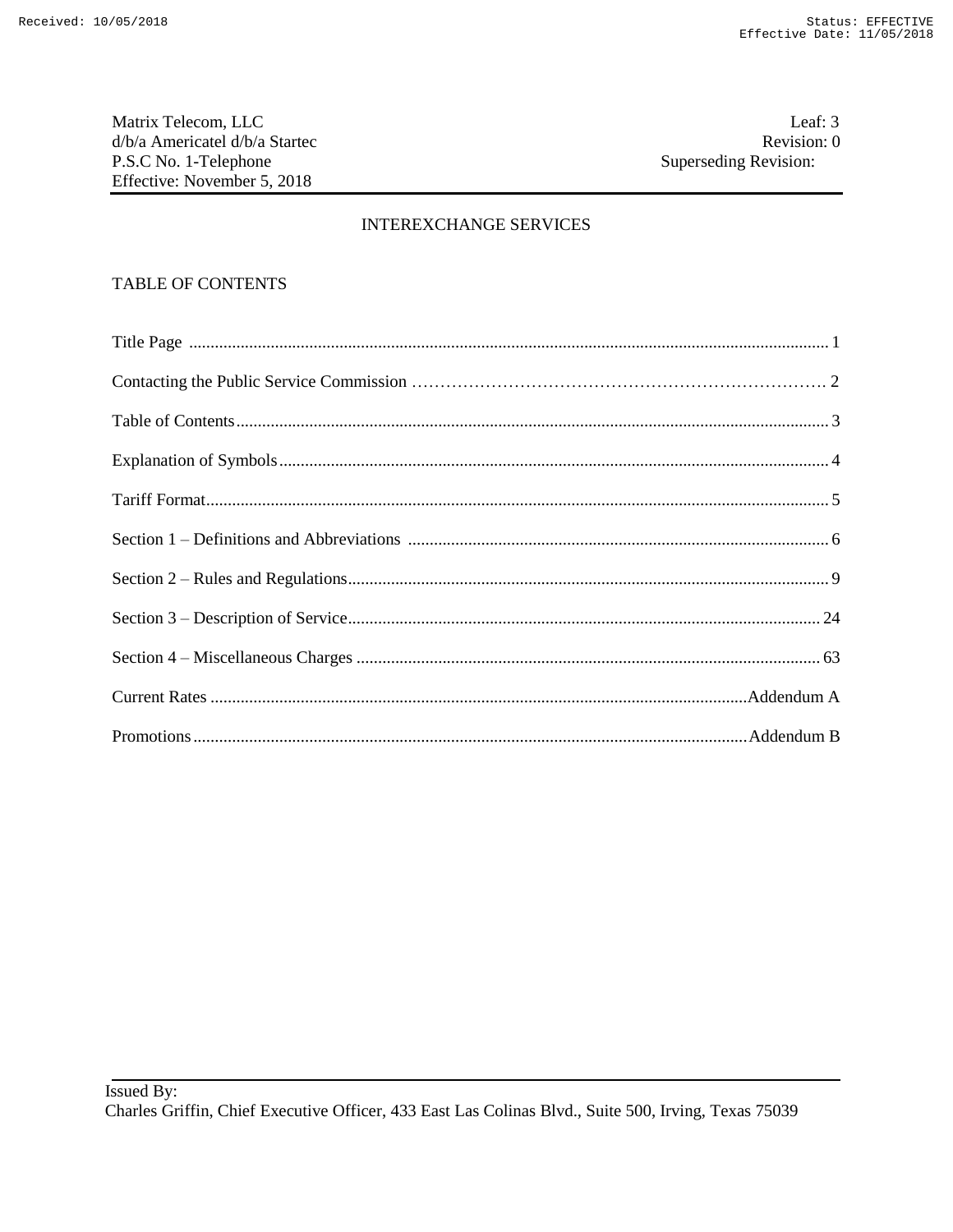Matrix Telecom, LLC Leaf: 4 d/b/a Americatel d/b/a Startec **Revision:** 0 P.S.C No. 1-Telephone Superseding Revision: Effective: November 5, 2018

## INTEREXCHANGE SERVICES

#### EXPLANATION OF SYMBOLS

The following are the only symbols used for the purposes indicated below:

- D Delete or Discontinue
- I Change resulting in an increase to a Customer's bill
- M Moved from another tariff location
- N New
- R Change resulting in a reduction to a Customer's bill
- T Change in text or regulation but no change in rate or charge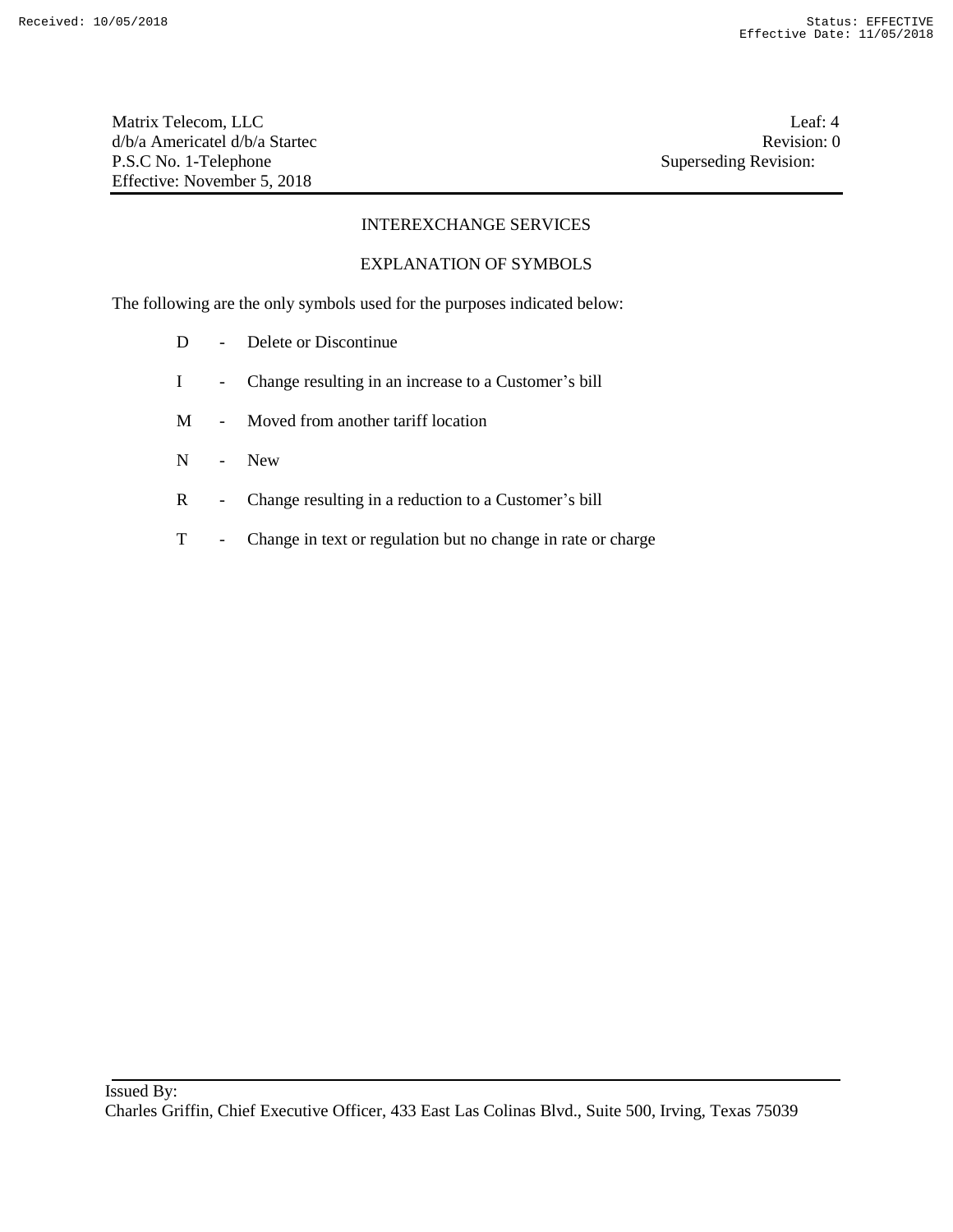Matrix Telecom, LLC Leaf: 5 d/b/a Americatel d/b/a Startec **Revision:** 0 P.S.C No. 1-Telephone Superseding Revision: Effective: November 5, 2018

## INTEREXCHANGE SERVICES

#### TARIFF FORMAT

- A. Leaf Numbering Leaf numbers appear in the upper right corner of the page. Leaves are numbered sequentially. However, new leaves are occasionally added to the tariff. When a new leaf is added between leaves already in effect, a decimal is added. For example, a new leaf added between leaves 14 and 15 would be 14.1.
- B. Leaf Revision Numbers Revision numbers also appear in the upper right corner of each page. These numbers are used to determine the most current leaf version on file with the NYPSC. For example, the 4th revised Leaf No. 14 would cancel the 3rd revised Leaf No. 14. Because of various suspension periods, deferrals, etc. that the NYPSC follows in its tariff approval process, the most current leaf number on file with the NYPSC is not always the tariff leaf in effect. Consult the Check Sheet for the leaf currently in effect.
- C. Paragraph Numbering Sequence There are various levels of alphanumeric coding. Each level of coding is subservient to its next higher level:

2 2.1 2.1.1 2.1.1(A)  $2.1.1(A)(1)$  $2.1.1(A)(1)(a)$  $2.1.1(A)(1)(a)(1)$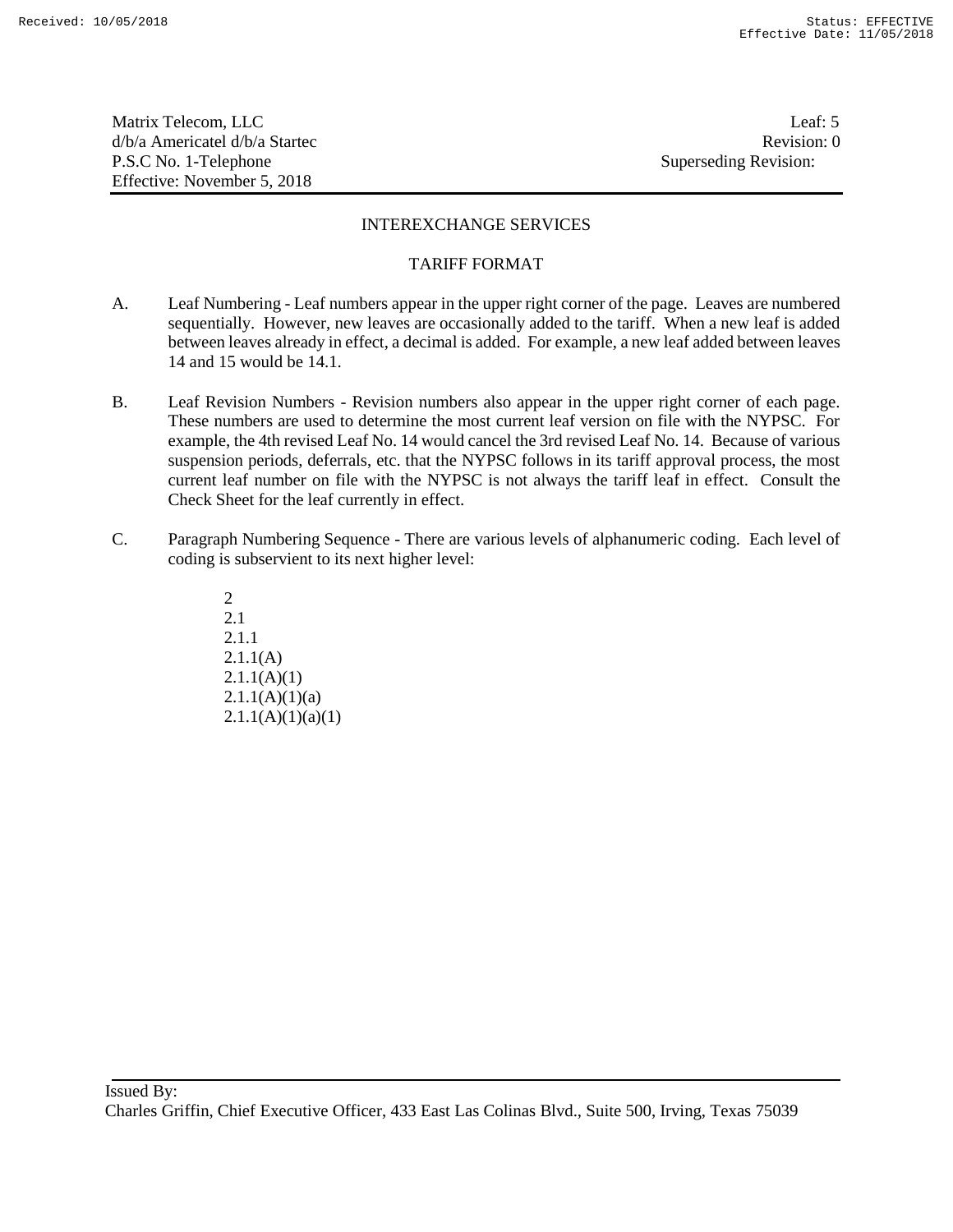Matrix Telecom, LLC Leaf: 6 d/b/a Americatel d/b/a Startec **Revision:** 0 P.S.C No. 1-Telephone Superseding Revision: Effective: November 5, 2018

## INTEREXCHANGE SERVICES

#### SECTION 1 - DEFINITIONS AND ABBREVIATIONS

For the purposes of this tariff, the following definitions will apply:

Access Line - An arrangement which connects the Customer's location to the Carrier's designated point of presence or network switching center.

Authorized User - A person, firm, or corporation, or any other entity authorized by the Customer or Subscriber to communicate utilizing the Company's services.

Company - Matrix Telecom, Inc. d/b/a Americatel d/b/a Startec, a corporation organized under the laws of the State of Texas.

Commission/NYPSC - The New York Public Service Commission, unless otherwise indicated by the context.

Customer - The person, firm, partnership, corporation, or other entity which orders, cancels, amends, or uses the Services or whose telephone equipment is used to place calls using the Company's services and is therefore responsible for the payment of charges and/or compliance with tariff regulations. A call can be placed by a person, firm, partnership, corporation or other entity without originating from such person or entity.

Customer Premises Equipment - Terminal equipment, as defined herein, which is located on the Customer's premises.

Day - From 7:00 AM up to, but not including, 8:00 PM local time Monday through Friday.

Direct Dialed Call - An intrastate telephone call initiated by dialing 1+ for intrastate calls that is automatically completed and billed to the telephone number from which the call originated without the automatic or live assistance of an operator.

el Plan de Discado Opcional - Spanish language name for the Optional Dial Around Plan described in Section 3.4.1.A.23.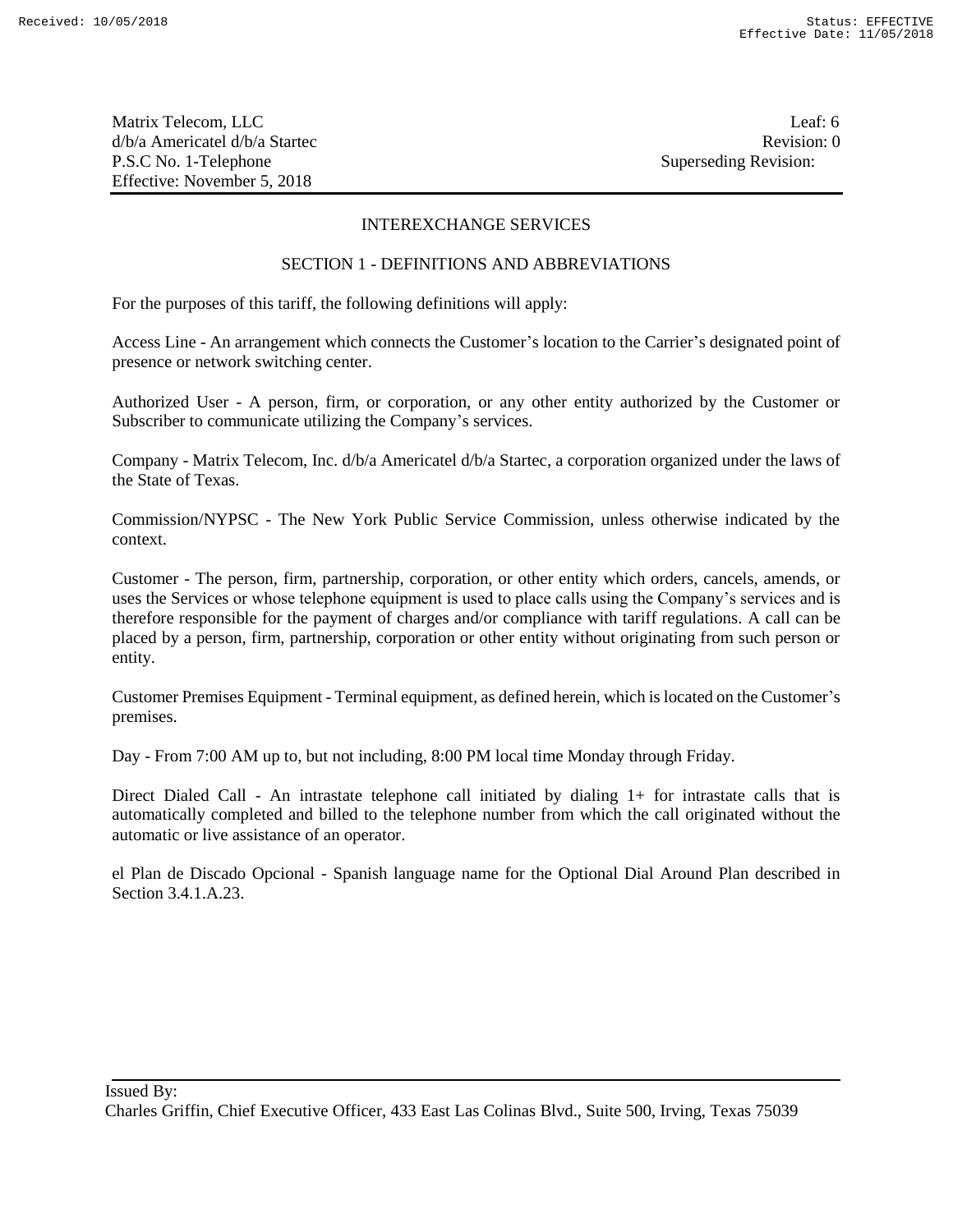Matrix Telecom, LLC Leaf: 7 d/b/a Americatel d/b/a Startec **Revision:** 0 P.S.C No. 1-Telephone Superseding Revision: Effective: November 5, 2018

## INTEREXCHANGE SERVICES

#### SECTION 1 - DEFINITIONS AND ABBREVIATIONS, (CONT'D.)

End User - Any person, firm, partnership, corporation or other entity that uses the service of the Company under the terms and conditions of this tariff. The End User is responsible for payment unless the charges for the service utilized are paid by the Customer.

Evening/Weekend - From 8:00 PM up to, but not including, 7:00 AM local time Monday through Friday, and 24 hours a day on Saturday, Sundays and Holidays.

Holidays - The Company's recognized holidays are New Year's Day (January 1), Memorial Day, Independence Day (July 4), Labor Day, Thanksgiving Day and Christmas Day (December 25).

LEC - Local Exchange Carrier.

Optional Dial Around Plan - Plan option where customers access their selected plans from those listed in Section 3 herein by dialing  $10-10-123+1$  or  $011+$  the area code and number they are calling. No preferred interexchange carrier change (PIC Change) is required.

Other Common Carrier - A common carrier, other than the Company, providing domestic and/or international communications service to the public.

Point(s) of Presence - The site(s) where the Company provides a network interface with facilities provided by Other Common Carriers, Local Exchange Carriers or Customers for access to the Company network configuration.

Service(s) - Intrastate telecommunications service provided to a Customer or Authorized User by the Company.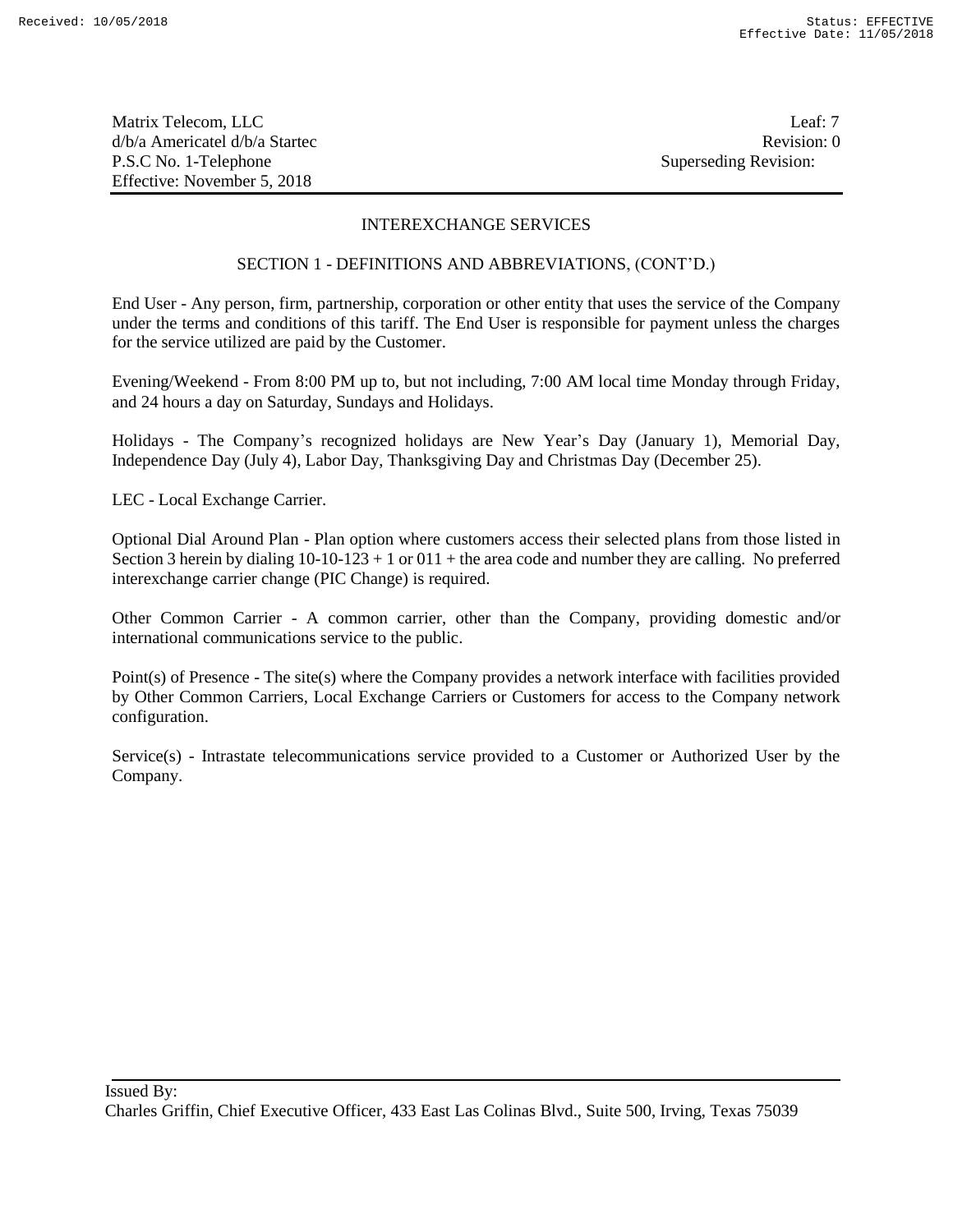Matrix Telecom, LLC Leaf: 8 d/b/a Americatel d/b/a Startec **Revision:** 0 P.S.C No. 1-Telephone Superseding Revision: Effective: November 5, 2018

#### INTEREXCHANGE SERVICES

#### SECTION 1 - DEFINITIONS AND ABBREVIATIONS, (CONT'D.)

Special Access - Where access between the Subscriber or Customer and the interexchange carrier is provided on dedicate circuits. The cost of Special Access is billed to the Customer by the local exchange carrier, or other approved access provider.

Startec - Service brand for certain designated service through this tariff.

Switched Access - Where access between the Customer and the Carrier is provided on local exchange company circuits capable of accessing the local switched network. The cost of switched Feature Group is billed to the Carrier.

Terminal Equipment - Devices, apparatus, and associated wiring, such as teleprinters, telephones, or data sets.

Underlying Carrier - A facilities-based intrastate interexchange carrier or reseller providing the Services being resold by the Company.

10-10-123 - Americatel's Carrier Identification Code. Customers dial 10-10-123 to access these Americatel services: (a) Americatel's UniendoAmérica® Plans, described in Section 3.4.1.A. and (b) Americatel's LíneaPaís® Plan, described in Section 3.4.3.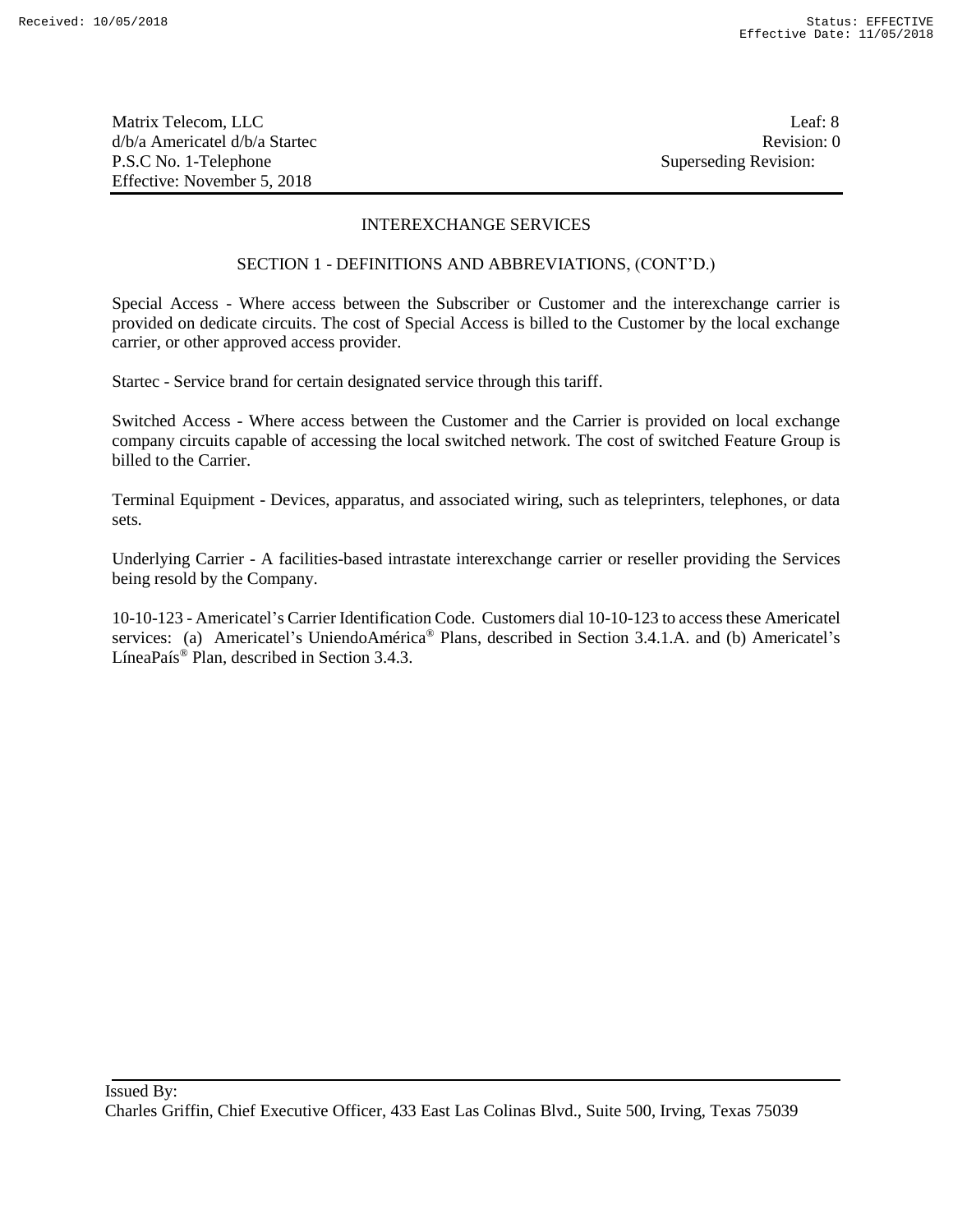Matrix Telecom, LLC Leaf: 9 d/b/a Americatel d/b/a Startec **Revision:** 0 P.S.C No. 1-Telephone Superseding Revision: Effective: November 5, 2018

## INTEREXCHANGE SERVICES

## SECTION 2 - RULES AND REGULATIONS

#### 2.1 Application of Tariff

- 2.1.1 This tariff contains the regulations and rates applicable to intrastate resale telecommunications services provided by the Company to business and residential customers for telecommunications between points within the State of New York. The Company's services are furnished subject to the availability of facilities and subject to the terms and conditions of this Tariff.
- 2.1.2 The Company's services are not part of a joint undertaking with any other entity providing telecommunications channels, facilities or services, but involve the resale of the facilities and/or services of underlying common carriers.
- 2.1.3 The rates and regulations contained in this Tariff apply only to the services furnished by the Company and do not apply, unless otherwise specified, to the lines, facilities, or services provided by a local exchange telephone company or other common carrier for use in accessing the services of the Company.
- 2.1.4 The Customer is entitled to limit the use of the Company's services by end users at the Customer's facilities, and may use other common carriers in addition to or in lieu of the Company.
- 2.1.5 Pursuant to Case No. 91-M-0927, in individual cases the Company also may enter into contracts, on a non-discriminatory basis, in lieu of tariffed rates, charges and regulations. These special pricing arrangements will be offered to all similarly-situated customers, and copies of all such agreements will be filed with the NYPSC and attached as addenda to the tariff.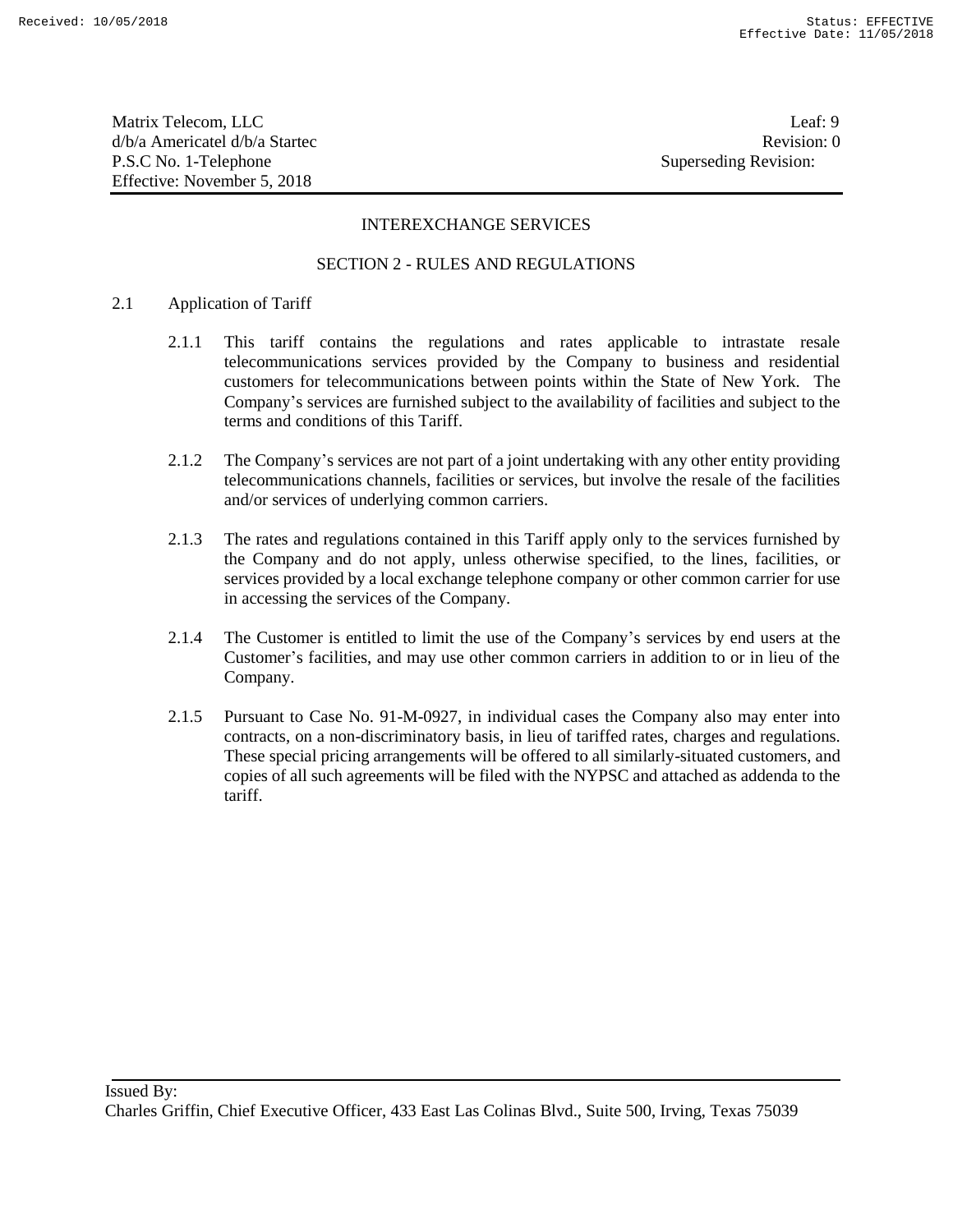Matrix Telecom, LLC Leaf: 10 d/b/a Americatel d/b/a Startec and a state of the state Revision: 0 P.S.C No. 1-Telephone Superseding Revision: Effective: November 5, 2018

## INTEREXCHANGE SERVICES

- 2.2 Undertaking of the Company
	- 2.2.1 The Company's services and facilities are furnished for communications originating at specified points within the State of New York under the terms of this tariff. The Company installs, operates and maintains the communications services provided herein in accordance with the terms and conditions set forth under this tariff. The Company will resell long distance services to customers within the State of New York. The Company may act as the Customer's agent for ordering access connection facilities provided by other carriers or entities when authorized by Customer, to allow connection of a Customer's location to the Company's network. The Customer shall be responsible for all charges due to such service arrangement.
	- 2.2.2 The Company shall be responsible only for the resale of the Services it offers.
	- 2.2.3 The Company's Services are available twenty-four hours per day, seven days per week.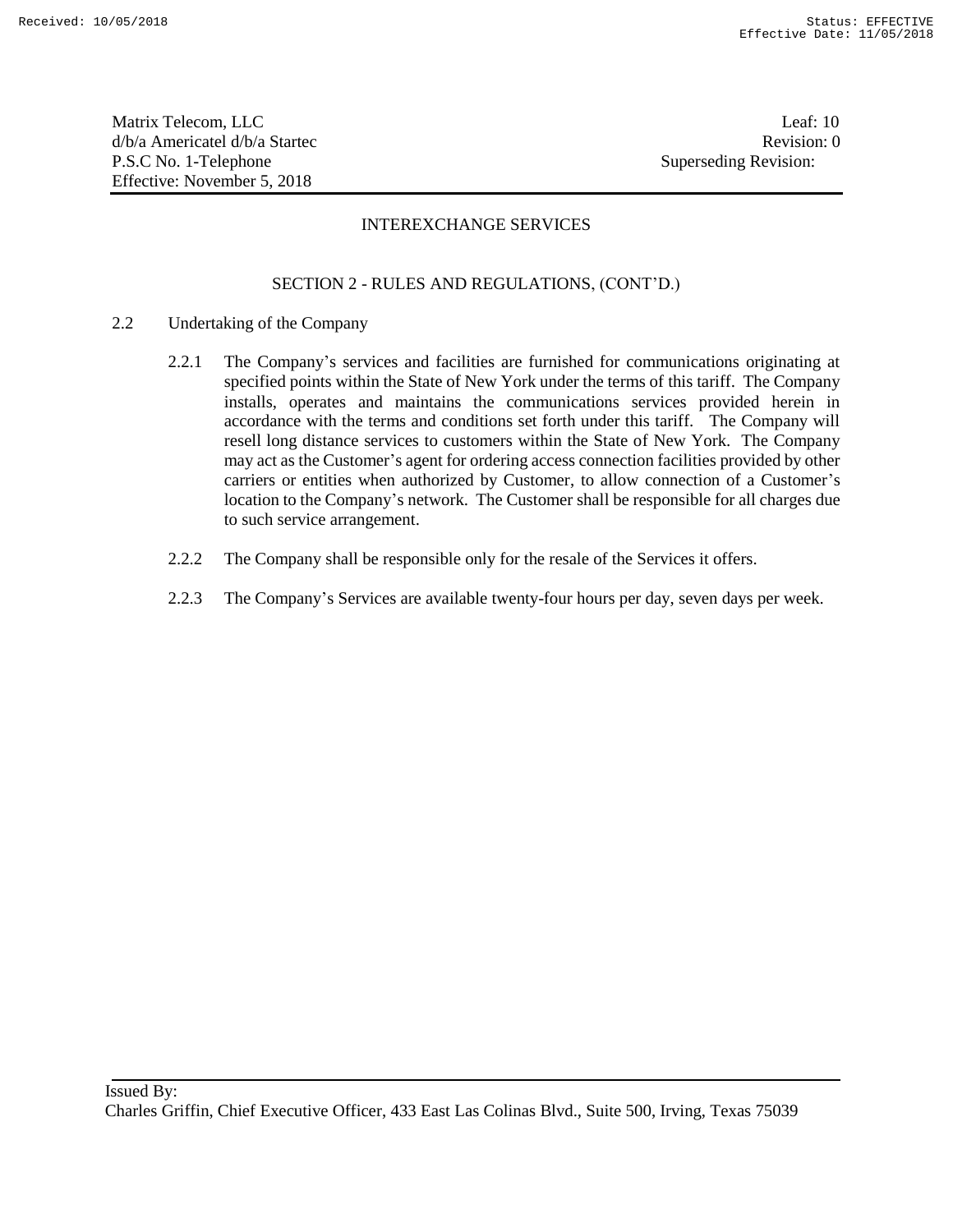Matrix Telecom, LLC Leaf: 11 d/b/a Americatel d/b/a Startec and a state of the state Revision: 0 P.S.C No. 1-Telephone Superseding Revision: Effective: November 5, 2018

## INTEREXCHANGE SERVICES

#### 2.3 Limitations of Service

- 2.3.1 All Service is offered subject to availability of the necessary facilities of underlying carriers, to the provisions of this tariff, and to applicable law.
- 2.3.2 Except as indicated otherwise herein, the Company reserves the right to refuse or discontinue Service immediately to Customers without incurring liability:
	- A. For non-payment of any sum owing to the Company;
	- B. For insufficient or fraudulent billing information, invalid or unauthorized telephone numbers, credit card numbers or pre-arranged account code numbers;
	- C. For any violation by a Customer related to the request for such Service of either the provisions of this Tariff or any applicable laws, rules, regulations, or policies of any governmental authority.
	- D. By reason of any order or decision of a court or other governmental authority which prohibits the Company from furnishing such Service;
	- E. If the Company deems such refusal necessary to protect itself or third parties against fraud or to otherwise protect its personnel, agents, or Services;
	- F. If such refusal or discontinuance is otherwise made necessary by conditions beyond the Company's control.
	- G. In the event Americatel's underlying carrier or other third party telecommunications service provider discontinues or interrupts their service to Americatel for any reason.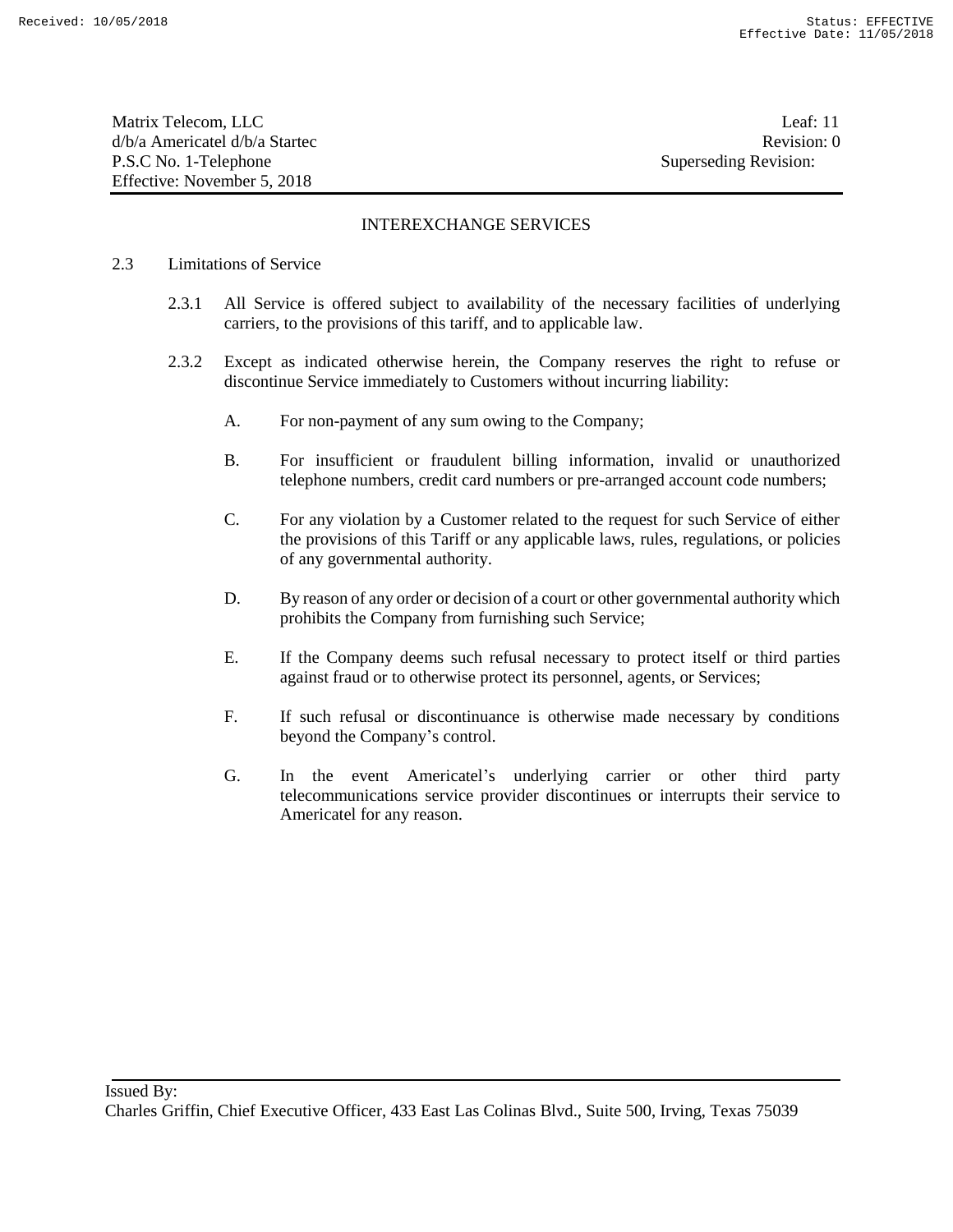Matrix Telecom, LLC Leaf: 12 d/b/a Americatel d/b/a Startec **Revision:** 0 P.S.C No. 1-Telephone Superseding Revision: Effective: November 5, 2018

## INTEREXCHANGE SERVICES

- 2.3 Limitations of Service, (Cont'd.)
	- 2.3.3 The Company may discontinue service to a Customer for nonpayment of disputed charges or other violation of this tariff not included in Section 2.3.2 above upon 10 days written notice to the Customer without incurring any liability for damages due to the loss of telephone service.
	- 2.3.4 The Customer may not transfer or assign its rights or duties under this tariff without the express written consent of the Company. All regulations and conditions contained in this tariff shall apply to all such assignees or transferees that the Company has authorized.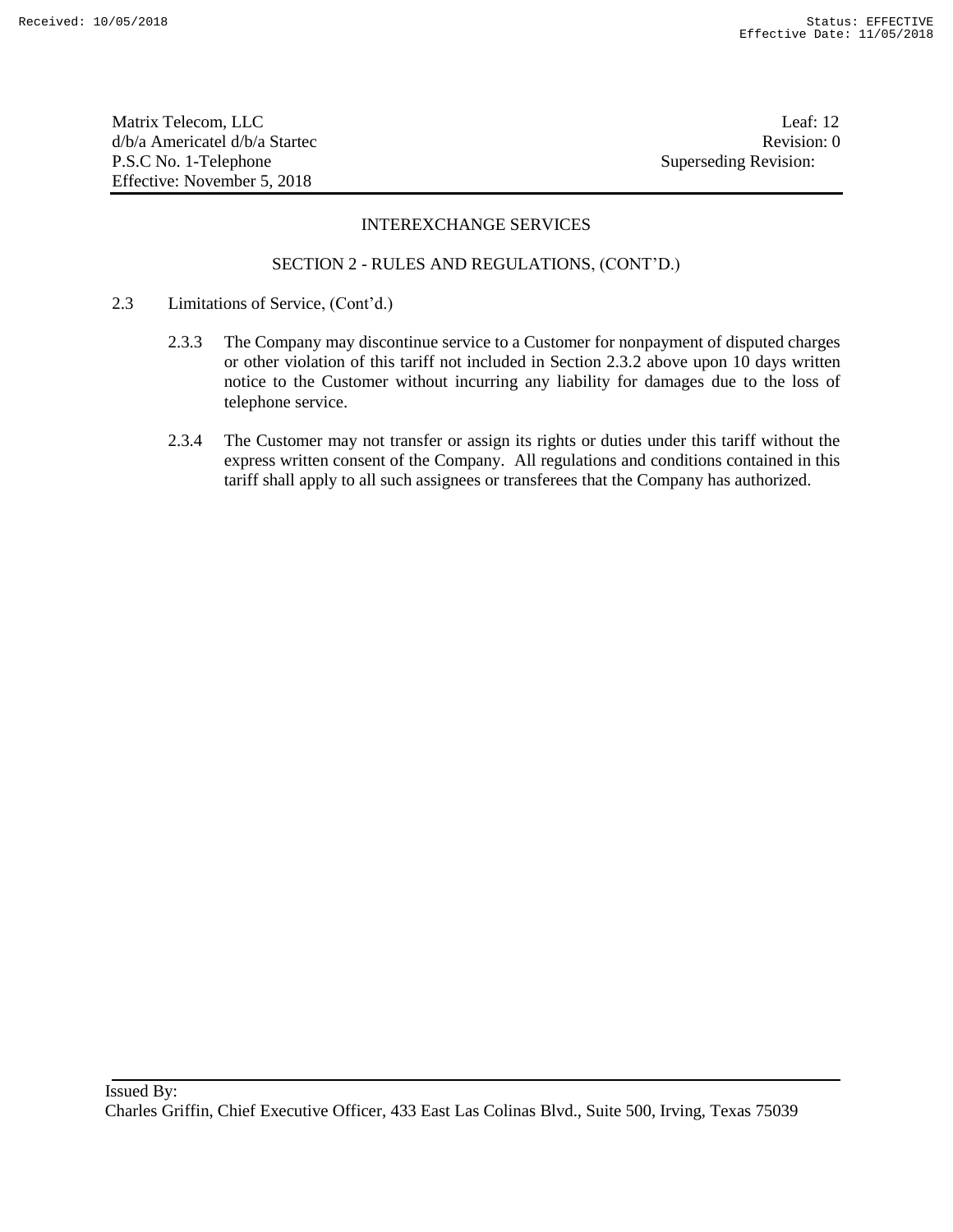Matrix Telecom, LLC Leaf: 13 d/b/a Americatel d/b/a Startec and a state of the state Revision: 0 P.S.C No. 1-Telephone Superseding Revision: Effective: November 5, 2018

## INTEREXCHANGE SERVICES

- 2.4 Liabilities of the Company
	- 2.4.1 Except as stated in this Subsection, the Company shall have no liability for damages of any kind arising out of or related to events, acts, rights, obligations, or privileges contemplated by this tariff. This tariff does not limit the liability of the Company for willful misconduct.
	- 2.4.2 The liability of the Company to its Customer(s) resulting in whole or in part from, or arising in connection with, the furnishing of Service under this tariff, including, but not limited to, mistakes, omissions, interruptions, delays, errors or other defects or misrepresentations, shall not exceed an amount equal to the lesser of \$500 or the charge applicable under this tariff to the call or calls affected. No other liability in any event shall attach to the Company, including liability resulting from the unavailability of Service due to the failure or inoperability of any Customer-provided communications equipment.
	- 2.4.3 The Company shall not be liable for any failure of performance hereunder due to causes beyond its control, including, but not limited to: Acts of God, fires, flood or other catastrophes; any law, order, regulation, directive, action or request of the United States Government, or any other government, including state and local governments having jurisdiction over the Company, or of any department, agency, commission, bureau, corporation or other instrumentality of any one or more of said governments, or of any civil or military authority; national emergencies, insurrections, riots, wars or labor difficulties.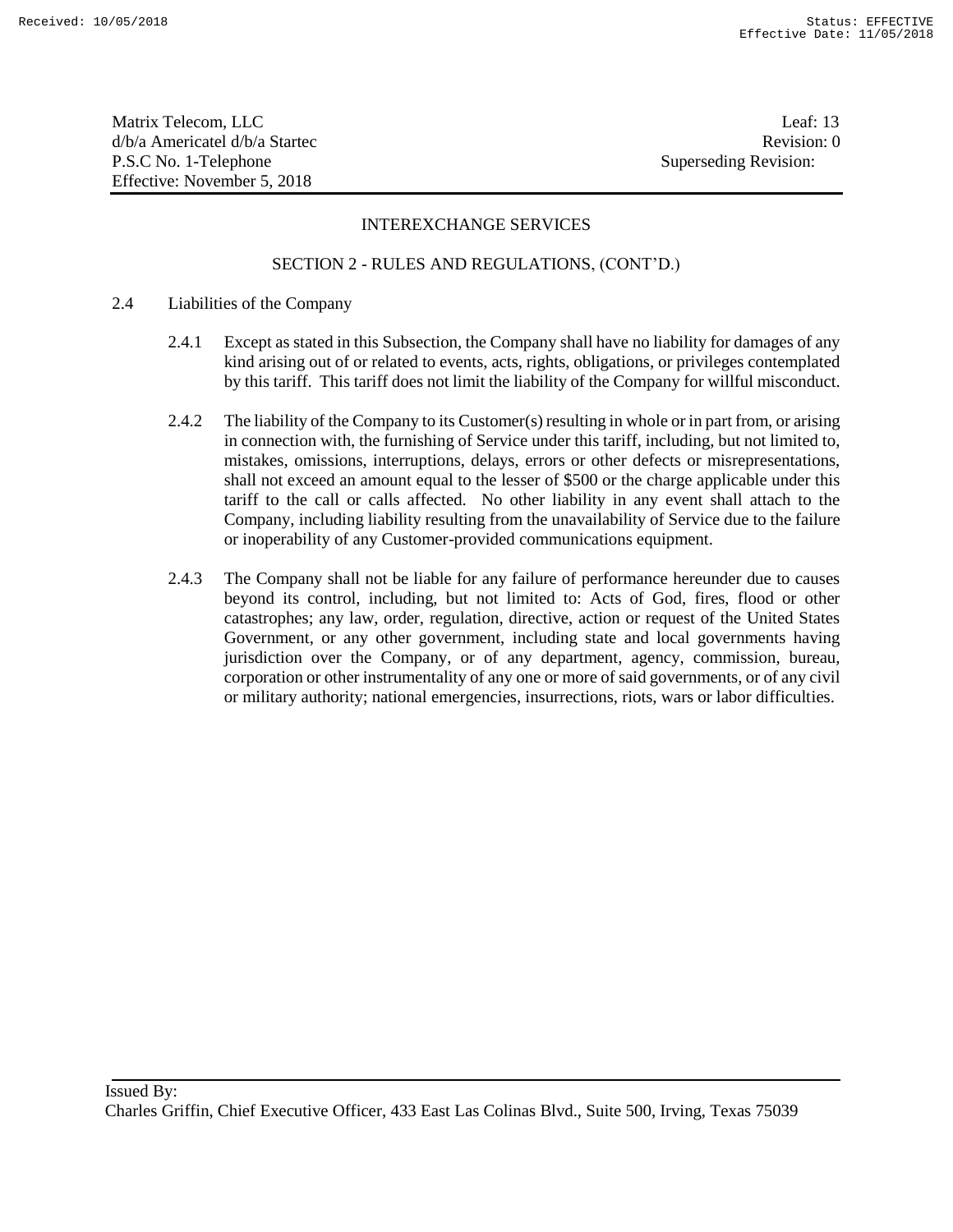Matrix Telecom, LLC Leaf: 14 d/b/a Americatel d/b/a Startec and a state of the state Revision: 0 P.S.C No. 1-Telephone Superseding Revision: Effective: November 5, 2018

## INTEREXCHANGE SERVICES

- 2.4 Liabilities of the Company, (Cont'd.)
	- 2.4.4 The Company shall not be liable for any claim or loss, expense or damage arising out of the provision of Service (including direct, special or consequential damages, attorney fees or court costs), or for any interruption, delay, error, omission, or defect in any Service, facility or transmission provided under this tariff, if caused by any person or entity other than the Company.
	- 2.4.5 The Customer shall defend, indemnify and save harmless the Company from and against any suits, claims, losses or damage, including punitive damages, attorney fees and court costs, brought or caused by the Customer or third parties and arising out of any act or omission of the Customer in the course of any authorized use, unauthorized use or misuse of the Company's Services, or the Customer's equipment or facilities. Unauthorized use or misuse of the Customer's equipment or facilities includes, but is not limited to, the unauthorized use or misuse of such equipment or facilities by the Customer's agent(s) or other third parties. The Company does not warrant or guarantee that it can prevent such unauthorized use or misuse, and the Customer is responsible for controlling access to, and use of, its own equipment and facilities.
	- 2.4.6 The Company shall not be liable for, and shall be fully indemnified and held harmless by the Customer against, any claim or loss, expense or damage (including indirect, special or consequential damages, attorney fees or court costs) for defamation, libel, slander, invasion of privacy, infringement of copyright or patent, unauthorized use of any trademark, trade name or service mark, unfair competition, interference with or misappropriation or violation of any contract, proprietary or creative right, or any other injury or harm to any person, property or entity arising out of the material, data, information, or other content revealed to, transmitted, or used by the Company under this tariff; or for any act or omission of the Customer.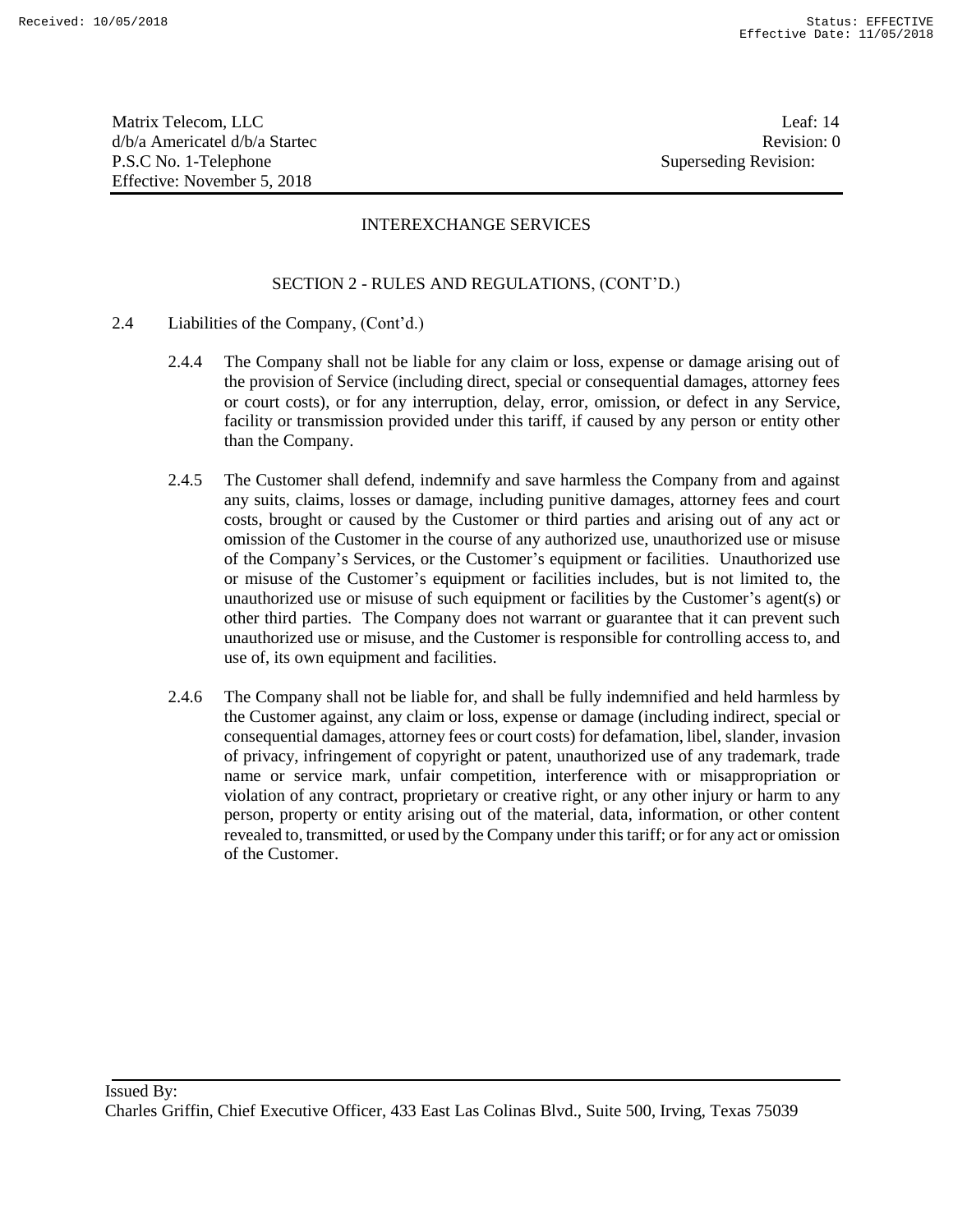Matrix Telecom, LLC Leaf: 15 d/b/a Americatel d/b/a Startec **Revision:** 0 P.S.C No. 1-Telephone Superseding Revision: Effective: November 5, 2018

#### INTEREXCHANGE SERVICES

- 2.4 Liabilities of the Company, (Cont'd.)
	- 2.4.7 THE COMPANY MAKES NO WARRANTY, EITHER EXPRESS OR IMPLIED, CONCERNING THE SERVICES, INCLUDING, WITHOUT LIMITATION, WARRANTIES OF MERCHANTABILITY OR FITNESS FOR A PARTICULAR PURPOSE.
	- 2.4.8 No agent or employee of any other carrier shall be deemed to be an agent or employee of the Company unless the Company or a duly authorized agent or employee of the Company so authorizes in writing.
	- 2.4.9 The Company shall not be liable for any personal injury or death of any person caused directly or indirectly by the installation, maintenance, location, condition, operation, failure, presence, use, or removal of equipment or wiring provided by the Company, if not directly caused by negligence of the Company.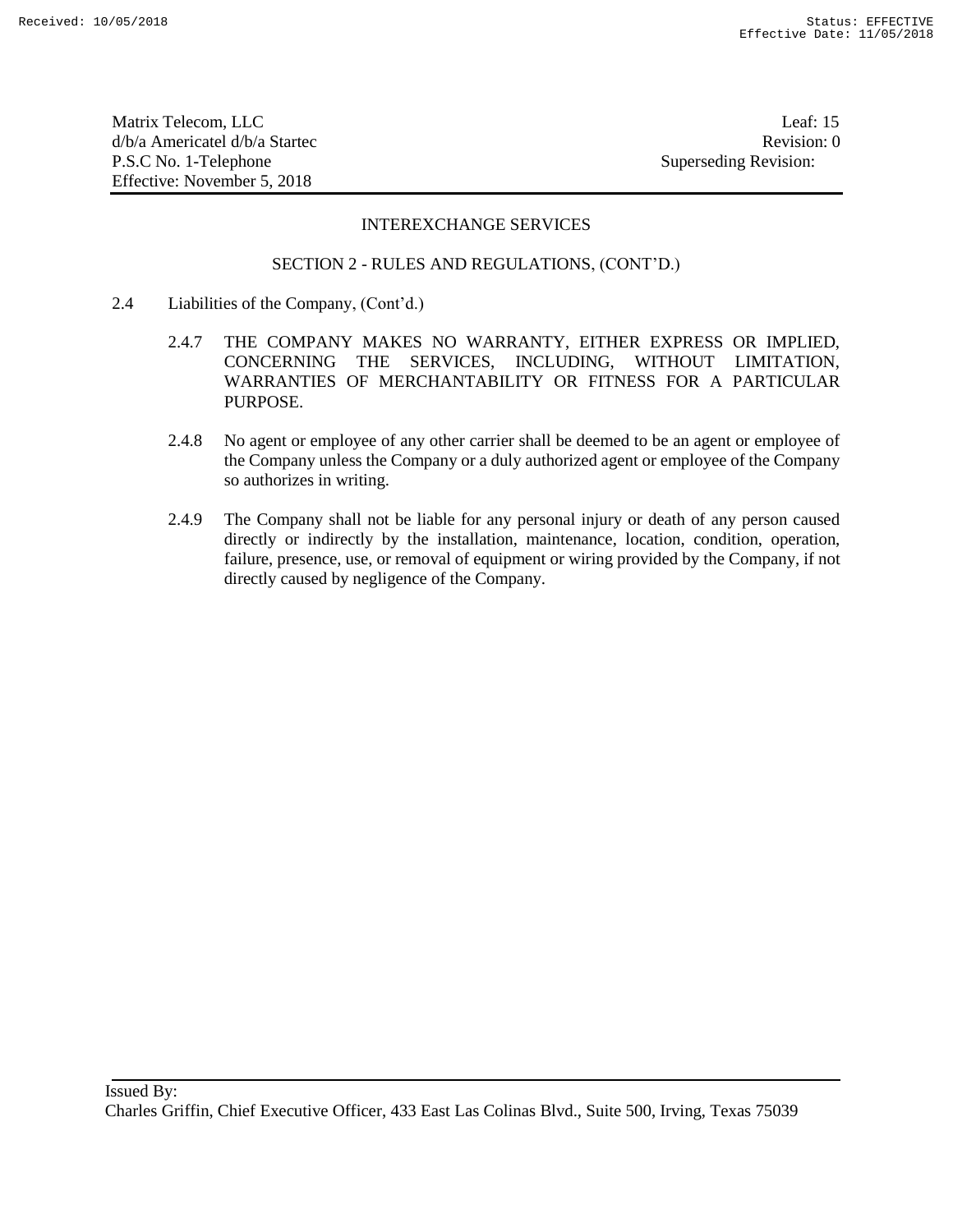Matrix Telecom, LLC Leaf: 16 d/b/a Americatel d/b/a Startec and a state of the state Revision: 0 P.S.C No. 1-Telephone Superseding Revision: Effective: November 5, 2018

## INTEREXCHANGE SERVICES

#### SECTION 2 - RULES AND REGULATIONS, (CONT'D.)

#### 2.5 Provision of Equipment

- 2.5.1 Customer-provided communications equipment at the Customer's premises for use in connection with Services provided hereunder shall be so constructed, maintained and operated as to work satisfactorily with the Services and facilities of the Company, and/or the Company's Underlying Carriers. Such Customer-provided equipment shall be in compliance with all applicable rules and regulations of the NYPSC and the Federal Communications Commission, the laws of the State of New York and the requirements of the Communications Act of 1934, as amended.
- 2.5.2 The Company shall not be responsible for the installation, operation or maintenance of any Customer-provided communications equipment. Where such equipment is connected to Services furnished pursuant to this tariff, the responsibility of the Company shall be limited to the furnishing of Services under this tariff in the proper manner. Subject to this requirement, the Company shall not be responsible for:
	- A. the through transmission of signals generated by Customer-provided equipment or for the quality of, or defects in, such transmission;
	- B. the reception of signals by Customer-provided equipment; or
	- C. network control signaling where such signaling is performed by Customerprovided network control signaling equipment.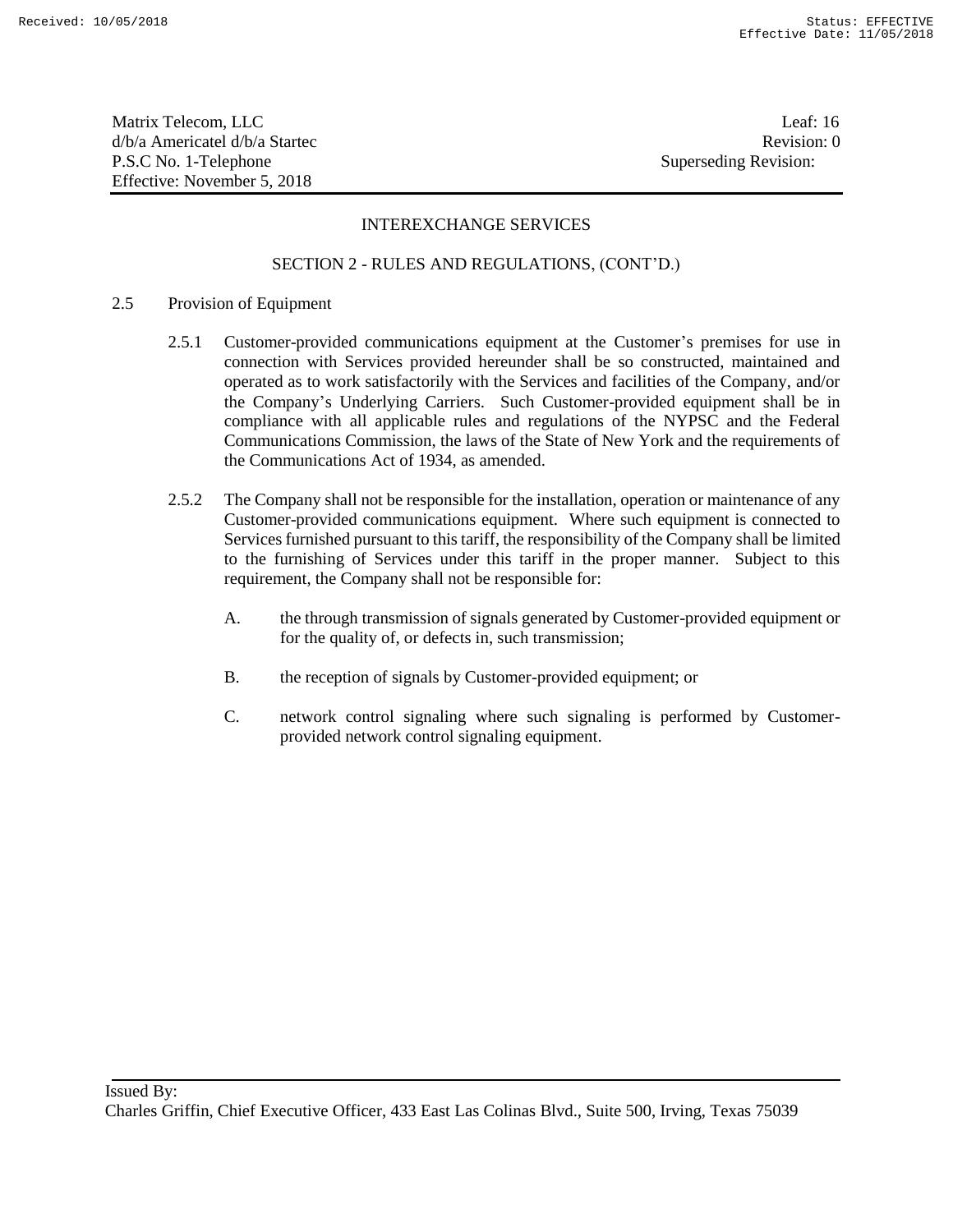Matrix Telecom, LLC Leaf: 17 d/b/a Americatel d/b/a Startec and a state of the state Revision: 0 P.S.C No. 1-Telephone Superseding Revision: Effective: November 5, 2018

## INTEREXCHANGE SERVICES

#### SECTION 2 - RULES AND REGULATIONS, (CONT'D.)

#### 2.6 Payment for Services

- 2.6.1 The Customer is responsible for the payment of all charges for Services furnished to the Customer and Customer's agent(s) or patrons of the Customer, and for all calls placed by or through Customer's equipment directly or via any remote access features. The Customer is also responsible for the payment of charges for calls originated at the Customer's numbers which are not collect, third party, calling card or credit card calls.
- 2.6.2 The Company's bills are due upon receipt. If full payment is not received within thirty (30) days after the bill is issued, a late payment charge of \$1.50 plus 1.5% on the total unpaid balance shall be assessed per month or at the maximum permissible rate under applicable law, whichever is greater.
- 2.6.3 Disputes with respect to charges must be presented to the Company in writing within sixty (60) days from the date the bill in question is issued or such bill will be deemed correct and binding on the Customer. If a billing dispute arises, Customer may request, and the Company will provide, a review of the disputed amount. The undisputed portion of the relevant bill and all subsequent bills must continue to be paid on a timely basis.
- 2.6.4 Customers have the right to refer billing disputes and any other complaints to the Company at (888) 801-0123 [Americatel services] or at (800) 827-3374 [Startec services], or to the State of New York Public Service Commission, Three Empire State Plaza, Albany, New York 12223-1350 at (800) 342-3377.
- 2.6.5 The Customer shall be liable to the Company for the cost of collection of all charges owed to the Company. Collection fees on unpaid charges will accrue at the monthly charge as defined in Section 2.6.2 of this tariff. Collection fees on unpaid charges shall begin to accrue when the account is assigned to an outside collection agency. Such collection fees are separate and distinct from attorney's fees and other costs incurred in collecting charges owed to the Company.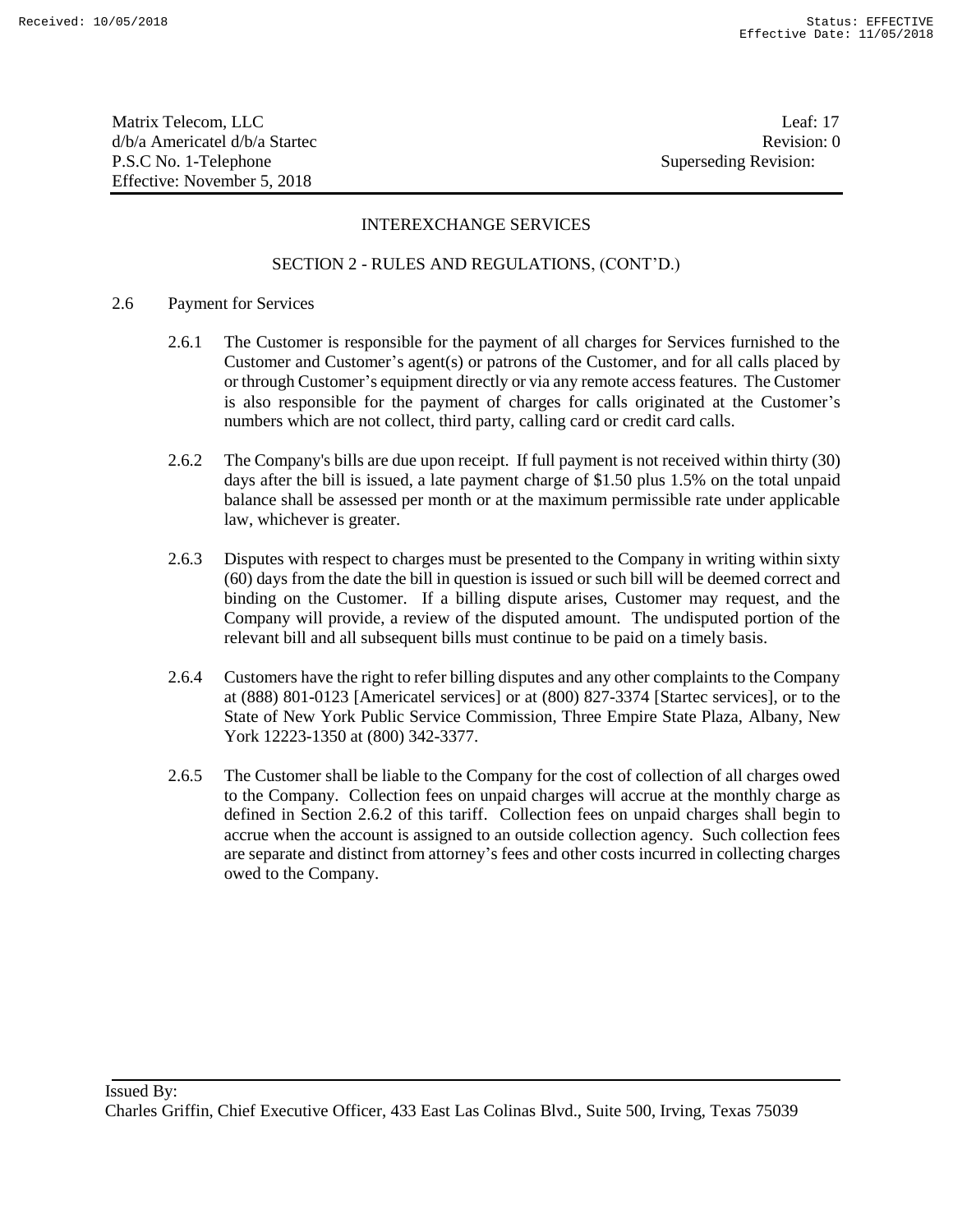Matrix Telecom, LLC Leaf: 18 d/b/a Americatel d/b/a Startec and a state of the state Revision: 0 P.S.C No. 1-Telephone Superseding Revision: Effective: November 5, 2018

## INTEREXCHANGE SERVICES

#### SECTION 2 - RULES AND REGULATIONS, (CONT'D.)

- 2.6 Payment for Services, (Cont'd.)
	- 2.6.6 If the Company initiates legal proceedings to collect any amount due hereunder and the Company substantially prevails in such proceedings, then the Customer shall pay the reasonable attorney fees and costs of the Company in prosecuting such proceedings and appeals therefrom. In the event that the Company suspends the provision of Services to the Customer pursuant to the provisions of this tariff, the Company will re-connect the Customer to such Services only when all debts of the Customer to the Company, including accrued interest and other expenses and costs of collection, have been fully discharged to the satisfaction of the Company.
	- 2.6.7 All applicable taxes, fees, charges, exactions, or the like which must be paid to any governmental authority (federal, state, local, municipal or otherwise) for the provision of telecommunications services and which, pursuant to the rules and regulations governing such applicable taxes, fees, charges, exactions or the like, may be charged directly to the Customer, will be separately stated on the Customer's bill and charged to, and collected from, the Customer. It shall be the responsibility of the Customer to pay these taxes, and to accept the liability of any such unpaid taxes that may subsequently become applicable retroactively.
	- 2.6.8 A charge of \$20.00 will be assessed for any check or other form of payment returned by the drawee bank or other financial institution for insufficient or uncollected funds, closed account, apparent tampering, missing signature or endorsement, or any other insufficiency or discrepancy necessitating return of the instrument at the discretion of the drawee bank or financial institution. This charge will be assessed in addition to any charges assessed by the drawee bank or any other financial institution. If a Customer who has received a notice of discontinuance pays its bill with a check that is subsequently dishonored, the account status shall remain unpaid and the Company is not required to issue any additional notice before disconnecting service.
	- 2.6.9 Neither the Company nor the foreign telecommunications carrier owning the foreign telephone number called shall be responsible for any charges incurred by callers to the telephone number in the foreign country under the LíneaPaís® Plan in Section 3.4.3 below. Responsibility for said charges are the sole and exclusive responsibility of the Customer and/or the caller to the telephone number in the foreign country.

Issued By:

Charles Griffin, Chief Executive Officer, 433 East Las Colinas Blvd., Suite 500, Irving, Texas 75039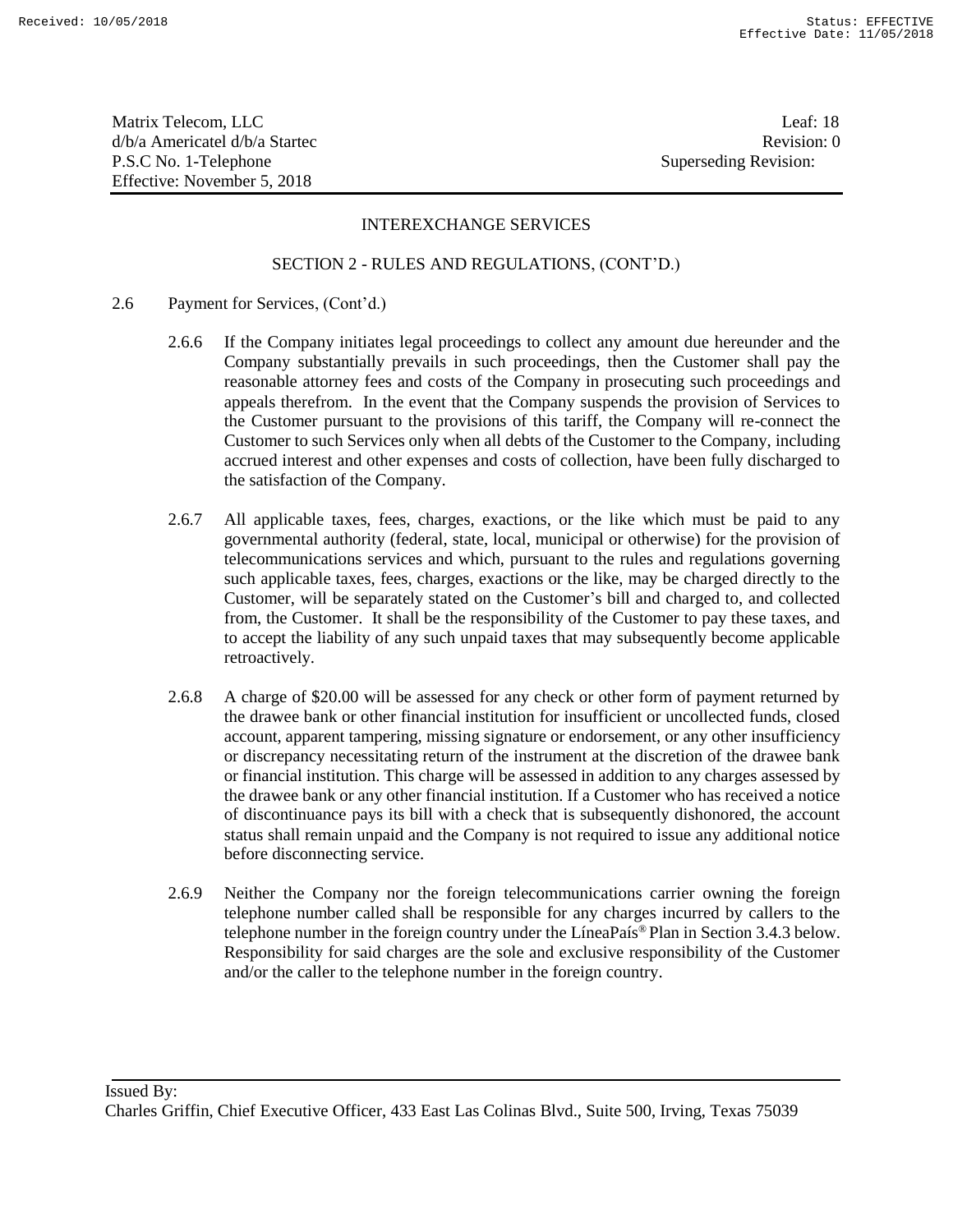Matrix Telecom, LLC Leaf: 19 d/b/a Americatel d/b/a Startec and a state of the state Revision: 0 P.S.C No. 1-Telephone Superseding Revision: Effective: November 5, 2018

## INTEREXCHANGE SERVICES

#### SECTION 2 - RULES AND REGULATIONS, (CONT'D.)

#### 2.6 Payment for Services, (Cont'd.)

2.6.10 Establishment and Reestablishment of Credit

The Company may require Customers or potential Customers to provide information pertaining to their financial ability to pay for service. The Company may deny service to Customers who do not provide the requested information or who fail to meet Company's financial criteria. If the Company determines that an advance payment is necessary; the provisions under Section 2.15 of this tariff apply. If service was discontinued for nonpayment of charges, the Company may request additional information from the Customer and reserves the right to collect an advance payment prior to re-establishing service.

2.6.11 Cancellation

The Customer may cancel without termination fees or penalties any new service or any new contract for service within 30 days after the new service is initiated. The Customer is not relieved from paying any usage charges incurred prior to cancellation or for normal recurring charges applicable to the service in the month of cancellation.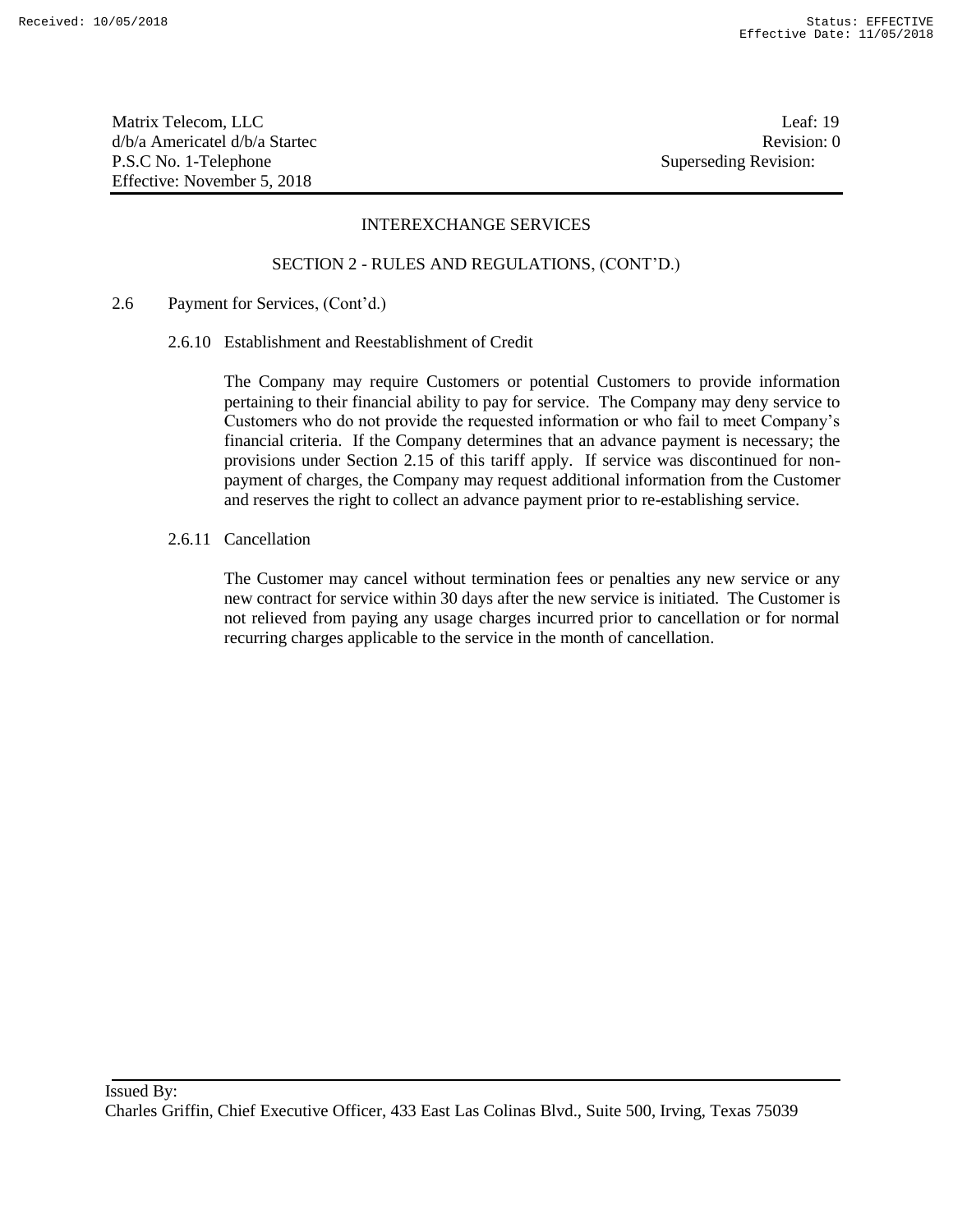Matrix Telecom, LLC Leaf: 20 d/b/a Americatel d/b/a Startec and a state of the state Revision: 0 P.S.C No. 1-Telephone Superseding Revision: Effective: November 5, 2018

## INTEREXCHANGE SERVICES

#### SECTION 2 - RULES AND REGULATIONS, (CONT'D.)

## 2.7 Billing Entity Conditions

When billing functions on behalf of the Company are performed by local exchange telephone companies, or others, the payment conditions and regulations of such companies apply, including any applicable interest and/or late payment charge conditions.

#### 2.8 Promotions

The Company may from time to time engage in special promotional service offerings designed to attract new subscribers or to increase subscriber awareness of a particular service offering. Such promotional offerings will be limited to specific dates, times and locations. Except for the rates charged under such promotions and any other specified terms and conditions of those promotions, all terms and conditions of service contained in this tariff shall apply to the Company's promotional service offerings. All promotional offerings of the Company will be filed with the NYPSC for review and tariff approval.

#### 2.9 Liability of the Customer

The Customer, and not the Company, shall be liable for damage to the Underlying Carrier's facilities utilized to provide Services under this tariff that are caused by the negligence or willful act of the Customer or its agent(s), or that result from the improper use of the Underlying Carrier's facilities by the Customer or its agent(s). Nothing in the foregoing sentence shall be interpreted to hold one Customer liable for another Customer's actions.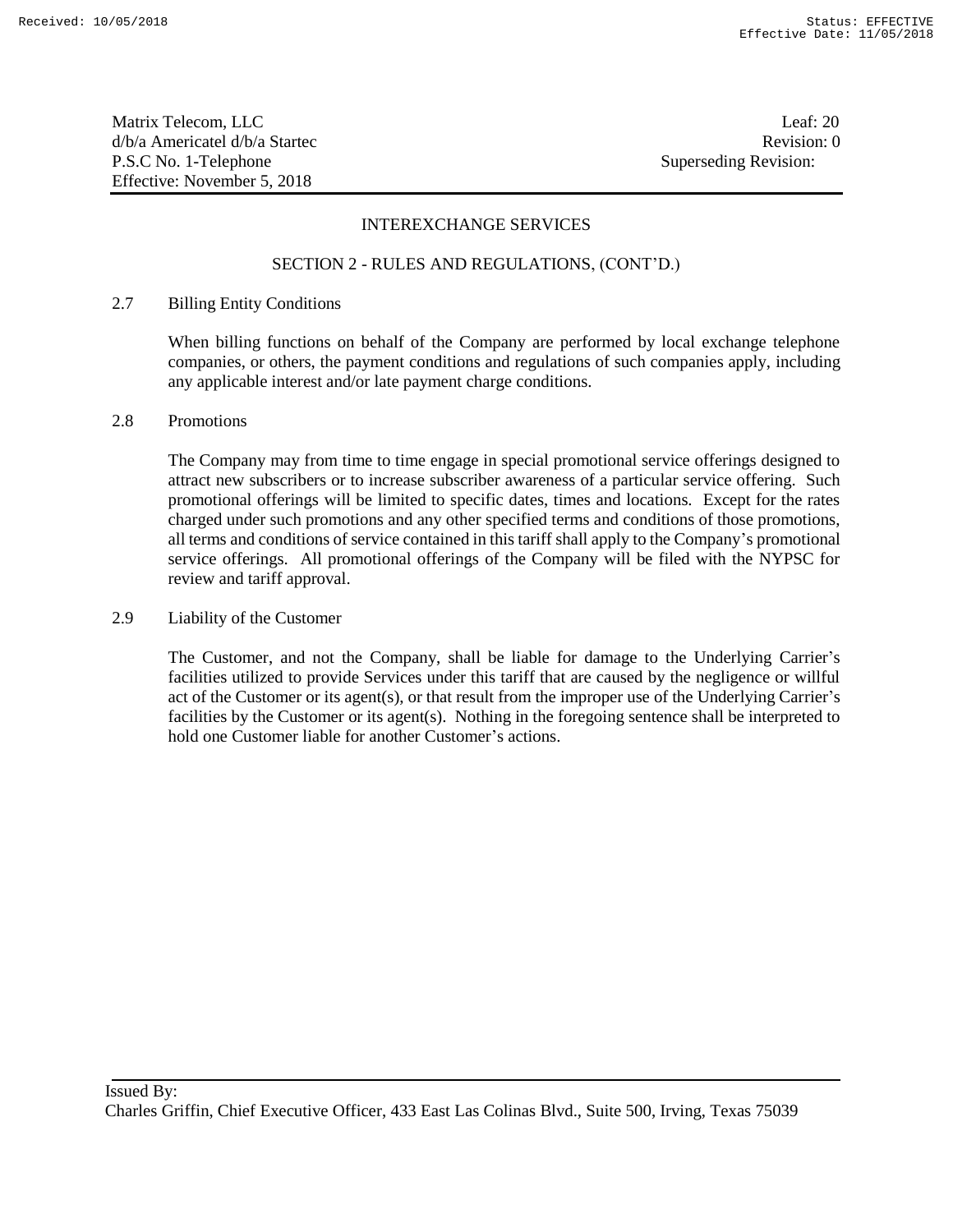Matrix Telecom, LLC Leaf: 21 d/b/a Americatel d/b/a Startec **Revision:** 0 P.S.C No. 1-Telephone Superseding Revision: Effective: November 5, 2018

## INTEREXCHANGE SERVICES

#### SECTION 2 - RULES AND REGULATIONS, (CONT'D.)

#### 2.10 Use of Service

- 2.10.1 Services offered hereunder may be used to transmit communications of the Customer in a manner consistent with the terms of this tariff, the policies and regulations of the NYPSC and the Federal Communications Commission, the laws of the State of New York and the requirements of the Communications Act of 1934, as amended. The Services offered hereunder shall not be used for any unlawful purpose.
- 2.10.2 The use of the Company's services without payment for service, and any attempt to avoid payment for service by fraudulent means or devices, schemes, false or invalid numbers, or false calling or credit cards, is prohibited.
- 2.11 Interruption of Service
	- 2.11.1 Without incurring liability, the Company may interrupt the provision of services at any time in order to perform tests and inspections to assure compliance with tariff regulations and applicable law, and may continue such interruption until any items of non-compliance so identified are rectified.
	- 2.11.2 The Company will consider customer requests for credit for faulty or incorrect connections and for other problems experienced by customers in the use of the Company's services on a case-by-case basis, and will provide reasonable credit in those cases in which it determines that the request is justified and the Company was at fault. All credit allowances shall be subject to the provisions of Section 2.4 above. It shall be the obligation of the customer to notify the Company immediately of any service problems for which a credit allowance is desired. Before giving such notice, the customer shall ascertain that the problem experienced is not being caused by any action or omission by the customer within the customer's control.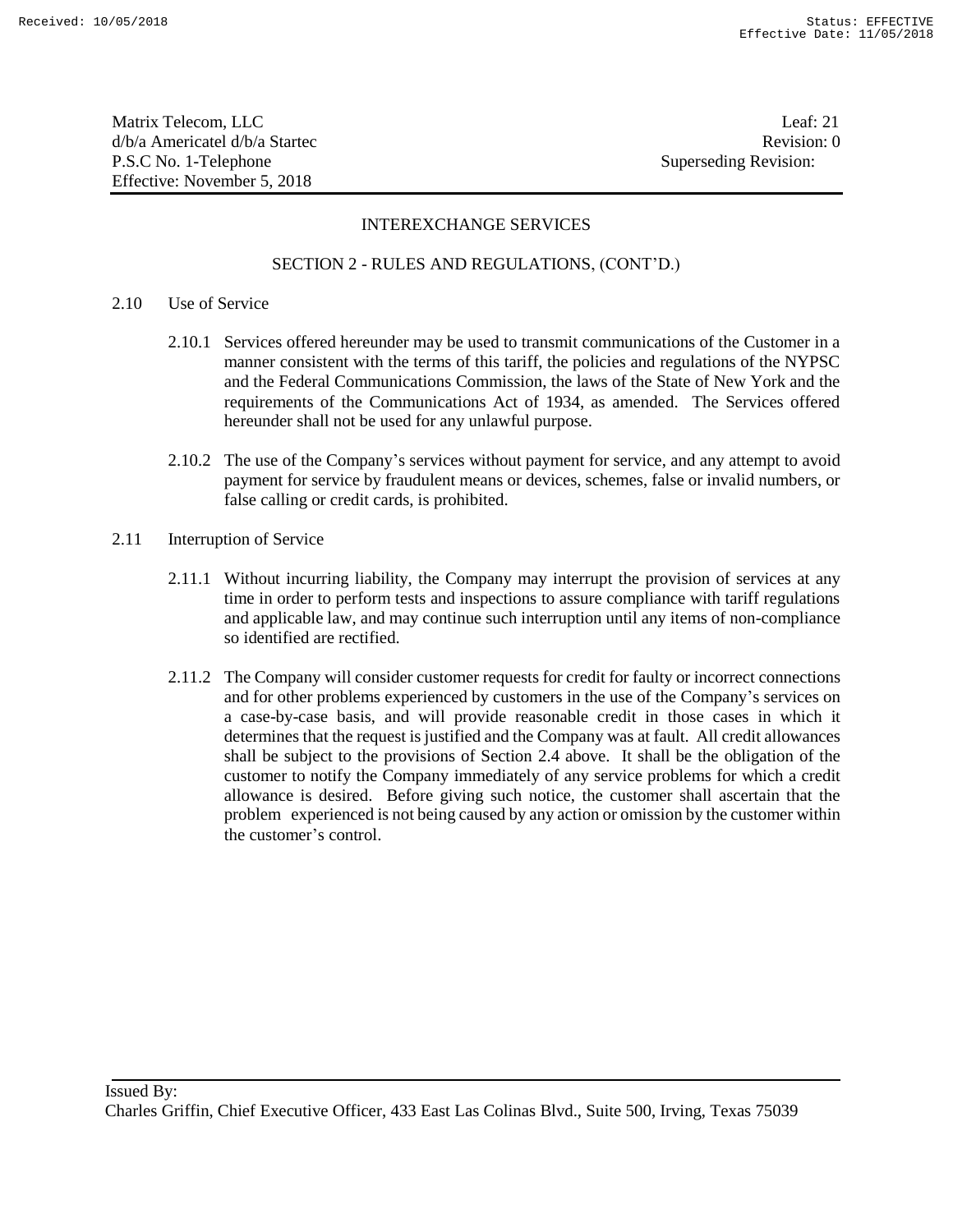Matrix Telecom, LLC Leaf: 22 d/b/a Americatel d/b/a Startec and a state of the state Revision: 0 P.S.C No. 1-Telephone Superseding Revision: Effective: November 5, 2018

#### INTEREXCHANGE SERVICES

#### SECTION 2 - RULES AND REGULATIONS, (CONT'D.)

## 2.12 Restoration of Service

The use and restoration of Service shall be in accordance with the priority system specified in Part 64, Subpart D of the Rules of the Federal Communications Commission. When service has been discontinued for nonpayment, the Company may restore service as soon as reasonably possible upon receipt of payment of all outstanding charges and a service restoration fee of \$50.00.

#### 2.13 Billing Arrangements

Customers will either be billed directly by the Company or its intermediary, or charges will be included in the Customers' regular telephone bills pursuant to billing and collection agreements established by the Company or its intermediary with the applicable telephone company. Company may refuse to complete calls made by persons who receive regular telephone bills from a telephone company where for economic, technical and/or operational reasons the Company or its intermediary does not have an effective billing and collection agreement. To determine when calls cannot be completed, according to the Company's records, call 1-800-531-0457.

#### 2.14 Deposits

Company may require a Customer without established credit history to pay a sum up to an amount equal to two (2) months' estimated charges as a deposit. Such deposit will be held as a guarantee of the payment charges provided for herein. The fact that a deposit has been made in no way relieves the Customer from complying with the prompt payment of bills on presentation. At such time as service is terminated, the amount of the deposit will be credited to the Customer's account and any credit balance which may remain will be refunded. Such a deposit may be refunded or credited to the Customer at any time prior to termination of the service at the option of the Company.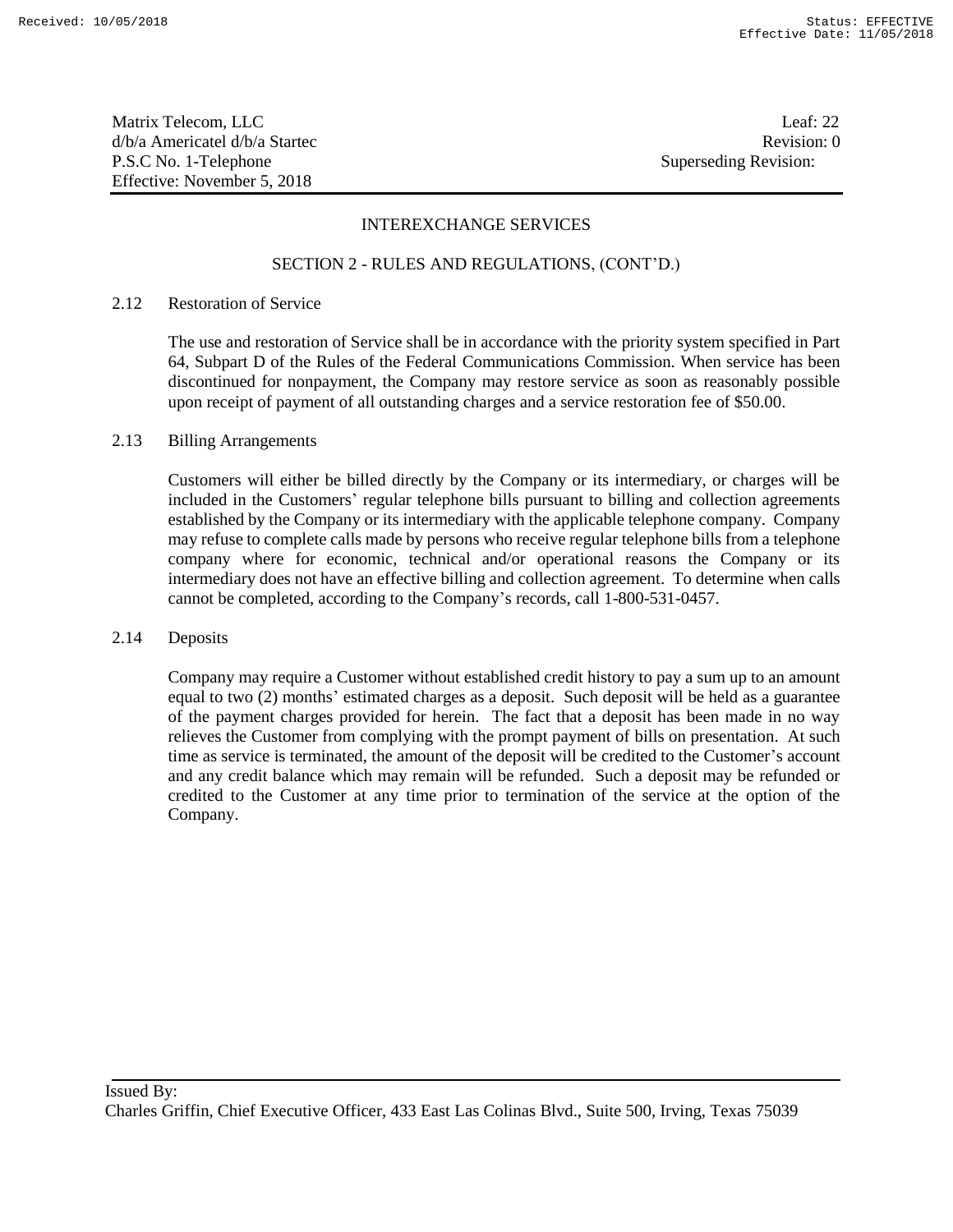Matrix Telecom, LLC Leaf: 23 d/b/a Americatel d/b/a Startec and a state of the state Revision: 0 P.S.C No. 1-Telephone Superseding Revision: Effective: November 5, 2018

## INTEREXCHANGE SERVICES

#### SECTION 2 - RULES AND REGULATIONS, (CONT'D.)

#### 2.15 Advance Payments

For Customers whom the Company feels an advance payment is necessary, the Company reserves the right to collect an amount not to exceed one (1) month's estimated charges as an advance payment for services. The advance payment will be applied against the next month's charges and, if necessary, a new advance payment will be collected for the following month.

2.16 Failure to Notify or Enforce

The failure to give notice of default, to enforce or to insist upon compliance with any of the terms or conditions herein, the waiver of any terms or conditions herein, or the granting of an extension of time for performance by the Customer shall not constitute the permanent waiver of any term or condition herein. Each of the provisions of this tariff shall remain at all times in full force and effect unless and until modified in writing.

2.17 Method of Service of Notices

Unless otherwise provided by this Tariff, any individual notice by the Company to the customer may be given either verbally to the customer or to the customer's authorized representative, or by written notice mailed to the customer's last known address.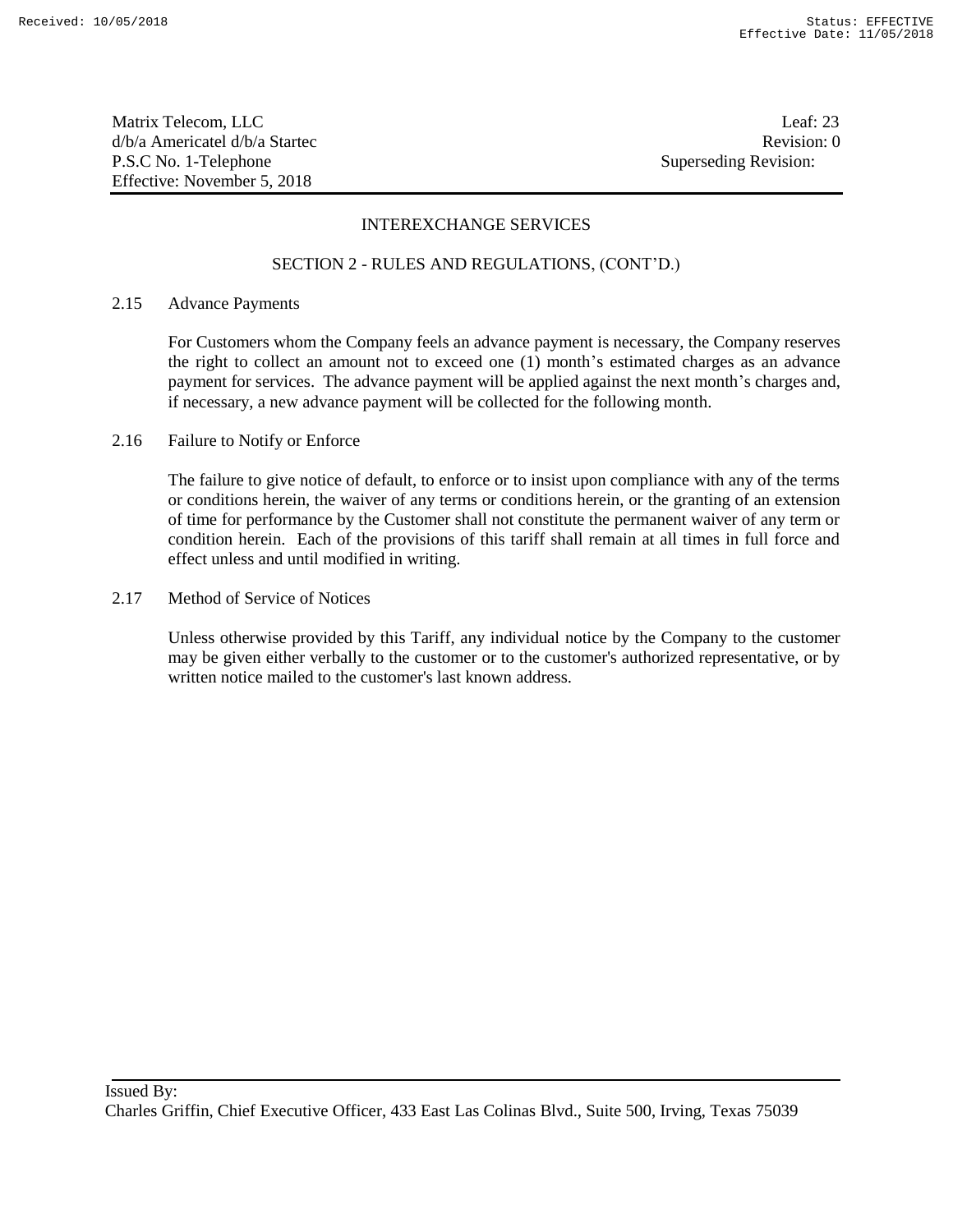Matrix Telecom, LLC Leaf: 24 d/b/a Americatel d/b/a Startec **Revision:** 0 P.S.C No. 1-Telephone Superseding Revision: Effective: November 5, 2018

## INTEREXCHANGE SERVICES

## SECTION 3 - DESCRIPTION OF SERVICE

#### 3.1 Timing of Calls

3.1.1 When Billing Charges Begin and Terminate for Phone Calls

The chargeable time for a long distance call is determined by the duration of the call. Chargeable time begins when connection is established between the calling station and the called station. Chargeable time ends when the calling station hangs up or otherwise terminates the call. If the called station hangs up or otherwise terminates the call but the calling station does not, chargeable time ends when the connection is released either by automatic timing equipment in the telecommunications network or by the Underlying Carrier's operator.

3.1.2 Billing Increments

For UniendoAmérica and LíneaPaís Plans, the minimum call duration for billing purposes is 1 minute for a connected call. Customers presubscribed to products in Section 3.4 will not be billed for calls of 6 seconds or less. After the first 6 seconds of a call, the customer will be billed for 1 minute. Calls beyond 1 minute are billed in 1 minute increments.

For Startec Plans, calls are billed in 1 minute increments.

3.1.3 Per Call Billing Charges

Billing will be rounded up to the nearest penny for each call.

3.1.4 Uncompleted Calls

There shall be no charge for uncompleted calls.

Charles Griffin, Chief Executive Officer, 433 East Las Colinas Blvd., Suite 500, Irving, Texas 75039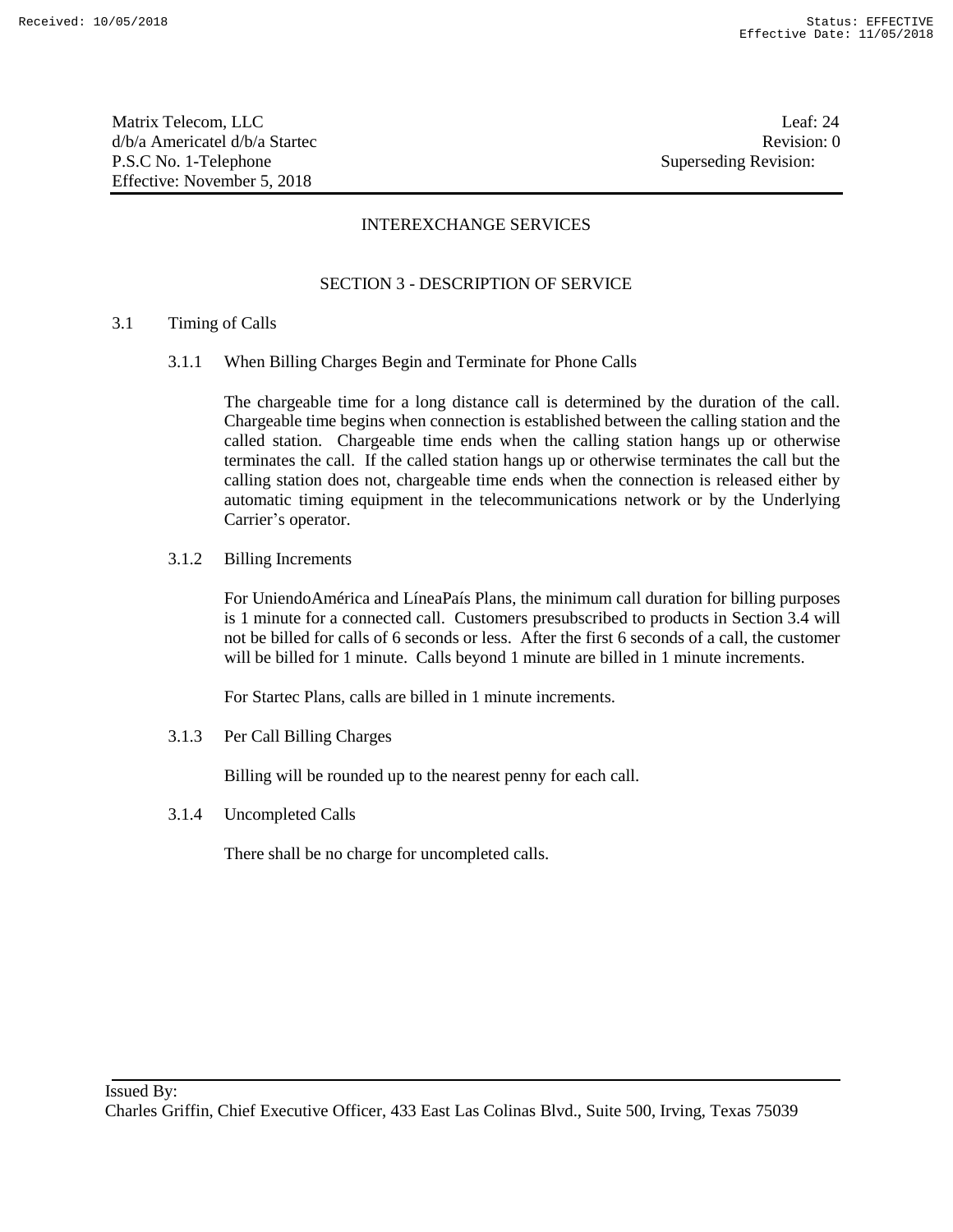Matrix Telecom, LLC Leaf: 25 d/b/a Americatel d/b/a Startec **Revision:** 0 P.S.C No. 1-Telephone Superseding Revision: Effective: November 5, 2018

## INTEREXCHANGE SERVICES

## SECTION 3 - DESCRIPTION OF SERVICE, (CONT'D.)

3.2 Calculation of Distance

Billing will not be based on distance. Every call within the State of New York will be billed, regardless of distance.

3.3 Minimum Call Completion Rate

The Company will ensure an industry standard blocking rate of P.01.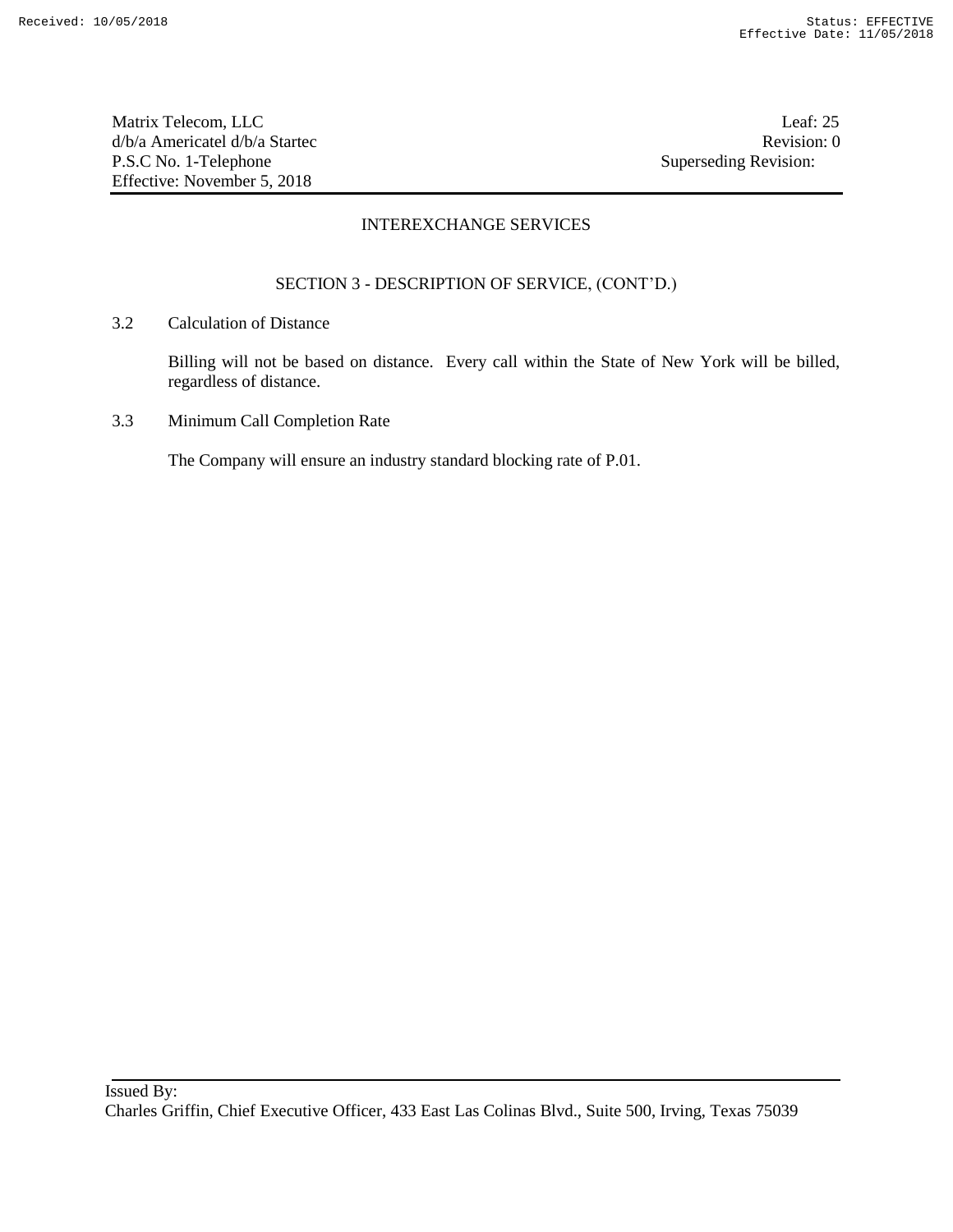Matrix Telecom, LLC Leaf: 26 d/b/a Americatel d/b/a Startec **Revision:** 0 P.S.C No. 1-Telephone Superseding Revision: Effective: November 5, 2018

## INTEREXCHANGE SERVICES

## SECTION 3 - DESCRIPTION OF SERVICE, (CONT'D.)

#### 3.4 Service Offerings

3.4.1 Message Telecommunications Service

The Company offers and provides long distance service to residential, business and other customers. Service is available on a full-time basis, 24 hours a day, seven days a week. The Customer utilizes "1+" dialing for presubscribed service. For casual dial-around nonpresubscribed service, the Customer dials 10-10-123, 10-10-719 or 101-6868, then 1 and the destination area code and number. Message Telecommunications Services is not available from transient locations such as hospitals, university dormitories or prisons, and is not available from pay telephones.

Upon enrollment in Americatel's Optional Dial Around Plan, the Customer will remain activated and will be billed the Plan's rates and monthly service charges until the Customer calls Americatel to cancel its Optional Dial Around Service.

The per minute rates, monthly fees and other charges set forth in these Terms and Conditions are subject to change.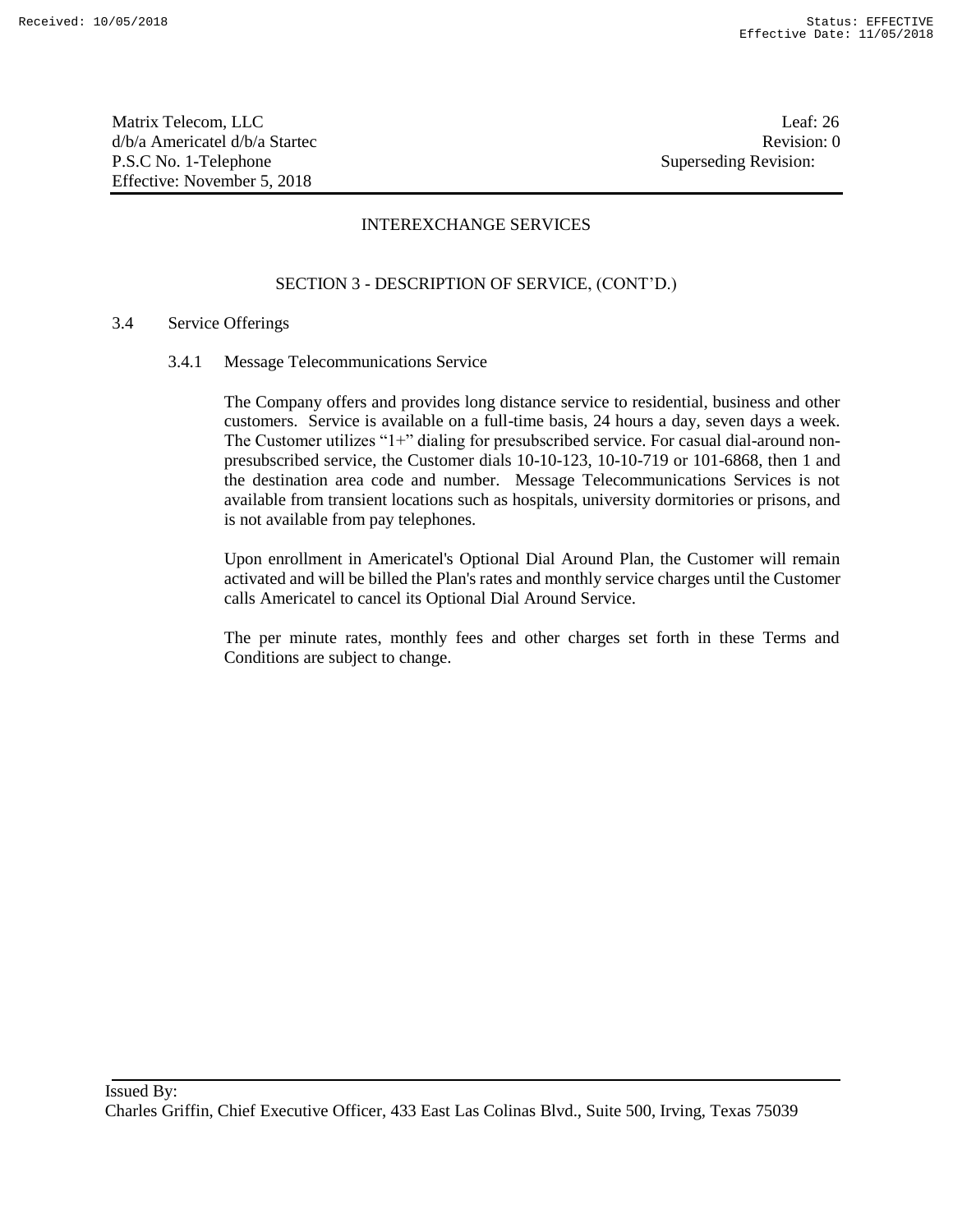Matrix Telecom, LLC Leaf: 27 d/b/a Americatel d/b/a Startec **Revision:** 0 P.S.C No. 1-Telephone Superseding Revision: Effective: November 5, 2018

## INTEREXCHANGE SERVICES

#### SECTION 3 - DESCRIPTION OF SERVICE, (CONT'D.)

- 3.4 Service Offerings, (Cont'd.)
	- 3.4.1 Message Telecommunications Service, (Cont'd.)
		- A. Residential Calling Plans

The Company's plans are available 24 hours a day, 7 days a week for Customers who utilize their billing telephone number (BTN) and other working telephone numbers (WTNs) to dial the Americatel dialing code, and have enrolled in Americatel's Optional Dial Around Plan. The service is not available for calls placed from pay phones.

Americatel does not serve as the Customer's preferred interexchange carrier change (PIC) for Message Telephone Service but the Customer instead subscribes to Americatel's UniendoAmérica® or LíneaPaís® Plans, the Customer dials 10-10- 123, then 1 and the destination area code and number.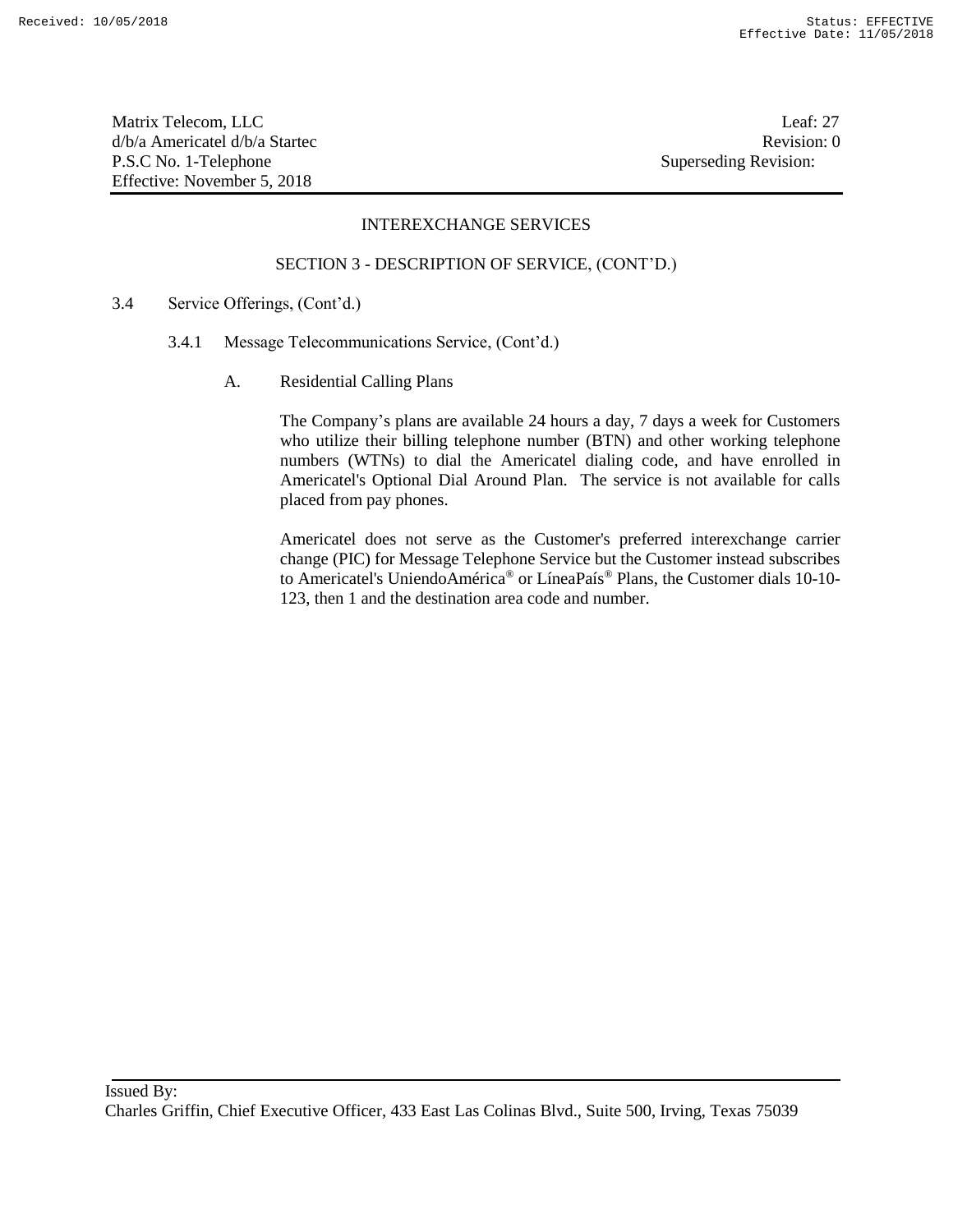Matrix Telecom, LLC Leaf: 28 d/b/a Americatel d/b/a Startec **Revision:** 0 P.S.C No. 1-Telephone Superseding Revision: Effective: November 5, 2018

#### INTEREXCHANGE SERVICES

#### SECTION 3 - DESCRIPTION OF SERVICE, (CONT'D.)

- 3.4 Service Offerings, (Cont'd.)
	- 3.4.1 Message Telecommunications Service, (Cont'd.)
		- A. Residential Calling Plans, (Cont'd.)
			- 1. UniendoAmérica® Base

There is a minimum monthly charge associated with this service. To apply the minimum bill charges, one must calculate the difference between the actual bill (before taxes) and the minimum monthly amount figure. To determine the actual bill, all international minutes, domestic minutes and monthly charges must be considered. The minimum bill charges will appear on the Customer's bill under a generic text phrase UniendoAmérica®.

|                                       | <b>Minimum</b> | <b>Maximum</b> |
|---------------------------------------|----------------|----------------|
| Basic Intrastate Rate Per Minute Rate | \$0.065        | \$0.26         |
| Minimum Monthly Charge                | \$2.50         | \$10.00        |
| <b>Monthly Recurring Charge</b>       | \$1.50         | \$6.00         |

2. UniendoAmérica® Familia

There is a monthly charge associated with this service.

| Basic Intrastate Rate Per Minute Rate | <b>Minimum</b><br>\$0.065 | <b>Maximum</b><br>\$0.26 |
|---------------------------------------|---------------------------|--------------------------|
| <b>Monthly Charge</b>                 | \$1.50                    | \$6.00                   |
| <b>Monthly Recurring Charge</b>       | \$2.00                    | \$8.00                   |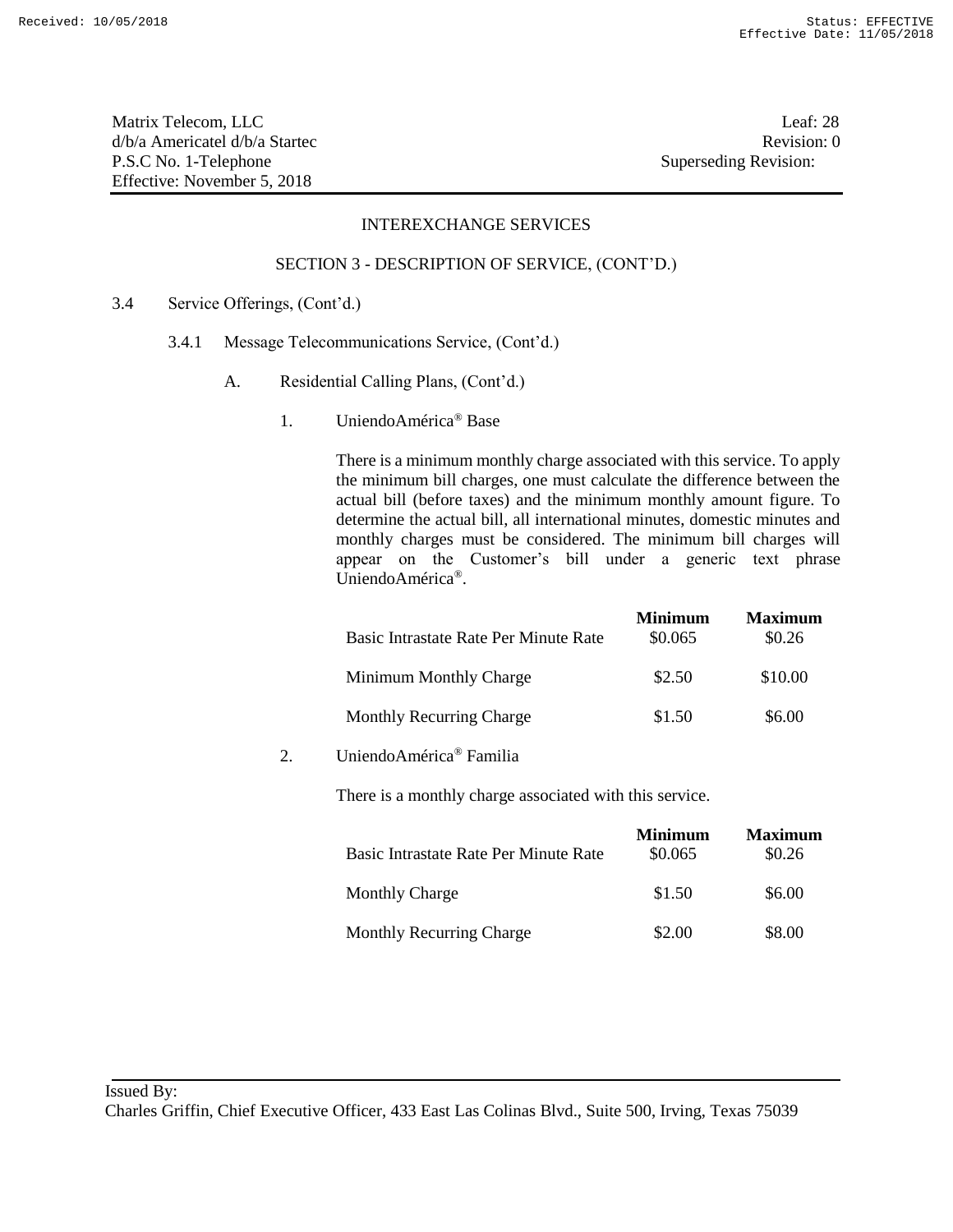Matrix Telecom, LLC Leaf: 29 d/b/a Americatel d/b/a Startec **Revision:** 0 P.S.C No. 1-Telephone Superseding Revision: Effective: November 5, 2018

## INTEREXCHANGE SERVICES

## SECTION 3 - DESCRIPTION OF SERVICE, (CONT'D.)

- 3.4 Service Offerings, (Cont'd.)
	- 3.4.1 Message Telecommunications Service, (Cont'd.)
		- A. Residential Calling Plans, (Cont'd.)
			- 3. UniendoAmérica® Tu Gente

There is a monthly charge associated with this service.

| Basic Intrastate Rate Per Minute Rate | Minimum<br>\$0.065 | <b>Maximum</b><br>\$0.26 |
|---------------------------------------|--------------------|--------------------------|
| <b>Monthly Charge</b>                 | \$2.00             | \$8.00                   |
| Domestic Rate Plan Monthly Fee        | \$2.50             | \$10.00                  |

## 4. UniendoAmérica® Tu Mundo

There is a monthly charge associated with this service.

| Basic Intrastate Rate Per Minute Rate | <b>Minimum</b><br>\$0.065 | <b>Maximum</b><br>\$0.26 |
|---------------------------------------|---------------------------|--------------------------|
| <b>Monthly Charge</b>                 | \$2.50                    | \$10.00                  |
| Domestic Rate Plan Monthly Fee        | \$3.00                    | \$12.00                  |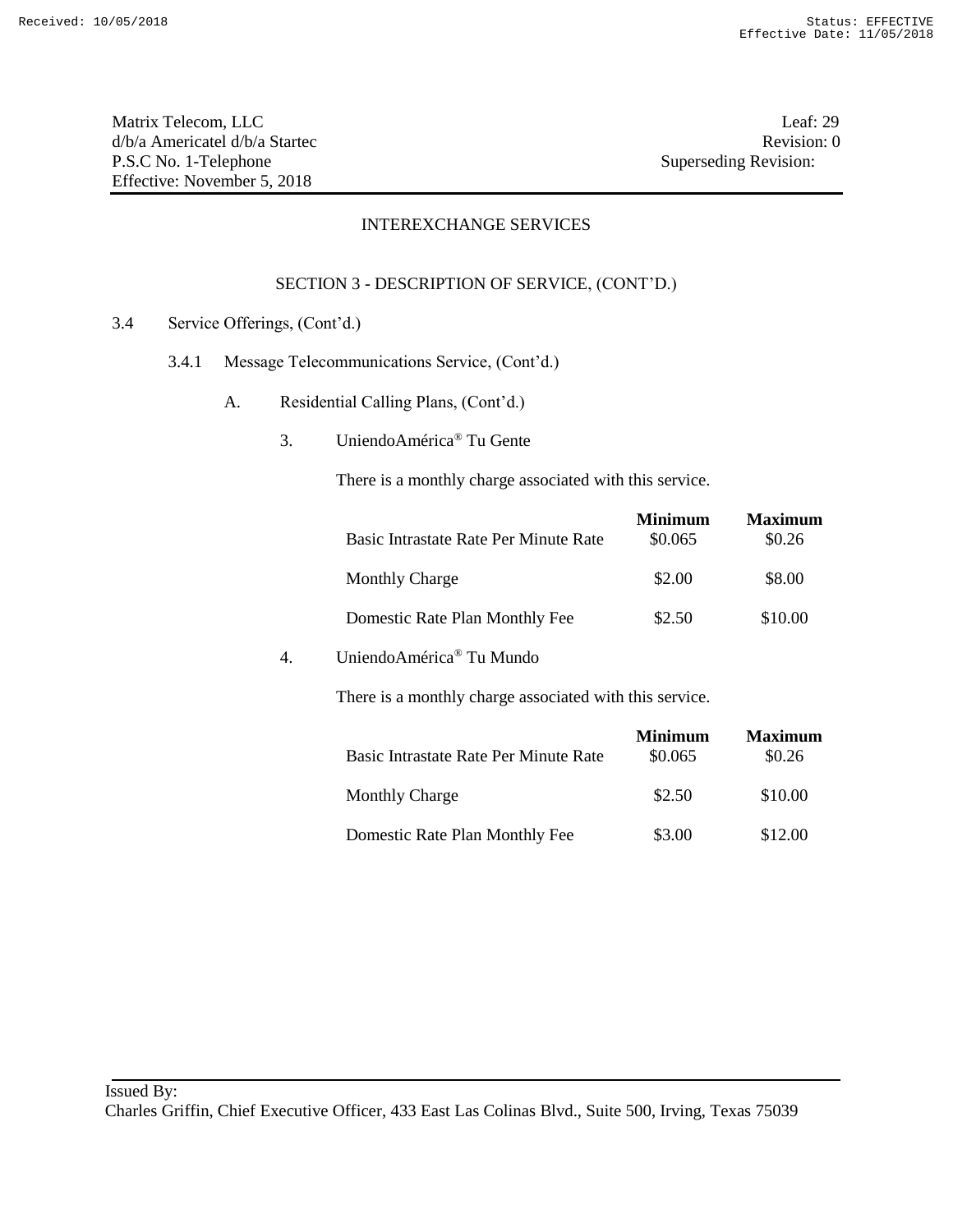Matrix Telecom, LLC Leaf: 30 d/b/a Americatel d/b/a Startec **Revision:** 0 P.S.C No. 1-Telephone Superseding Revision: Effective: November 5, 2018

## INTEREXCHANGE SERVICES

#### SECTION 3 - DESCRIPTION OF SERVICE, (CONT'D.)

- 3.4 Service Offerings, (Cont'd.)
	- 3.4.1 Message Telecommunications Service, (Cont'd.)
		- A. Residential Calling Plans, (Cont'd.)
			- 5. UniendoAmérica® Tu Ahorro

There is a minimum monthly charge associated with this service. To apply the minimum bill charges, one must calculate the difference between the actual bill (before taxes) and the minimum monthly amount figure. To determine the actual bill, all international minutes, domestic minutes and monthly charges must be considered. The minimum bill charges will appear on the Customer's bill under a generic text phrase UniendoAmérica®.

| Basic Intrastate Rate Per Minute Rate | <b>Minimum</b><br>\$0.065 | <b>Maximum</b><br>\$0.26 |
|---------------------------------------|---------------------------|--------------------------|
| Minimum Monthly Charge                | \$2.50                    | \$10.00                  |
| <b>Monthly Recurring Charge</b>       | \$2.00                    | \$10.00                  |

## 6. UniendoAmérica® Plan Econômico

There is a minimum monthly charge associated with this service. To apply the minimum bill charges, one must calculate the difference between the actual bill (before taxes) and the minimum monthly amount figure. To determine the actual bill, all international minutes, domestic minutes and monthly charges must be considered. The minimum bill charges will appear on the Customer's bill under a generic text phrase UniendoAmérica®.

| Basic Intrastate Rate Per Minute Rate | <b>Minimum</b><br>\$0.065 | <b>Maximum</b><br>\$0.26 |
|---------------------------------------|---------------------------|--------------------------|
| Minimum Monthly Charge                | \$2.50                    | \$10.00                  |
| <b>Monthly Recurring Charge</b>       | \$1.50                    | \$8.00                   |

Issued By:

Charles Griffin, Chief Executive Officer, 433 East Las Colinas Blvd., Suite 500, Irving, Texas 75039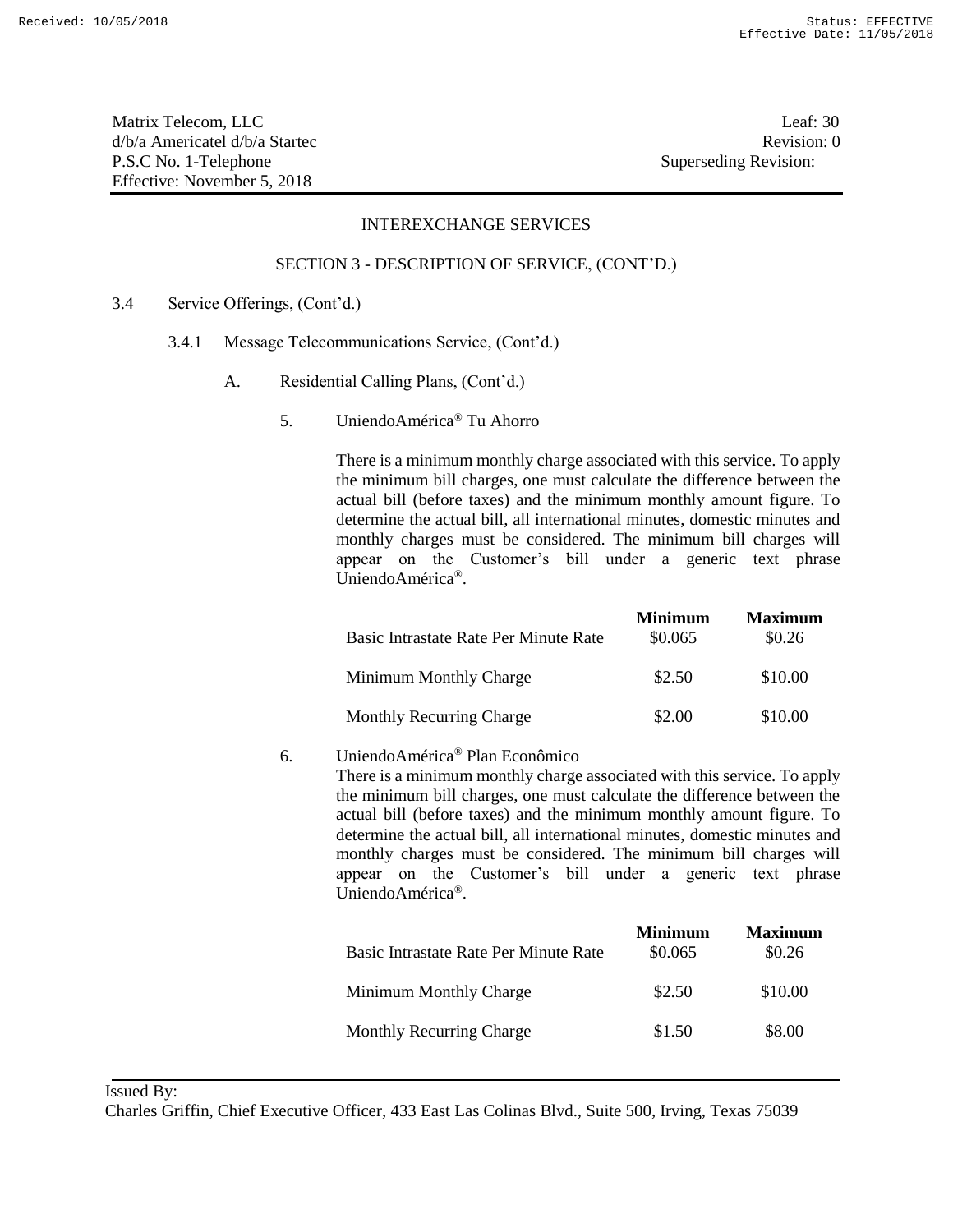Matrix Telecom, LLC Leaf: 31 d/b/a Americatel d/b/a Startec **Revision:** 0 P.S.C No. 1-Telephone Superseding Revision: Effective: November 5, 2018

## INTEREXCHANGE SERVICES

#### SECTION 3 - DESCRIPTION OF SERVICE, (CONT'D.)

- 3.4 Service Offerings, (Cont'd.)
	- 3.4.1 Message Telecommunications Service, (Cont'd.)
		- A. Residential Calling Plans, (Cont'd.)
			- 7. UniendoAmérica® Especial II

There is a monthly charge associated with this service.

| Basic Intrastate Rate Per Minute Rate | <b>Minimum</b><br>\$0.065 | <b>Maximum</b><br>\$0.26 |
|---------------------------------------|---------------------------|--------------------------|
| <b>Monthly Charge</b>                 | \$1.00                    | \$4.00                   |

## 8. UniendoAmérica® Especial I

|                                       | <b>Minimum</b> | <b>Maximum</b> |
|---------------------------------------|----------------|----------------|
| Basic Intrastate Rate Per Minute Rate | \$0.065        | \$0.26         |
| <b>Monthly Charge</b>                 | \$3.00         | \$12.00        |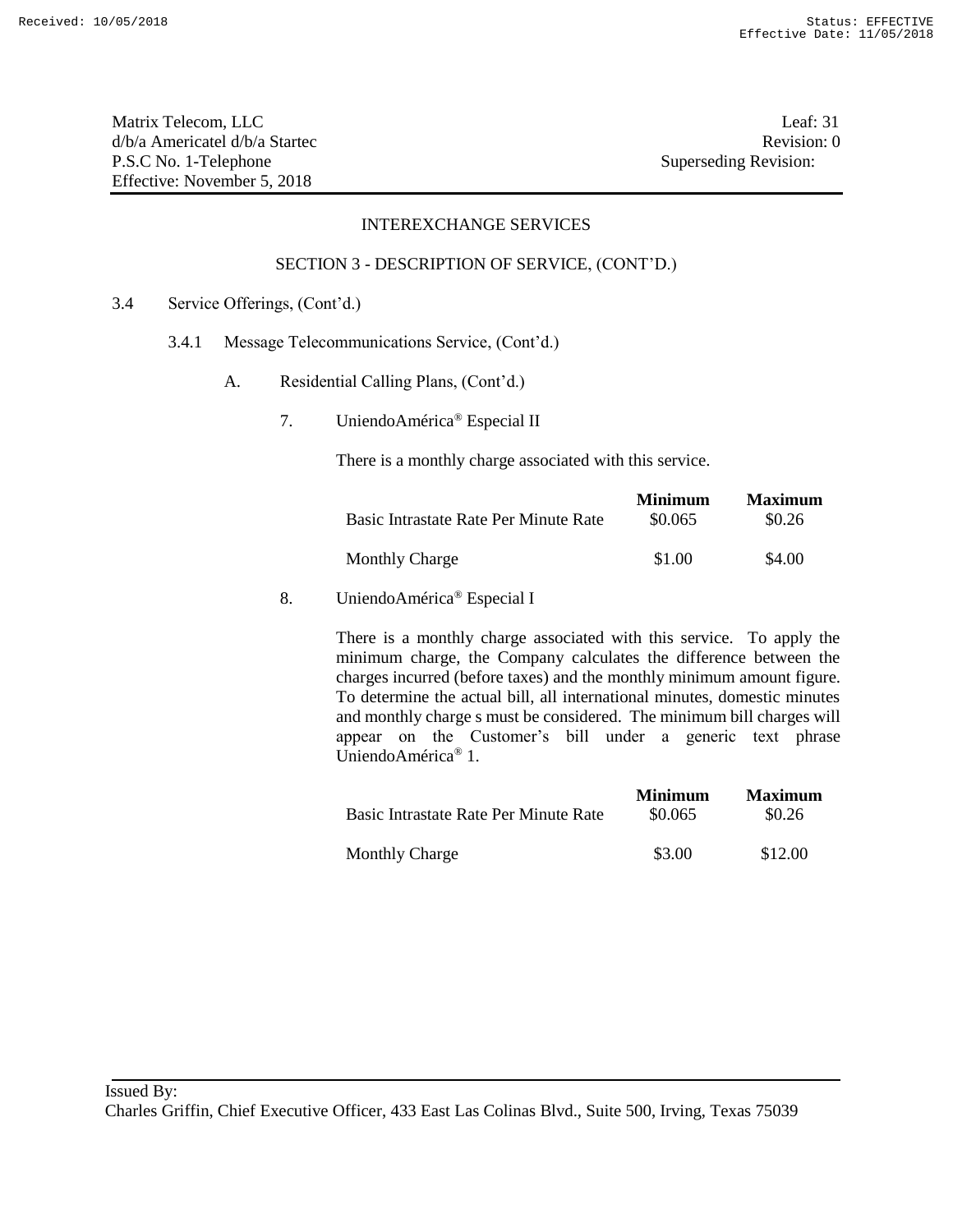Matrix Telecom, LLC Leaf: 32 d/b/a Americatel d/b/a Startec **Revision:** 0 P.S.C No. 1-Telephone Superseding Revision: Effective: November 5, 2018

## INTEREXCHANGE SERVICES

#### SECTION 3 - DESCRIPTION OF SERVICE, (CONT'D.)

- 3.4 Service Offerings, (Cont'd.)
	- 3.4.1 Message Telecommunications Service, (Cont'd.)
		- A. Residential Calling Plans, (Cont'd.)
			- 9. UniendoAmérica® Hispano

There is a minimum monthly charge associated with this service. To apply the minimum bill charges, one must calculate the difference between the actual bill (before taxes) and the minimum monthly amount figure. To determine the actual bill, all international minutes, domestic minutes and monthly charges must be considered. The minimum bill charges will appear on the Customer's bill under a generic text phrase UniendoAmérica®.

|                                       | <b>Minimum</b> | <b>Maximum</b> |
|---------------------------------------|----------------|----------------|
| Basic Intrastate Rate Per Minute Rate | \$0.065        | \$0.26         |
| Minimum Monthly Charge                | \$2.50         | \$10.00        |
| <b>Monthly Recurring Charge</b>       | \$1.50         | \$8.00         |

10. UniendoAmérica® Latino

There is a minimum monthly charge associated with this service. To apply the minimum bill charges, one must calculate the difference between the actual bill (before taxes) and the minimum monthly amount figure. To determine the actual bill, all international minutes, domestic minutes and monthly charges must be considered. The minimum bill charges will appear on the Customer's bill under a generic text phrase UniendoAmérica®.

| Basic Intrastate Rate Per Minute Rate | <b>Minimum</b><br>\$0.065 | <b>Maximum</b><br>\$0.26 |
|---------------------------------------|---------------------------|--------------------------|
| Minimum Monthly Charge                | \$2.50                    | \$10.00                  |
| <b>Monthly Recurring Charge</b>       | \$1.50                    | \$8.00                   |

Issued By:

Charles Griffin, Chief Executive Officer, 433 East Las Colinas Blvd., Suite 500, Irving, Texas 75039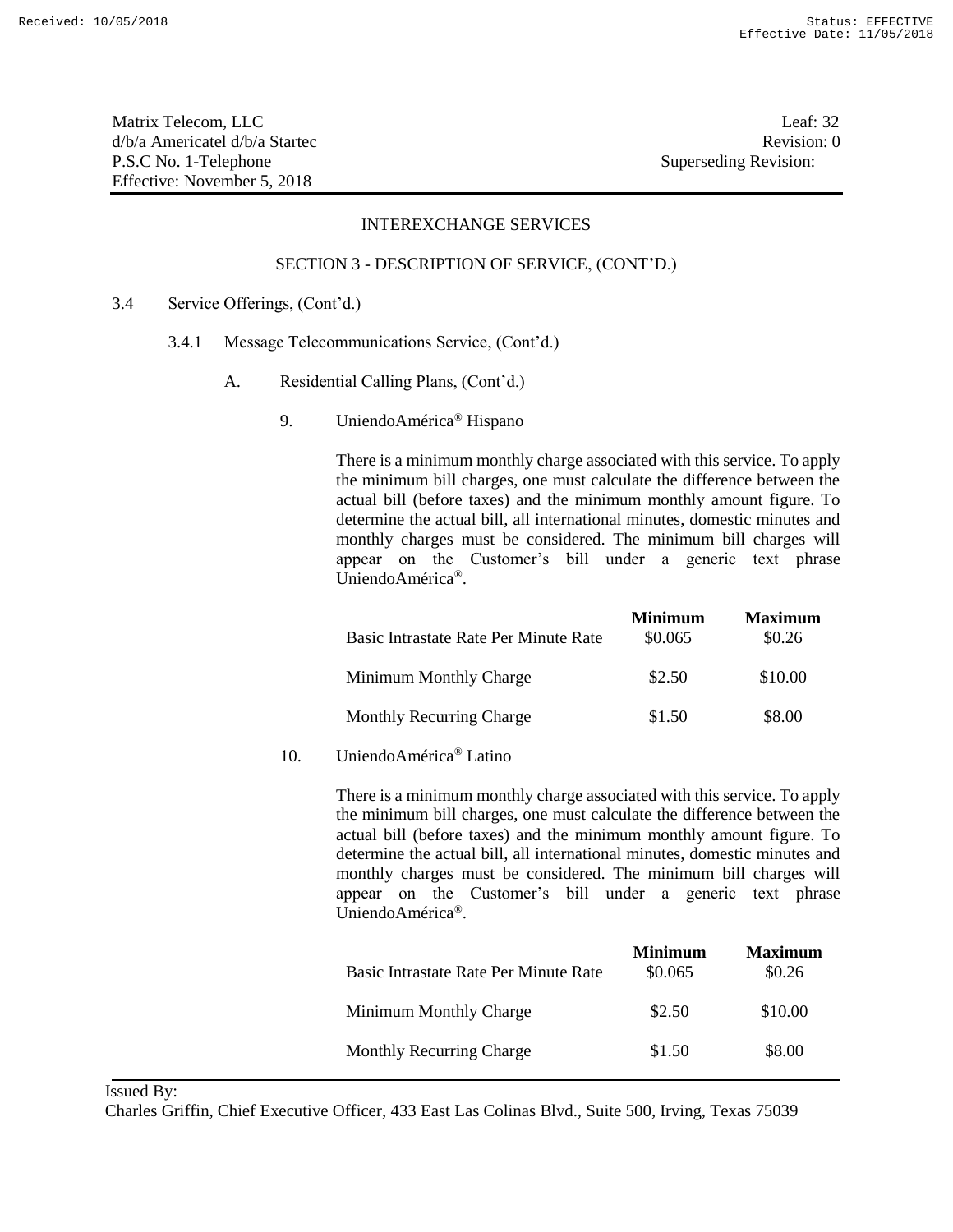Matrix Telecom, LLC Leaf: 33 d/b/a Americatel d/b/a Startec Revision: 0 P.S.C No. 1-Telephone Superseding Revision: Effective: November 5, 2018

#### INTEREXCHANGE SERVICES

#### SECTION 3 - DESCRIPTION OF SERVICE, (CONT'D.)

- 3.4 Service Offerings, (Cont'd.)
	- 3.4.1 Message Telecommunications Service, (Cont'd.)
		- A. Residential Calling Plans, (Cont'd.)
			- 11. UniendoAmérica® Unido

|                                       | <b>Minimum</b> | <b>Maximum</b> |
|---------------------------------------|----------------|----------------|
| Basic Intrastate Rate Per Minute Rate | \$0.065        | \$0.26         |
| <b>Monthly Charge</b>                 | \$2.50         | \$10.00        |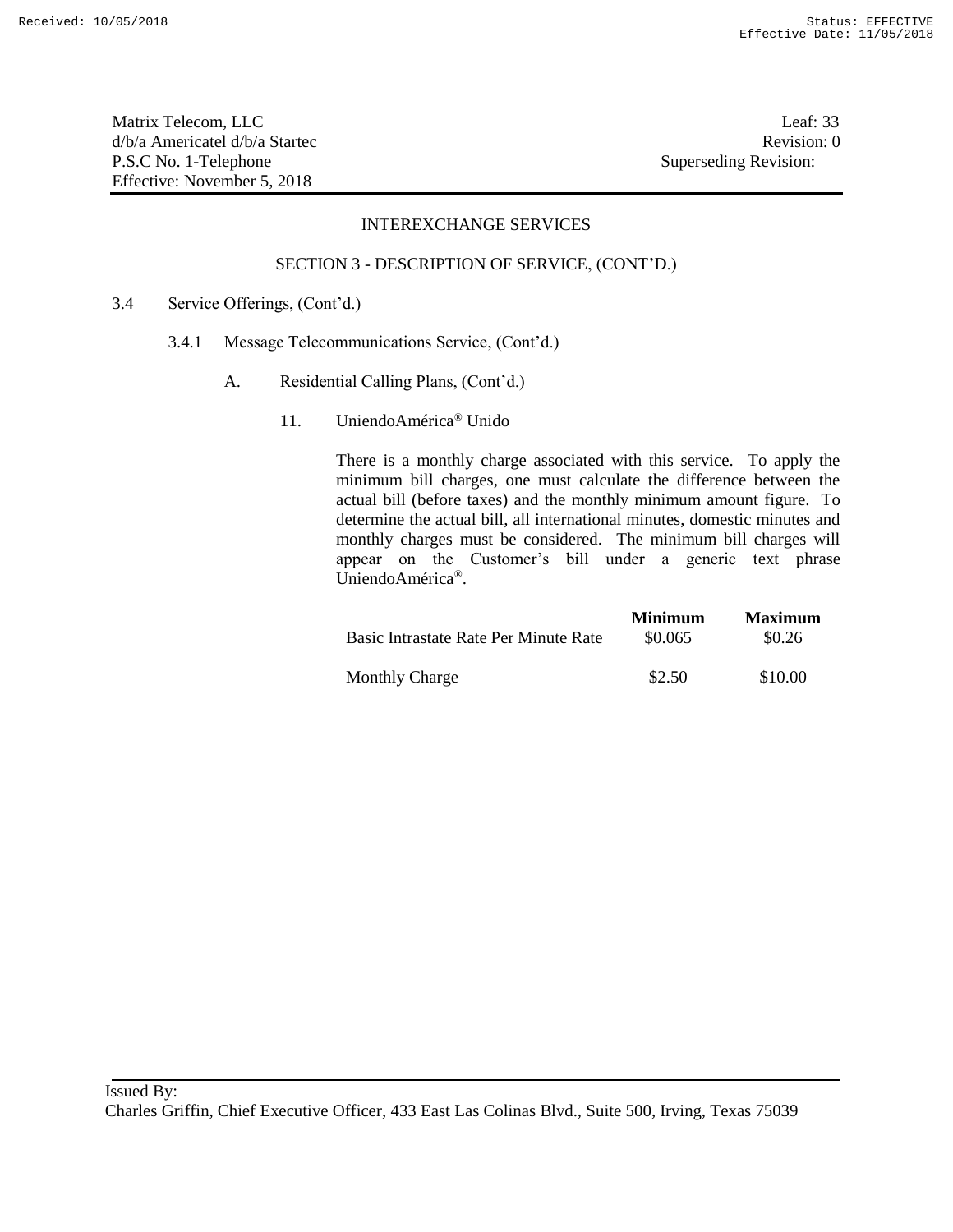Matrix Telecom, LLC Leaf: 34 d/b/a Americatel d/b/a Startec **Revision:** 0 P.S.C No. 1-Telephone Superseding Revision: Effective: November 5, 2018

## INTEREXCHANGE SERVICES

## SECTION 3 - DESCRIPTION OF SERVICE, (CONT'D.)

- 3.4 Service Offerings, (Cont'd.)
	- 3.4.1 Message Telecommunications Service, (Cont'd.)
		- A. Residential Calling Plans, (Cont'd.)
			- 12. UniendoAmérica® Bandera

| Basic Intrastate Rate Per Minute Rate | <b>Minimum</b><br>\$0.065 | <b>Maximum</b><br>\$0.26 |
|---------------------------------------|---------------------------|--------------------------|
| Minimum Monthly Charge                | \$3.00                    | \$12.00                  |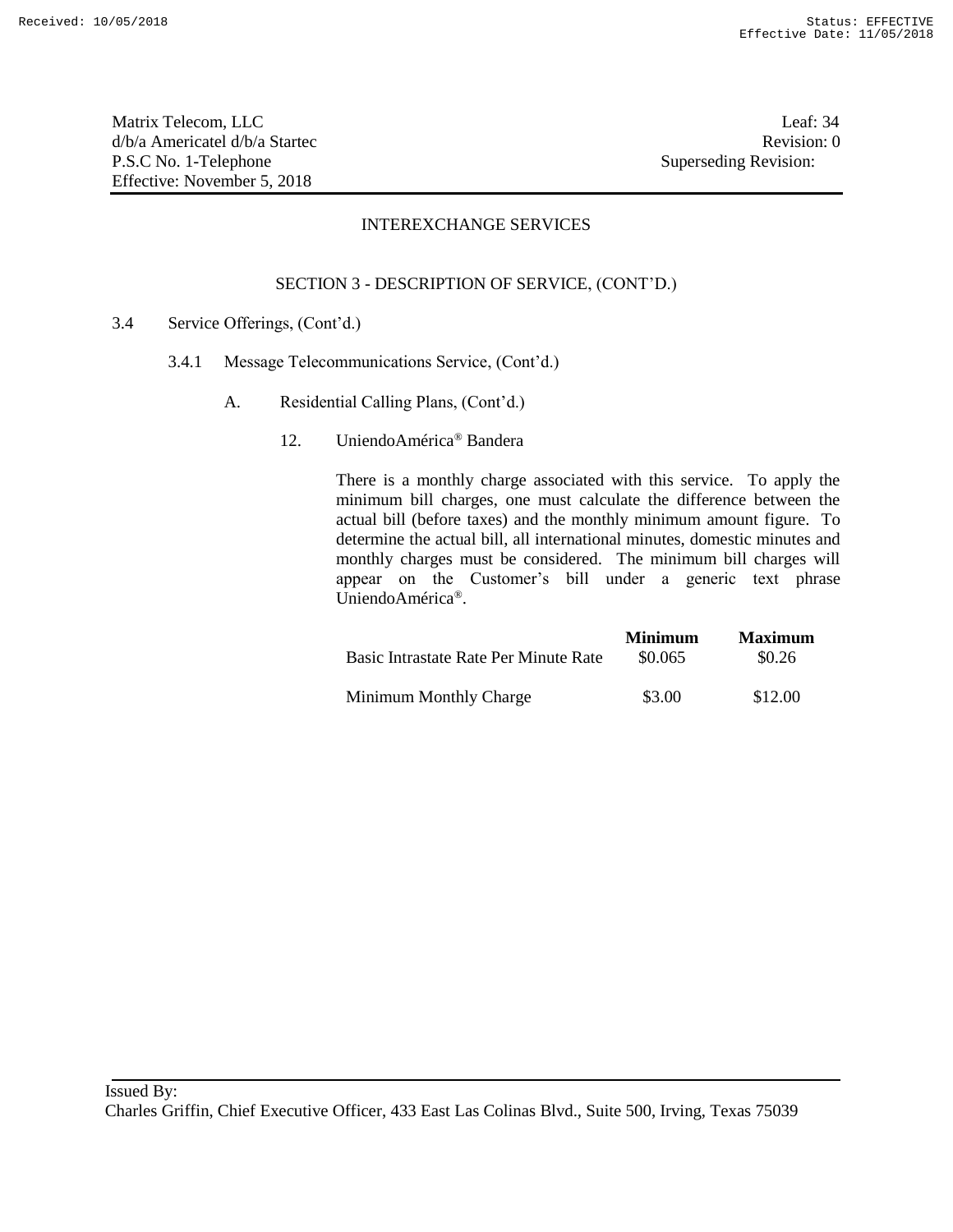Matrix Telecom, LLC Leaf: 35 d/b/a Americatel d/b/a Startec Revision: 0 P.S.C No. 1-Telephone Superseding Revision: Effective: November 5, 2018

## INTEREXCHANGE SERVICES

#### SECTION 3 - DESCRIPTION OF SERVICE, (CONT'D.)

- 3.4 Service Offerings, (Cont'd.)
	- 3.4.1 Message Telecommunications Service, (Cont'd.)
		- A. Residential Calling Plans, (Cont'd.)
			- 13. UniendoAmérica® Cercano

|                                       | <b>Minimum</b> | <b>Maximum</b> |
|---------------------------------------|----------------|----------------|
| Basic Intrastate Rate Per Minute Rate | \$0.065        | \$0.26         |
| Minimum Monthly Charge                | \$6.50         | \$26.00        |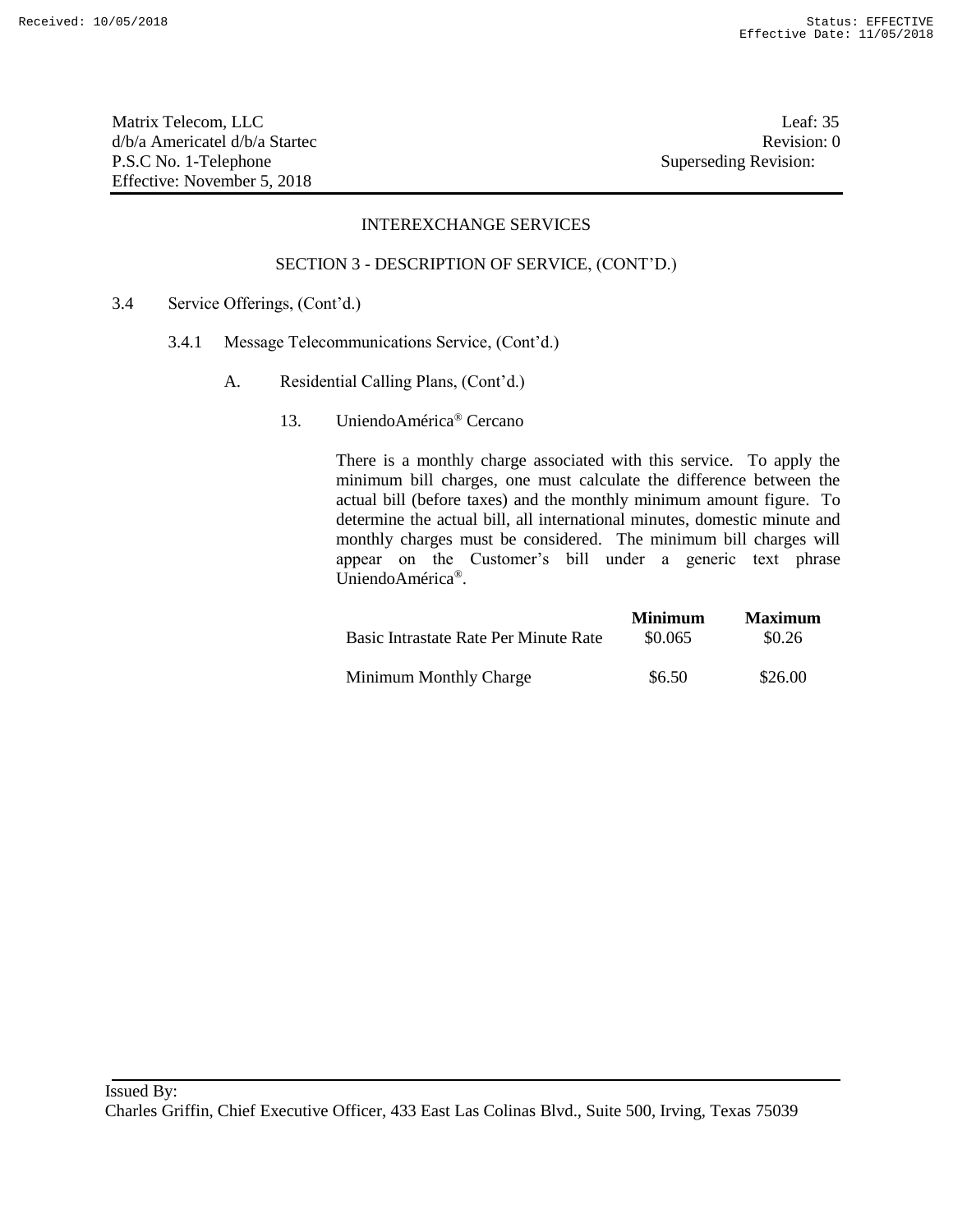Matrix Telecom, LLC Leaf: 36 d/b/a Americatel d/b/a Startec **Revision:** 0 P.S.C No. 1-Telephone Superseding Revision: Effective: November 5, 2018

#### INTEREXCHANGE SERVICES

#### SECTION 3 - DESCRIPTION OF SERVICE, (CONT'D.)

- 3.4 Service Offerings, (Cont'd.)
	- 3.4.1 Message Telecommunications Service, (Cont'd.)
		- A. Residential Calling Plans, (Cont'd.)
			- 14. UniendoAmérica® Libre

|     | Basic Intrastate Rate Per Minute Rate                   | <b>Minimum</b><br>\$0.065 | <b>Maximum</b><br>\$0.26 |
|-----|---------------------------------------------------------|---------------------------|--------------------------|
|     | Minimum Monthly Charge                                  | \$7.50                    | \$30.00                  |
| 15. | UniendoAmérica® Super                                   |                           |                          |
|     | There is a monthly charge associated with this service. |                           |                          |

| Basic Intrastate Rate Per Minute Rate | <b>Minimum</b><br>\$0.065 | <b>Maximum</b><br>\$0.26 |
|---------------------------------------|---------------------------|--------------------------|
| <b>Monthly Charge</b>                 | \$2.00                    | \$8.00                   |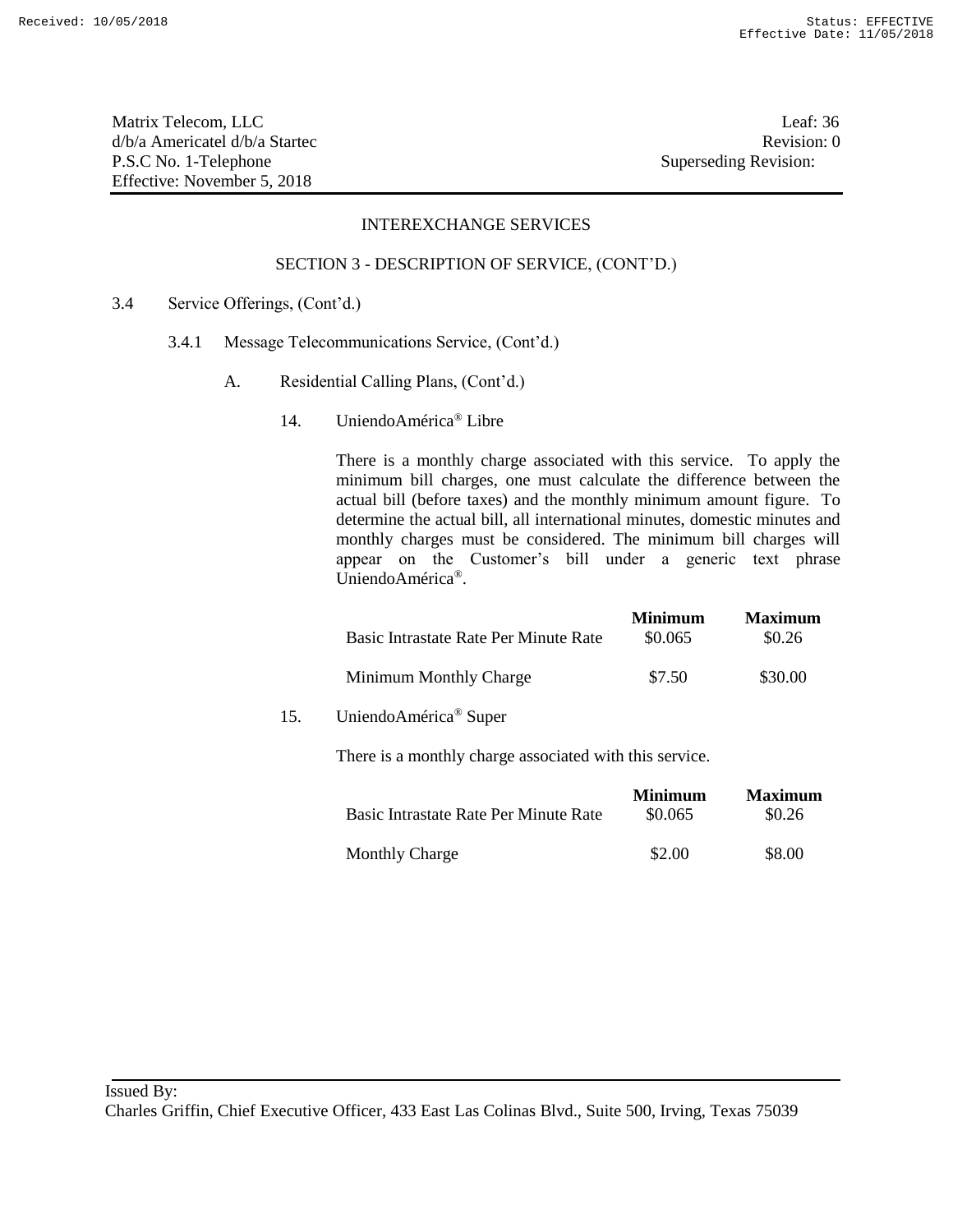Matrix Telecom, LLC Leaf: 37 d/b/a Americatel d/b/a Startec **Revision:** 0 P.S.C No. 1-Telephone Superseding Revision: Effective: November 5, 2018

## INTEREXCHANGE SERVICES

## SECTION 3 - DESCRIPTION OF SERVICE, (CONT'D.)

- 3.4 Service Offerings, (Cont'd.)
	- 3.4.1 Message Telecommunications Service, (Cont'd.)
		- A. Residential Calling Plans, (Cont'd.)
			- 16. UniendoAmérica® Continente

| Basic Intrastate Rate Per Minute | <b>Minimum</b> | <b>Maximum</b> |
|----------------------------------|----------------|----------------|
| Rate                             | \$0.065        | \$0.26         |
| Minimum Monthly Charge           | \$8.50         | \$34.00        |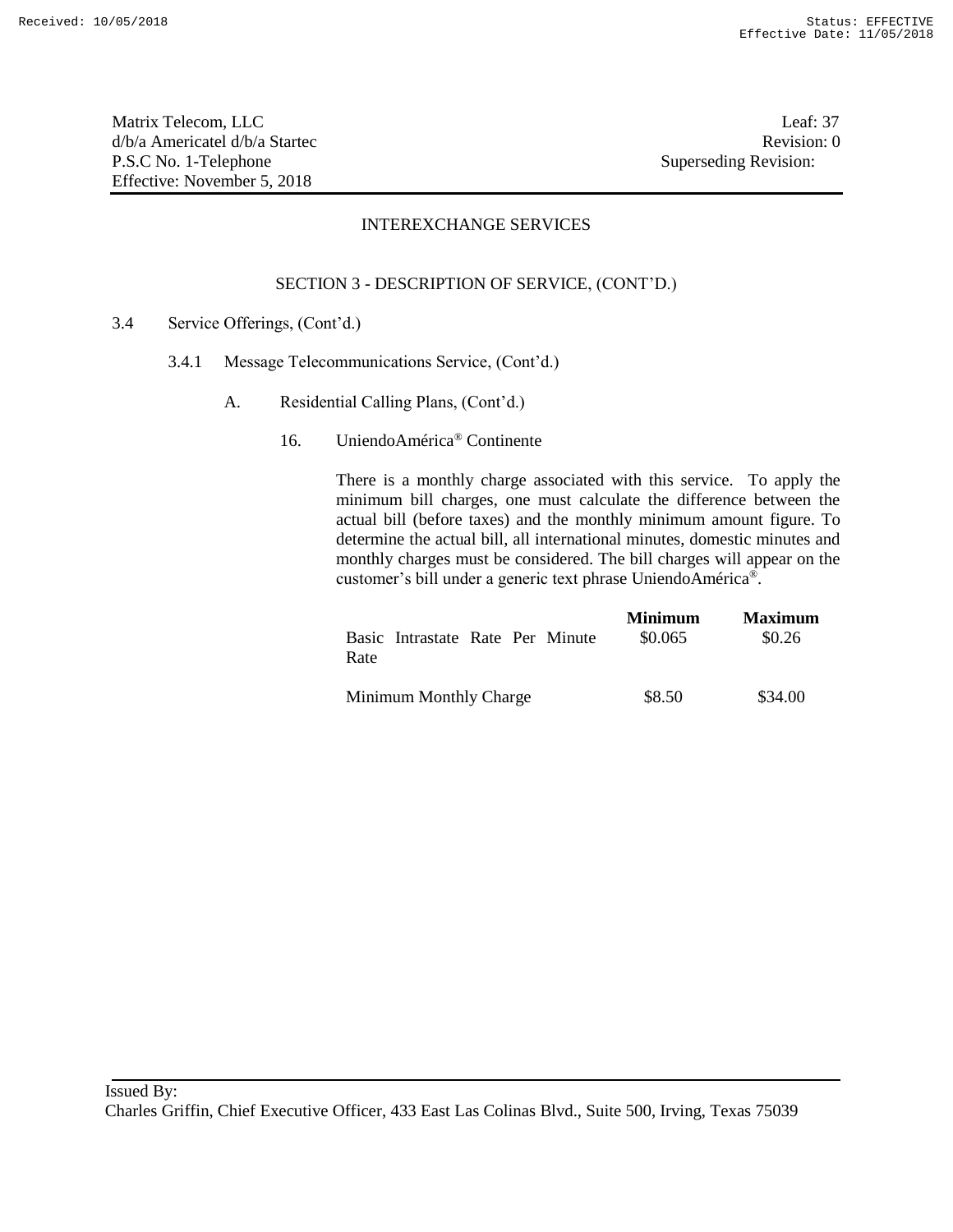Matrix Telecom, LLC Leaf: 38 d/b/a Americatel d/b/a Startec **Revision:** 0 P.S.C No. 1-Telephone Superseding Revision: Effective: November 5, 2018

## INTEREXCHANGE SERVICES

## SECTION 3 - DESCRIPTION OF SERVICE, (CONT'D.)

- 3.4 Service Offerings, (Cont'd.)
	- 3.4.1 Message Telecommunications Service, (Cont'd.)
		- A. Residential Calling Plans, (Cont'd.)
			- 17. UniendoAmérica® Para Tí

There is a minimum monthly charge associated with this service. To apply the minimum bill charges, one must calculate the difference between the actual bill (before taxes) and the minimum monthly amount figure. To determine the actual bill, all international minutes, domestic minutes and monthly charges must be considered. The minimum bill charges will appear on the Customer's bill under a generic text phrase UniendoAmérica®.

|     | Basic Intrastate Rate Per Minute<br>Rate                | Minimum<br>\$0.065        | Maximum<br>\$0.26        |
|-----|---------------------------------------------------------|---------------------------|--------------------------|
|     | Minimum Monthly Charge                                  | \$2.50                    | \$10.00                  |
| 18. | UniendoAmérica® Contigo                                 |                           |                          |
|     | There is a monthly charge associated with this service. |                           |                          |
|     | Basic Intrastate Rate Per Minute<br>Rate                | <b>Minimum</b><br>\$0.065 | <b>Maximum</b><br>\$0.26 |

Monthly Charge \$2.50 \$10.00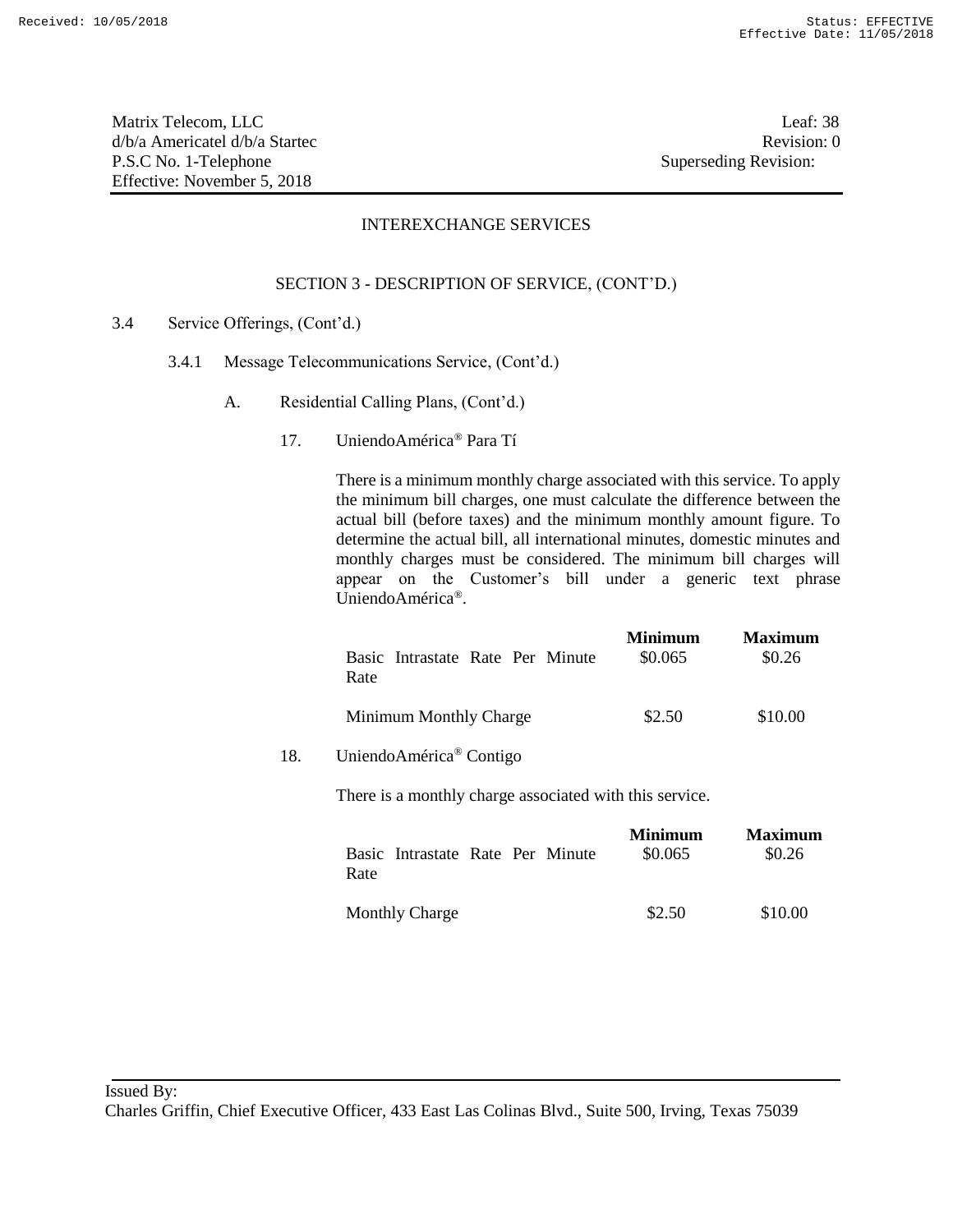Matrix Telecom, LLC Leaf: 39 d/b/a Americatel d/b/a Startec **Revision:** 0 P.S.C No. 1-Telephone Superseding Revision: Effective: November 5, 2018

## INTEREXCHANGE SERVICES

#### SECTION 3 - DESCRIPTION OF SERVICE, (CONT'D.)

- 3.4 Service Offerings, (Cont'd.)
	- 3.4.1 Message Telecommunications Service, (Cont'd.)
		- A. Residential Calling Plans, (Cont'd.)
			- 19. UniendoAmérica® Sin Fronteras

| Basic Intrastate Rate Per Minute Rate | <b>Minimum</b><br>\$0.065 | <b>Maximum</b><br>\$0.26 |
|---------------------------------------|---------------------------|--------------------------|
|                                       |                           |                          |
| Minimum Monthly Charge                | \$10.00                   | \$40.00                  |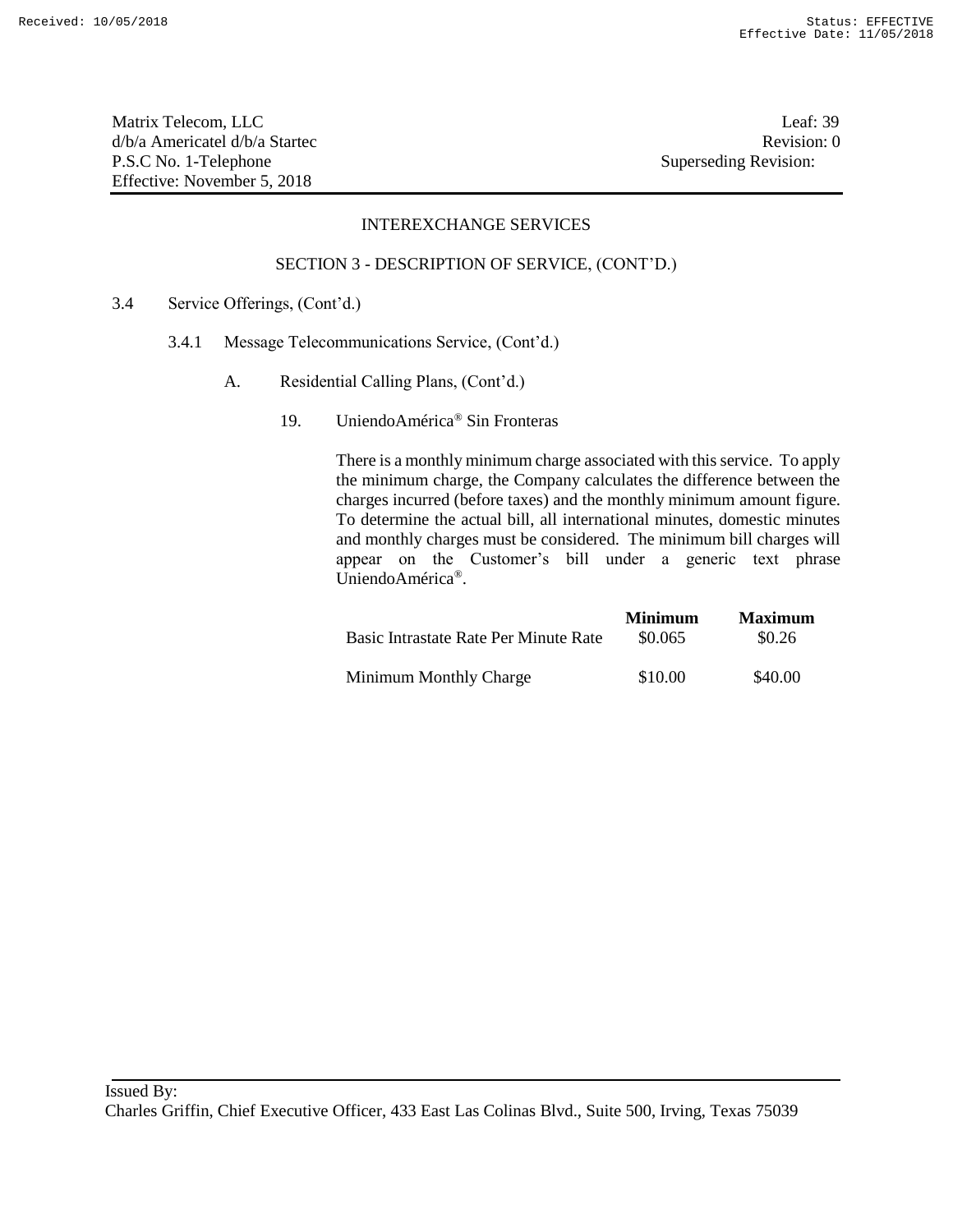Matrix Telecom, LLC Leaf: 40 d/b/a Americatel d/b/a Startec Revision: 0 P.S.C No. 1-Telephone Superseding Revision: Effective: November 5, 2018

## INTEREXCHANGE SERVICES

#### SECTION 3 - DESCRIPTION OF SERVICE, (CONT'D.)

- 3.4 Service Offerings, (Cont'd.)
	- 3.4.1 Message Telecommunications Service, (Cont'd.)
		- A. Residential Calling Plans, (Cont'd.)
			- 20. UniendoAmérica® Cerca de Tí

|                                       | <b>Minimum</b> | <b>Maximum</b> |
|---------------------------------------|----------------|----------------|
| Basic Intrastate Rate Per Minute Rate | \$0.065        | \$0.26         |
| Minimum Monthly Charge                | \$7.50         | \$30.00        |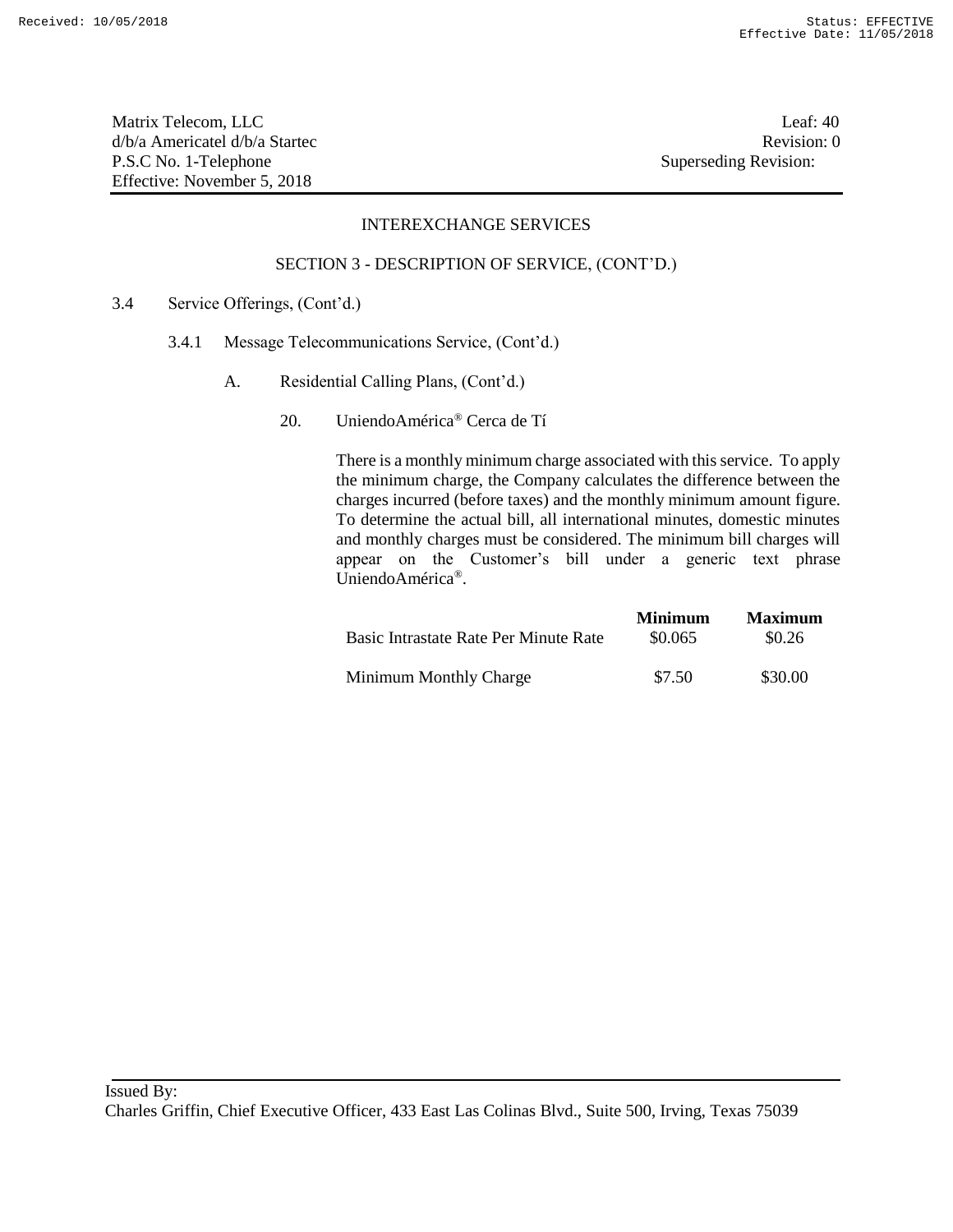Matrix Telecom, LLC Leaf: 41 d/b/a Americatel d/b/a Startec **Revision:** 0 P.S.C No. 1-Telephone Superseding Revision: Effective: November 5, 2018

#### INTEREXCHANGE SERVICES

#### SECTION 3 - DESCRIPTION OF SERVICE, (CONT'D.)

- 3.4 Service Offerings, (Cont'd.)
	- 3.4.1 Message Telecommunications Service, (Cont'd.)
		- A. Residential Calling Plans, (Cont'd.)
			- 21. UniendoAmérica® Sin Distancia

| Basic Intrastate Rate Per Minute | <b>Minimum</b> | <b>Maximum</b> |
|----------------------------------|----------------|----------------|
| Rate                             | \$0.065        | \$0.26         |
| Minimum Monthly Charge           | \$5.00         | \$20.00        |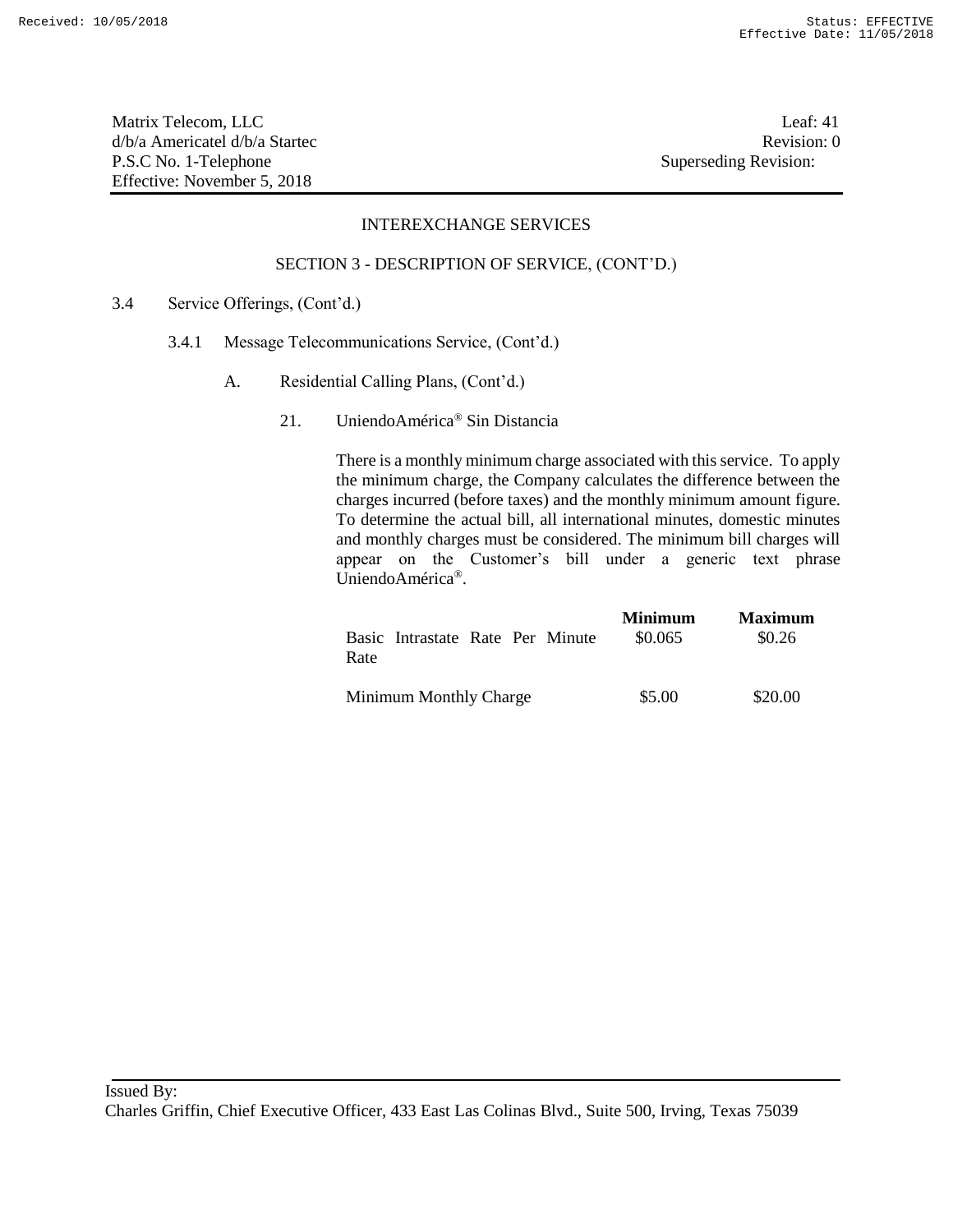Matrix Telecom, LLC Leaf: 42 d/b/a Americatel d/b/a Startec **Revision:** 0 P.S.C No. 1-Telephone Superseding Revision: Effective: November 5, 2018

## INTEREXCHANGE SERVICES

#### SECTION 3 - DESCRIPTION OF SERVICE, (CONT'D.)

- 3.4 Service Offerings, (Cont'd.)
	- 3.4.1 Message Telecommunications Service, (Cont'd.)
		- A. Residential Calling Plans, (Cont'd.)
			- 22. UniendoAmérica® Hablando

|                                       | <b>Minimum</b> | <b>Maximum</b> |
|---------------------------------------|----------------|----------------|
| Basic Intrastate Rate Per Minute Rate | \$0.065        | \$0.26         |
| Minimum Monthly Charge                | \$3.50         | \$14.00        |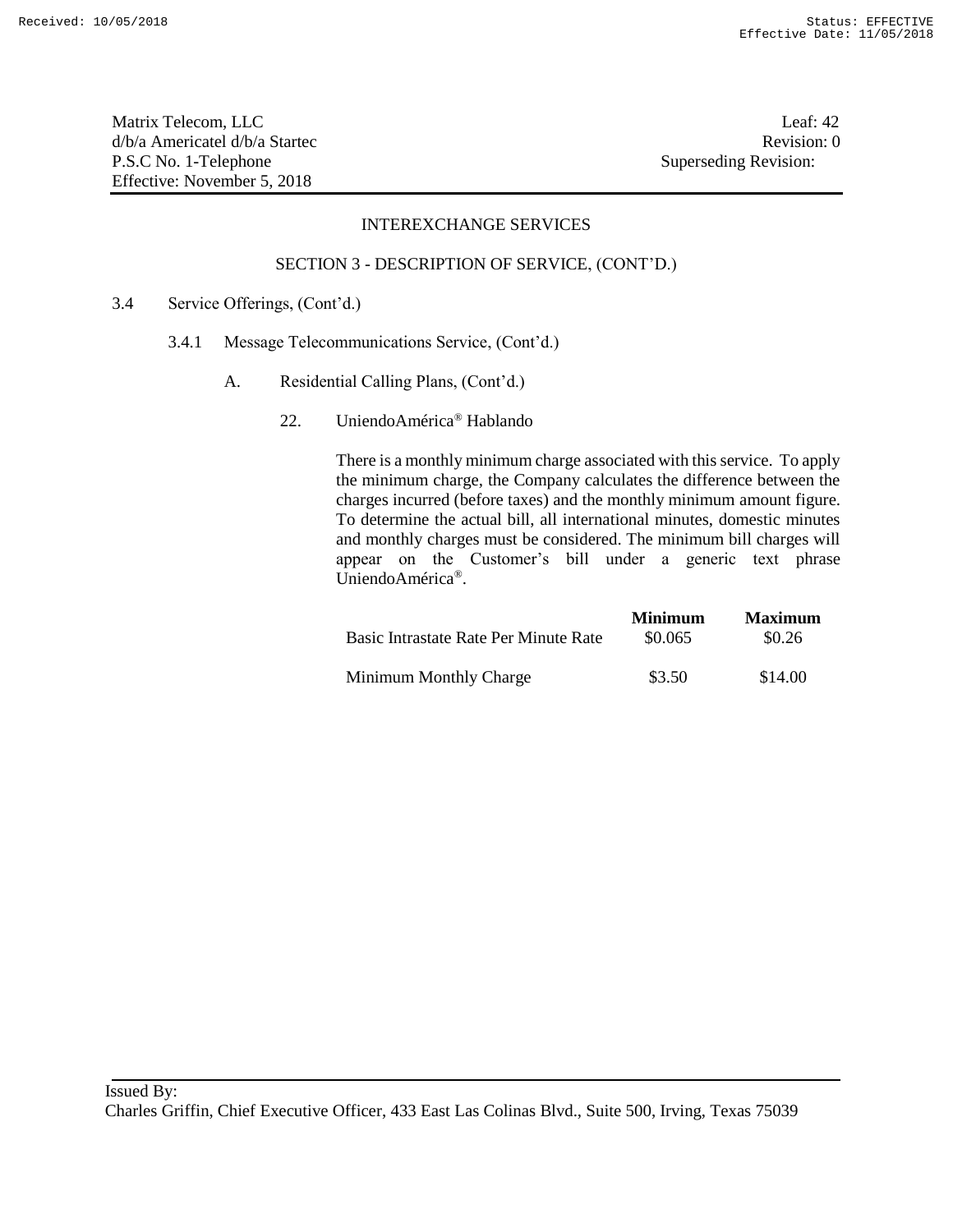Matrix Telecom, LLC Leaf: 43 d/b/a Americatel d/b/a Startec **Revision:** 0 P.S.C No. 1-Telephone Superseding Revision: Effective: November 5, 2018

#### INTEREXCHANGE SERVICES

#### SECTION 3 - DESCRIPTION OF SERVICE, (CONT'D.)

- 3.4 Service Offerings, (Cont'd.)
	- 3.4.1 Message Telecommunications Service, (Cont'd.)
		- A. Residential Calling Plans, (Cont'd.)
			- 23. Optional Dial Around Plan (el Plan de Discado Opcional)

Customers may combine their subscription to any of the UniendoAmérica® or LíneaPaís® plans set forth herein with Americatel's Optional Dial Around Plan (el Plan de Discado Opcional) at no extra charge. No preferred interexchange carrier change (PIC) is necessary. Under the Optional Dial Around Plan, Customers access their selected Americatel Plans by dialing Americatel's Dial Around Access Code (10- 10-123).

Customers accessing their Plans under this Option by dialing 10-10-123 shall be charged the lower overall rate available as between the rates in their selected Plan and the Company's 10-10-123 Dial Around rates (including connection fees) for the destination in question at the time of the call.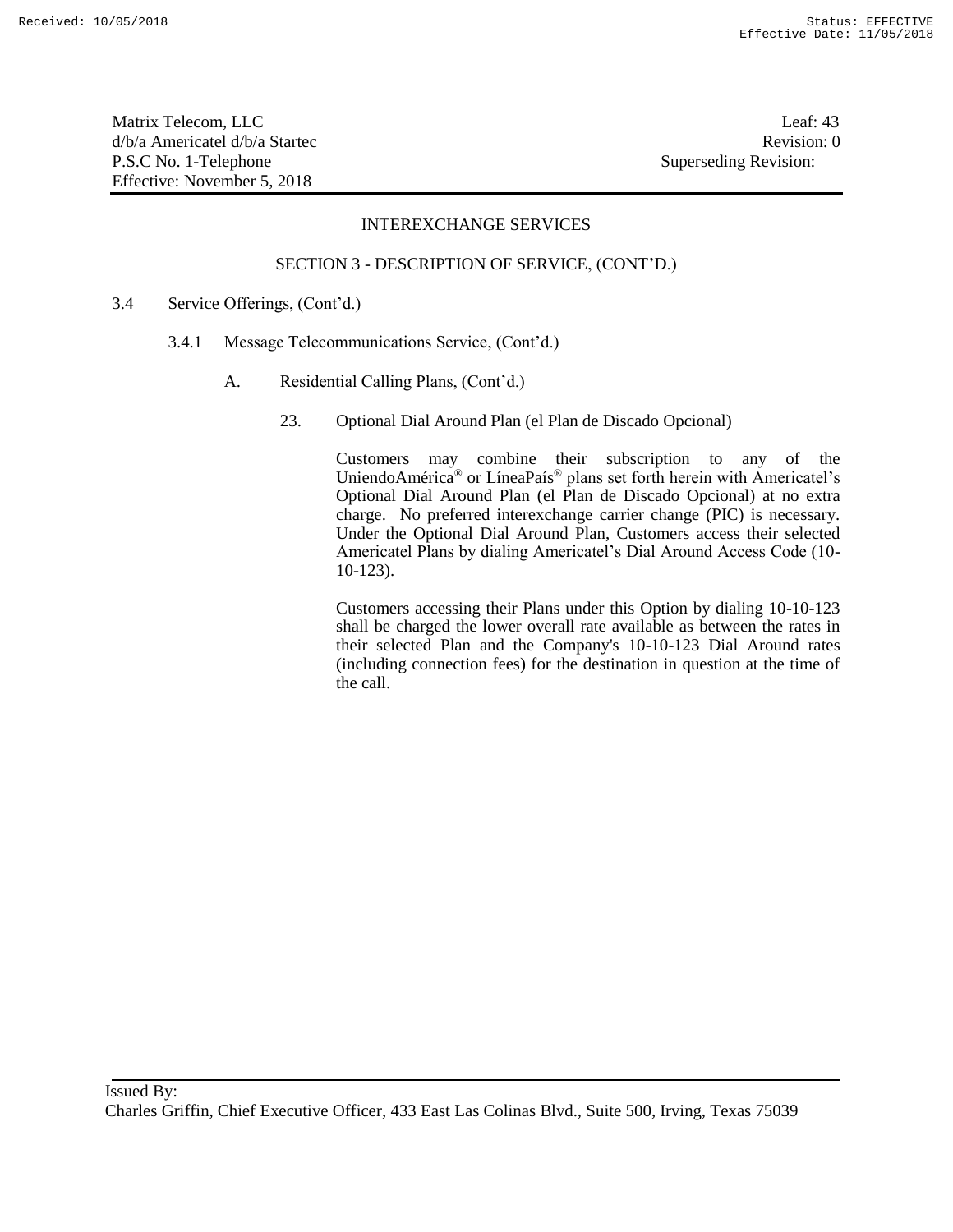Matrix Telecom, LLC Leaf: 44 d/b/a Americatel d/b/a Startec **Revision:** 0 P.S.C No. 1-Telephone Superseding Revision: Effective: November 5, 2018

## INTEREXCHANGE SERVICES

## SECTION 3 - DESCRIPTION OF SERVICE, (CONT'D.)

- 3.4 Service Offerings, (Cont'd.)
	- 3.4.1 Message Telecommunications Service, (Cont'd.)
		- B. Business Calling Plans
			- 1. Americatel Business -- Basic Plan (Plan #1)

There is a monthly charge associated with this service.

| Basic Intrastate Rate Per Minute | <b>Minimum</b> | <b>Maximum</b> |
|----------------------------------|----------------|----------------|
| Rate                             | \$0.065        | \$0.26         |
| <b>Monthly Charge</b>            | \$3.00         | \$12.00        |

2. Americatel Business -- Discount Plan (Plan #2)

There is a monthly charge associated with this service.

| Basic Intrastate Rate Per Minute | <b>Minimum</b> | <b>Maximum</b> |
|----------------------------------|----------------|----------------|
| Rate                             | \$0.065        | \$0.26         |
| <b>Monthly Charge</b>            | \$4.00         | \$16.00        |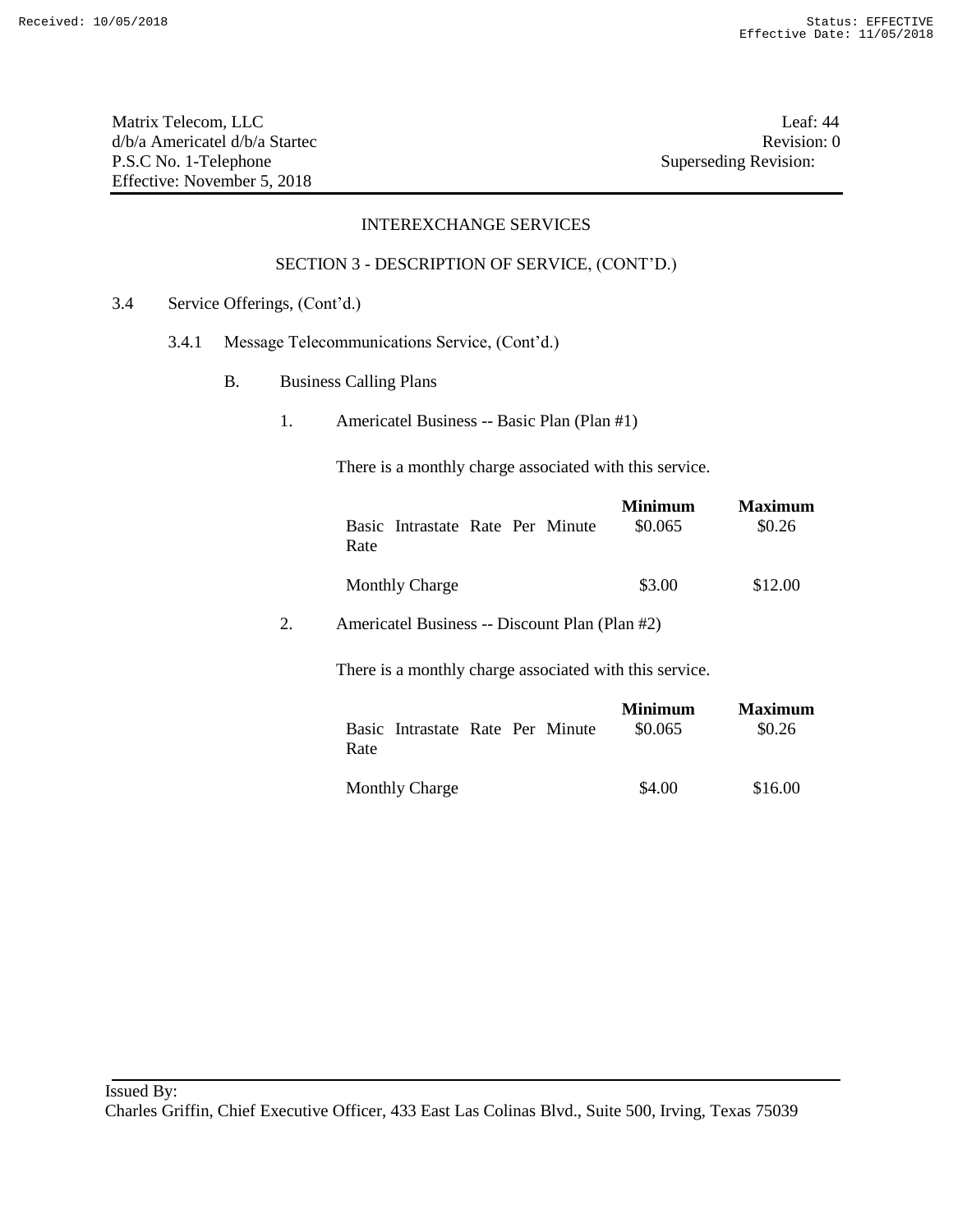Matrix Telecom, LLC Leaf: 45 d/b/a Americatel d/b/a Startec **Revision:** 0 P.S.C No. 1-Telephone Superseding Revision: Effective: November 5, 2018

## INTEREXCHANGE SERVICES

## SECTION 3 - DESCRIPTION OF SERVICE, (CONT'D.)

- 3.4 Service Offerings, (Cont'd.)
	- 3.4.1 Message Telecommunications Service, (Cont'd.)
		- B. Business Calling Plans, (Cont'd.)
			- 3. Americatel Business -- Premium Plan (Plan #3)

There is a monthly charge associated with this service.

| Basic Intrastate Rate Per Minute | <b>Minimum</b> | <b>Maximum</b> |
|----------------------------------|----------------|----------------|
| Rate                             | \$0.065        | \$0.26         |
| <b>Monthly Charge</b>            | \$5.00         | \$20.00        |

4. Americatel Business – Ejecutivo Plan (Plan #4)

There is a monthly charge associated with this service.

| Basic Intrastate Rate Per Minute | <b>Minimum</b> | <b>Maximum</b> |
|----------------------------------|----------------|----------------|
| Rate                             | \$0.065        | \$0.26         |
| <b>Monthly Charge</b>            | \$4.00         | \$16.00        |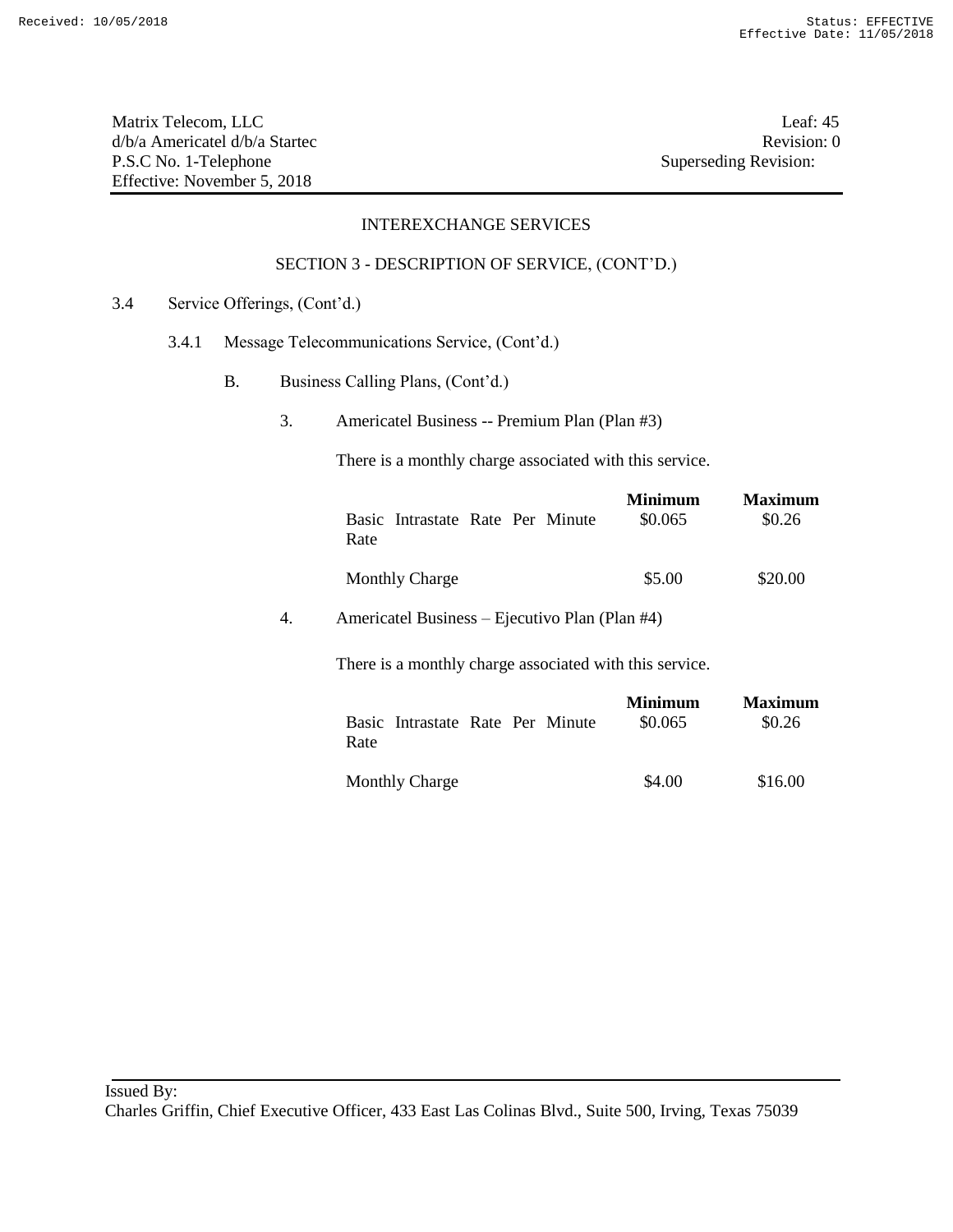Matrix Telecom, LLC Leaf: 46 d/b/a Americatel d/b/a Startec **Revision:** 0 P.S.C No. 1-Telephone Superseding Revision: Effective: November 5, 2018

## INTEREXCHANGE SERVICES

#### SECTION 3 - DESCRIPTION OF SERVICE, (CONT'D.)

- 3.4 Service Offerings, (Cont'd.)
	- 3.4.1 Message Telecommunications Service, (Cont'd.)
		- B. Business Calling Plans, (Cont'd.)
			- 5. Americatel Business Professional Plan (Plan #5)

There is a monthly charge associated with this service. To apply the minimum bill charges, one must calculate the difference between the actual bill (before taxes) and the monthly minimum amount figure. To determine the actual bill, all international minutes, domestic minute and monthly charges must be considered. The minimum bill charges will appear on the Customer's bill under a generic text phrase Americatel Business.

|    | Basic Intrastate Rate Per Minute<br>Rate                | <b>Minimum</b><br>\$0.065 | <b>Maximum</b><br>\$0.26 |
|----|---------------------------------------------------------|---------------------------|--------------------------|
|    | Minimum Monthly Charge                                  | \$12.50                   | \$50.00                  |
| б. | Americatel Business – Selecto Plan (Plan #6)            |                           |                          |
|    | There is a monthly charge associated with this service. |                           |                          |
|    | Basic Intrastate Rate Per Minute<br>Rate                | Minimum<br>\$0.065        | <b>Maximum</b><br>\$0.26 |

Monthly Charge  $$7.50$   $$30.00$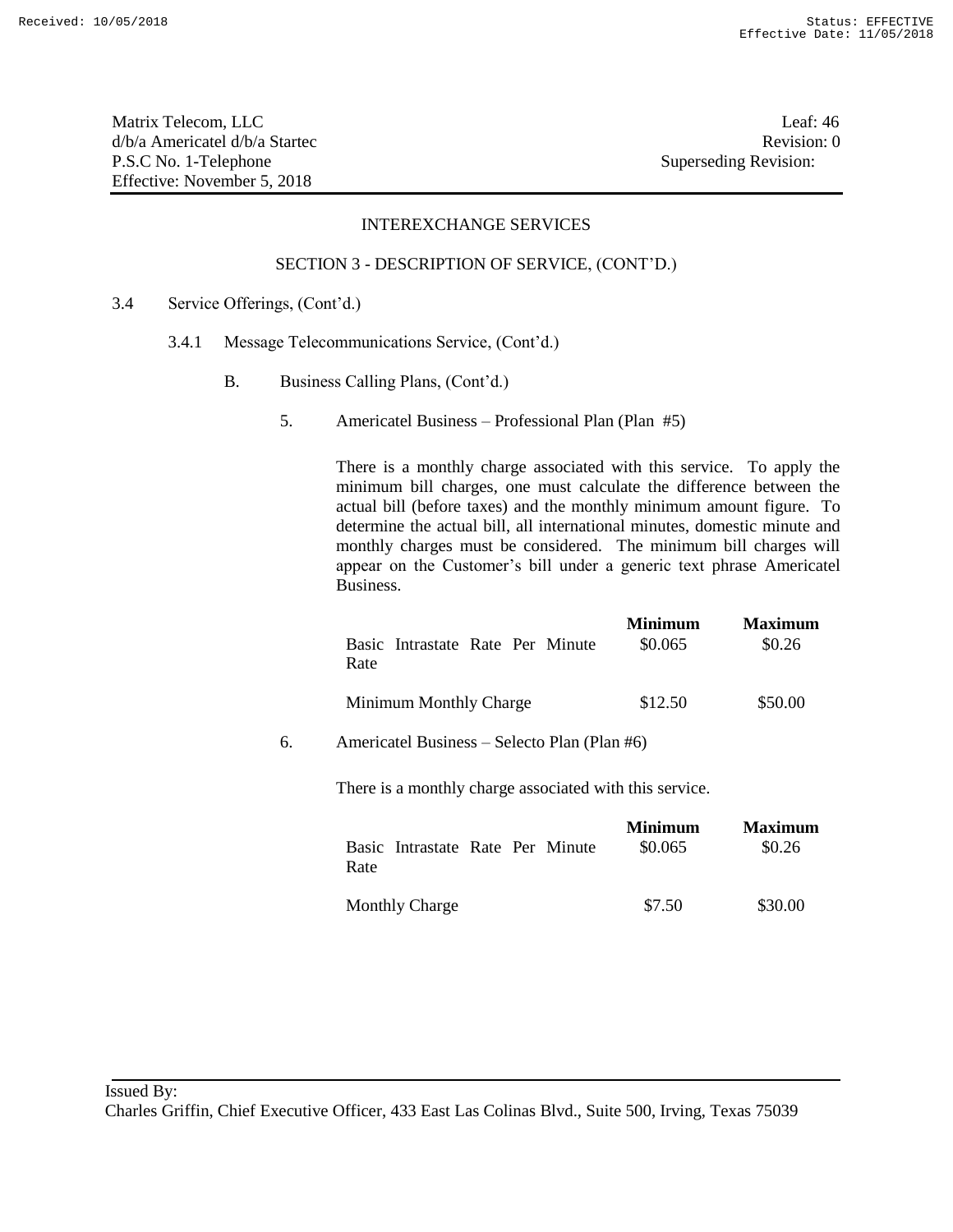Matrix Telecom, LLC Leaf: 47 d/b/a Americatel d/b/a Startec **Revision:** 0 P.S.C No. 1-Telephone Superseding Revision: Effective: November 5, 2018

#### INTEREXCHANGE SERVICES

#### SECTION 3 - DESCRIPTION OF SERVICE, (CONT'D.)

- 3.4 Service Offerings, (Cont'd.)
	- 3.4.1 Message Telecommunications Service, (Cont'd.)
		- C. Interim Calling Option

Any Customer who has enrolled in an optional calling plan described in Section 3.4.1.A. shall be charged at the rates for Message Telecommunications Service elected through such plan for all calls carried by Americatel, including, for a period of 90 days from the date of enrollment in such plan, those calls that are initiated by dialing Americatel's dial around code (10-10-123). In order to obtain the rate described under this option, the customer must specifically agree to contact its local exchange carrier (LEC) to request that its primary interexchange carrier be changed to Americatel, in the event that Americatel is unable to effect such customer's election without the customer's direct authorization to the LEC.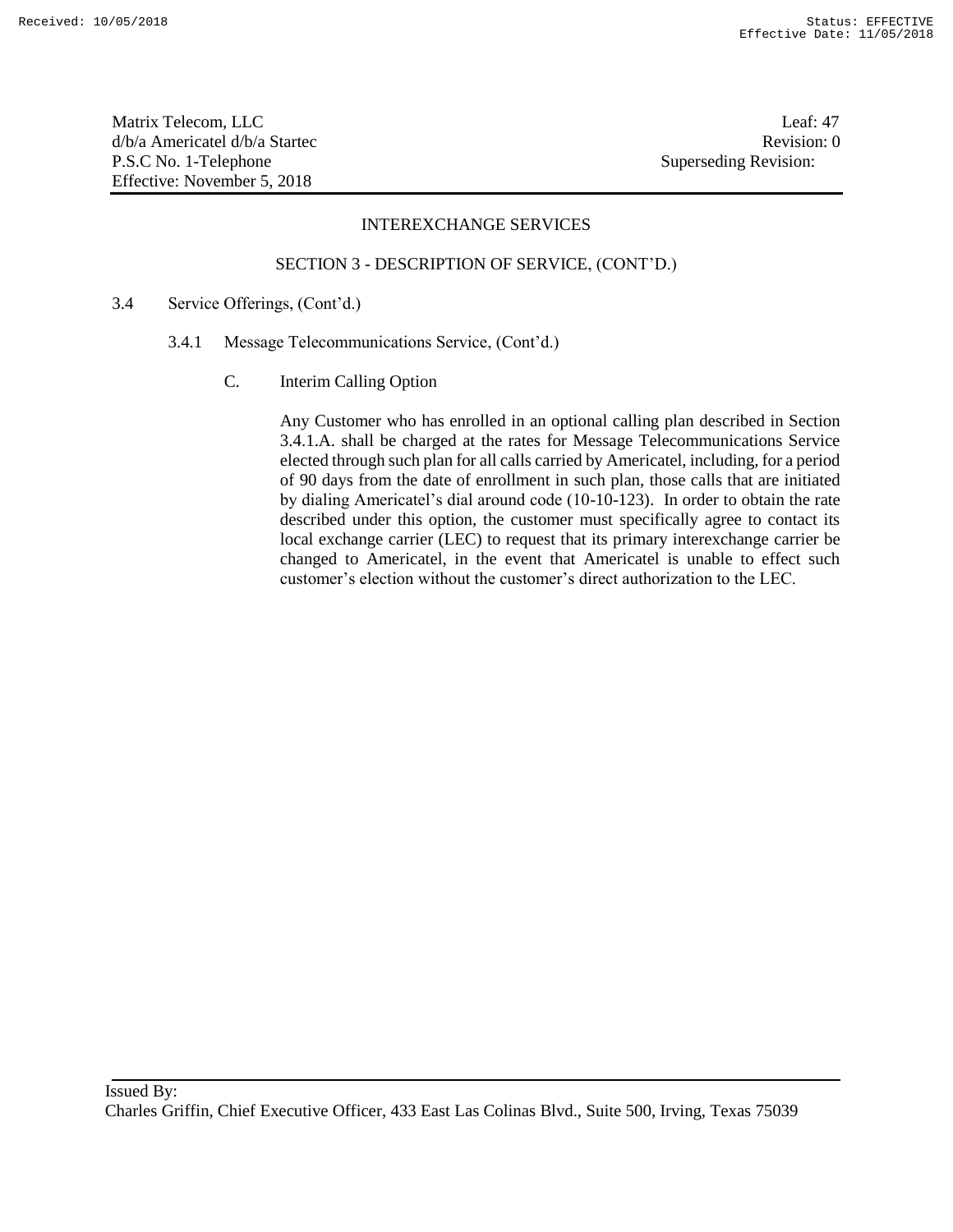Matrix Telecom, LLC Leaf: 48 d/b/a Americatel d/b/a Startec **Revision:** 0 P.S.C No. 1-Telephone Superseding Revision: Effective: November 5, 2018

#### INTEREXCHANGE SERVICES

#### SECTION 3 - DESCRIPTION OF SERVICE, (CONT'D.)

- 3.4 Service Offerings, (Cont'd.)
	- 3.4.2 Dial-Around Code 10-10-123 Americatel
		- A. General

The 10-10-123 Americatel dial-around code is a communications service that allows customers to place long distance calls from their home telephone number, cell phone numbers or small business number to international and domestic destinations.

B. Service Availability

10-10-123 Americatel is available 24 hours a day 7 days a week for residential and business telephones located within the Continental United States. The service is not available to calls placed from hotels, prisons, large businesses and pay phones.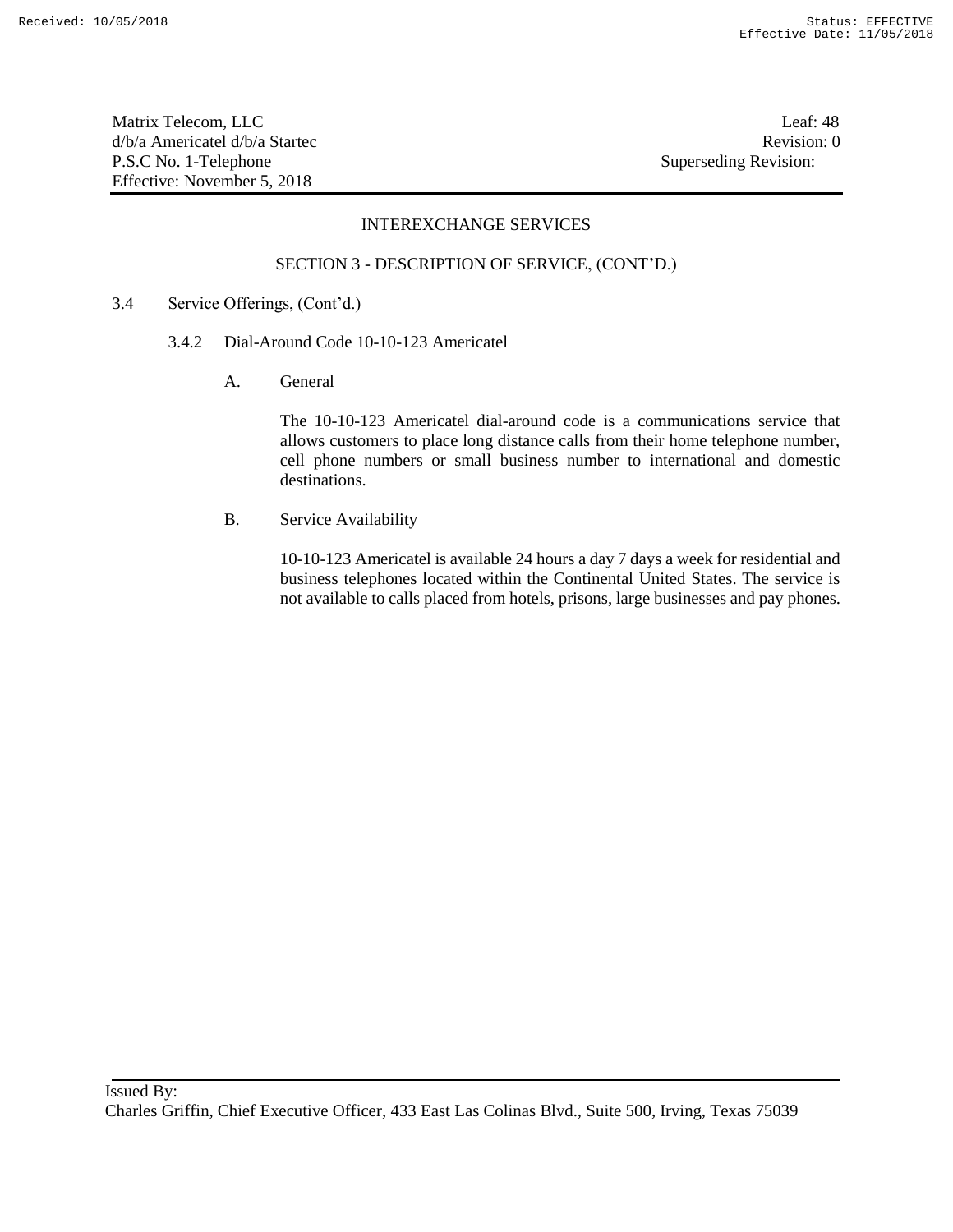Matrix Telecom, LLC Leaf: 49 d/b/a Americatel d/b/a Startec **Revision:** 0 P.S.C No. 1-Telephone Superseding Revision: Effective: November 5, 2018

## INTEREXCHANGE SERVICES

## SECTION 3 - DESCRIPTION OF SERVICE, (CONT'D.)

- 3.4 Service Offerings, (Cont'd.)
	- 3.4.2 Dial-Around Code 10-10-123 Americatel, (Cont'd.)
		- C. Interruption of Service

Without incurring liability, Americatel may interrupt the provision of services at any time in order to perform tests and inspections to assure compliance with regulations set forth in this Tariff and applicable law, and may continue such interruption without liability until any items of non- compliance so identified are rectified.

Americatel will consider Customer requests for credit for faulty or incorrect connections and for other problems experienced by customers in the use of the Americatel's services on a case-by-case basis, and will provide reasonable credit in those cases in which it determines that the request is justified and Americatel was at fault. It shall be the obligation of the Customer to notify Americatel immediately of any service problems for which a credit allowance is desired. Before giving such notice, the Customer shall ascertain that the problem experienced is not being caused by any action or omission by the Customer within the Customer's control.

D. Rate and Charge Application

Americatel will charge a per-minute rate and a connection fee per call. A Minimum Monthly Usage Fee, as detailed below, applies each month if total combined Intrastate, Interstate and International usage is less than \$5.00.

E. Intrastate Rates and Charges

|                             | <b>Minimum</b> | <b>Maximum</b> |
|-----------------------------|----------------|----------------|
| Per-Minute Intrastate Rate: | \$0.09         | \$0.36         |
| Connection Fee Per Call:    | \$0.30         | \$5.00         |
| Minimum Monthly Usage Fee   | \$1.50         | \$10.00        |

Issued By:

Charles Griffin, Chief Executive Officer, 433 East Las Colinas Blvd., Suite 500, Irving, Texas 75039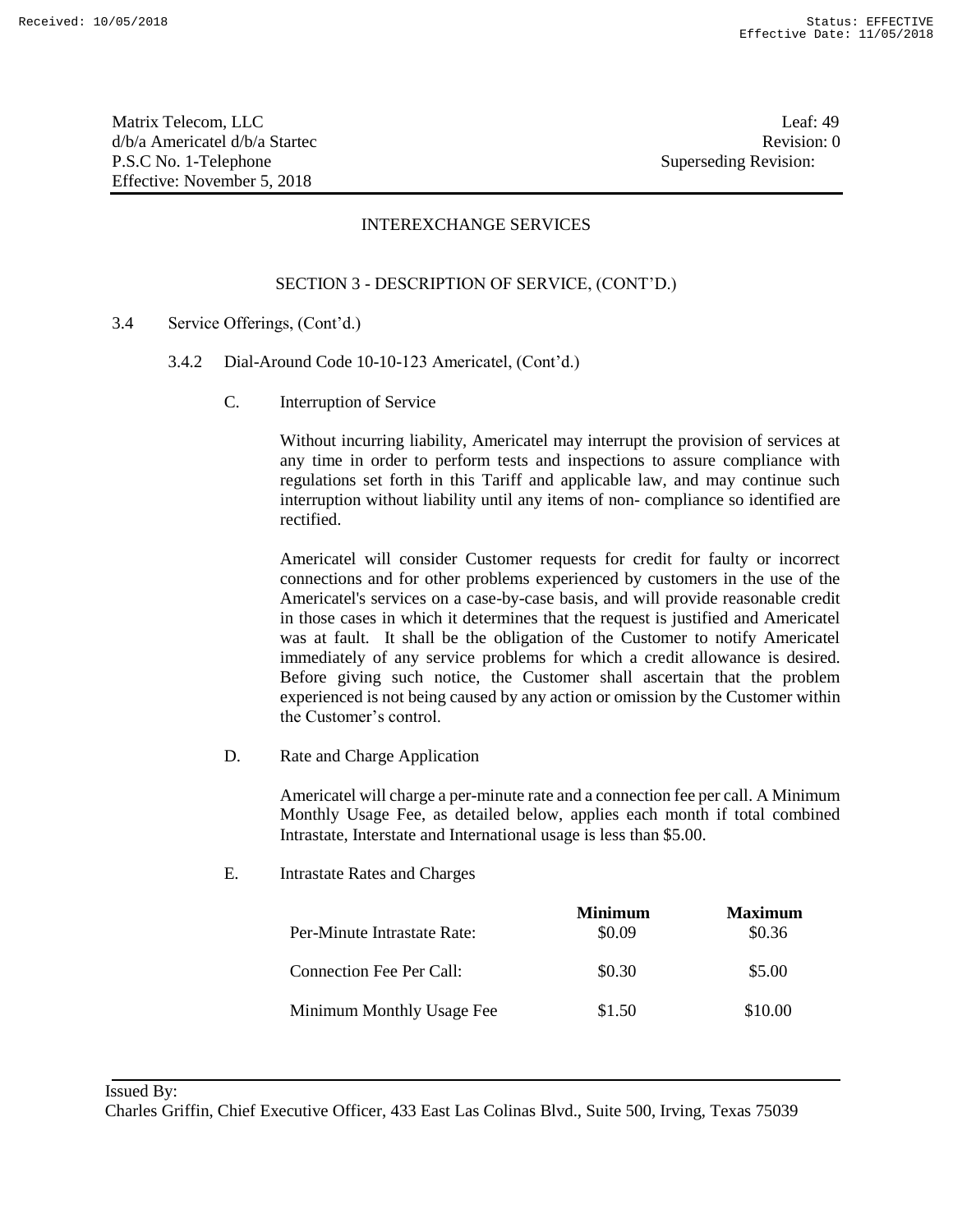Matrix Telecom, LLC Leaf: 50 d/b/a Americatel d/b/a Startec and a state of the state Revision: 0 P.S.C No. 1-Telephone Superseding Revision: Effective: November 5, 2018

#### INTEREXCHANGE SERVICES

#### SECTION 3 - DESCRIPTION OF SERVICE, (CONT'D.)

- 3.4 Service Offerings, (Cont'd.)
	- 3.4.3 LíneaPaís®
		- A. General

The LíneaPaís® Plan is a communications service that contains two components. The Customer shall be assigned a telephone number in his or her chosen foreign country (from among Americatel's then current offerings) that the Customer's relatives and associates in that designated foreign country may call to be connected to the Customer's subscribed telephone line in the United States (Foreign Local Number of "FLN" Component). The Service's Discado Presuscrito component (DP Component) will allow Customers to receive special Plan rates for long distance calls made from the Customer's subscribed telephone number in the United States. Customers will access the DP Component of the LíneaPaís® Plan by dialing 10-10-123 plus 1 plus the number they are calling (for domestic long distance calls) or 10-10-123 plus 011 plus the number they are calling (for international calls).

It includes the following:

Customer in the US is assigned a telephone number in a foreign city of his/her choosing from among the destinations currently offered that this or her relatives and associates can call to be connected to his telephone number in the US. Customer also pay low per-minute rates for their outbound calls. the intrastate perminute rates for intrastate calls is:

| <b>Minimum</b> | <b>Maximum</b> |
|----------------|----------------|
| \$0.065        | \$0.26         |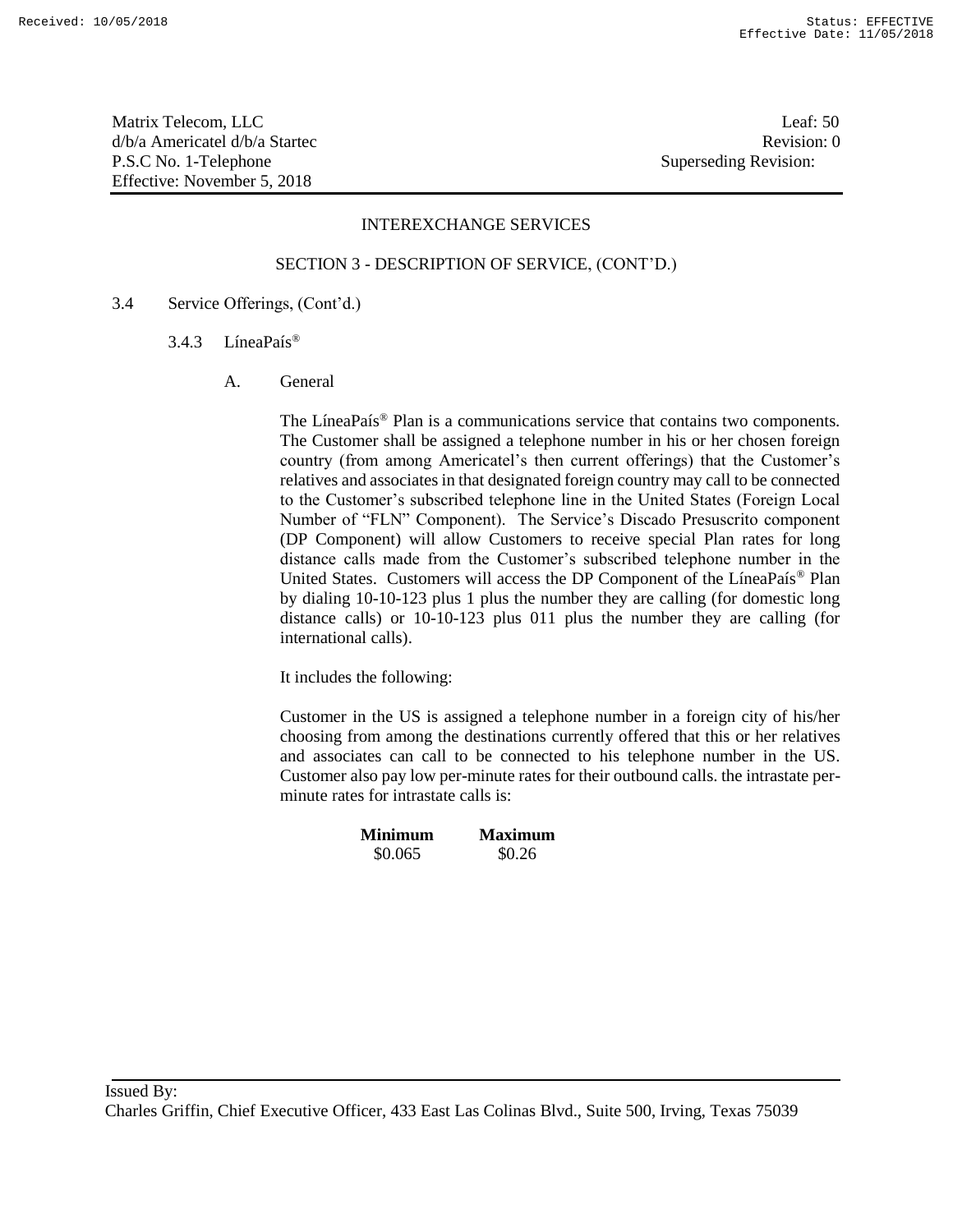Matrix Telecom, LLC Leaf: 51 d/b/a Americatel d/b/a Startec **Revision:** 0 P.S.C No. 1-Telephone Superseding Revision: Effective: November 5, 2018

### INTEREXCHANGE SERVICES

#### SECTION 3 - DESCRIPTION OF SERVICE, (CONT'D.)

- 3.4 Service Offerings, (Cont'd.)
	- 3.4.3 LíneaPaís®, (Cont'd.)
		- B. Service Availability

The LíneaPaís® service is only available to residential customers and shall not be used for commercial purposes. The DP Component of the LíneaPaís® Plan is available twenty-four hours a day, seven days a week from Dual Tone Multi Frequency phones located anywhere in the Continental United States when such access is available from Americatel's Underlying Carrier.

The following types of DP Component calls may not be completed using LíneaPaís® Plan:

Calls to 500 numbers Calls to 700 numbers Calls to 800 or other toll free numbers Calls to 900 numbers Marine/Satellite Calls Air to Ground Calls Directory Assistance Calls Calls to Operator Services

Callers to the telephone number in the foreign country will be charged at the rates and according to the terms and conditions established by the telecommunications carrier owning the telephone number from which they are placing the call.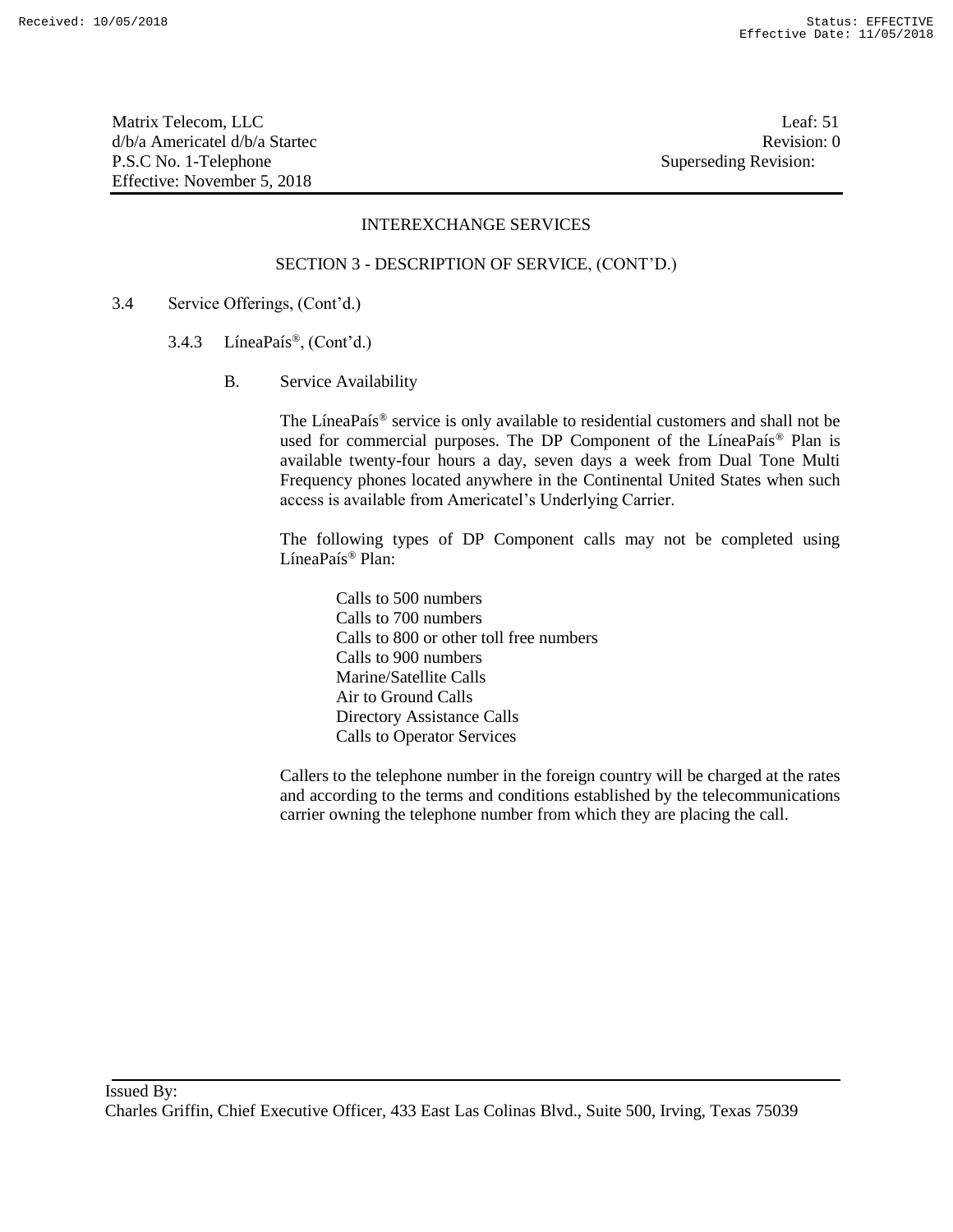Matrix Telecom, LLC Leaf: 52 d/b/a Americatel d/b/a Startec and a state of the state Revision: 0 P.S.C No. 1-Telephone Superseding Revision: Effective: November 5, 2018

#### INTEREXCHANGE SERVICES

#### SECTION 3 - DESCRIPTION OF SERVICE, (CONT'D.)

- 3.4 Service Offerings, (Cont'd.)
	- 3.4.3 LíneaPaís®, (Cont'd.)
		- C. Credit Allowances for Interruptions (DP Component)

A credit allowance for calls made by the Customer under the DP Component of the Service is applicable for calls that are interrupted due to involuntary disconnection, poor transmission or one way transmission. Credit Allowances do not apply to interruptions not reported to Americatel or for interruptions due to failure of power, equipment or systems not provided by Americatel, or for calls placed to wrong numbers. A maximum of 2 credit allowances will be granted per Month.

To receive a credit, Customer must report the interrupted call to Americatel within 24 hours after experiencing the interruption, by calling Americatel's customer service number and furnishing the Customer's telephone number, the called number, the trouble experienced (e.g., cut off, noisy circuit) and the approximate time the interrupted call was made. Americatel will verify the information by reviewing the account history. If warranted, the account that was used to place the interrupted call will be credited a dollar amount equivalent to the amount calculated by multiplying the price per minute applicable to the interrupted call by the actual duration of the interrupted call or two (2) minutes, whichever is less.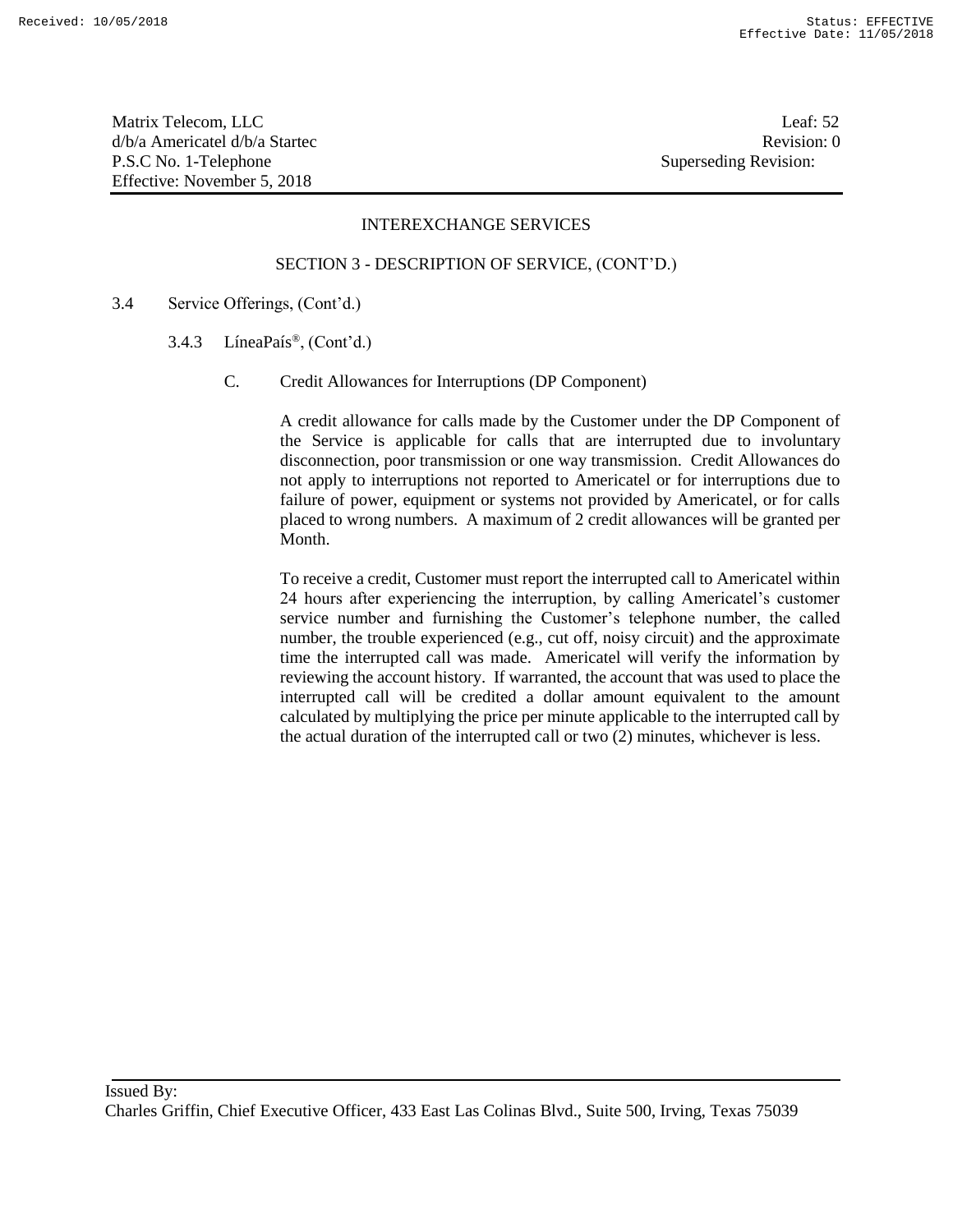Matrix Telecom, LLC Leaf: 53 d/b/a Americatel d/b/a Startec **Revision:** 0 P.S.C No. 1-Telephone Superseding Revision: Effective: November 5, 2018

## INTEREXCHANGE SERVICES

## SECTION 3 - DESCRIPTION OF SERVICE, (CONT'D.)

- 3.4 Service Offerings, (Cont'd.)
	- 3.4.3 Línea $País^{\circledR}$ , (Cont'd.)
		- D. Termination of Service

Americatel reserves the right, in its sole discretion, to terminate service to any Customer or to discontinue this Service for any reason including but not limited to the discontinuation or interruption of service by Americatel's underlying carrier or any other third party telecommunications service providers or for any other business reason or for any other reason stated in this Tariff or in the Terms and Conditions set forth on the Company's website www.impacttelecom.com.

Each call has a 3 hour time limit. A monthly calling limit of 5,000 minutes may apply in each calendar month of service. Americatel reserves the right to suspend the service in any calendar month in which the monthly calling limit of 5,000 minutes is reached. The service thus suspended will be re-activated automatically in the following calendar month of service as long as Customer is in compliance with the other terms of the service.

LíneaPaís® are limited to personal use. Commercial use is prohibited nor can the Service be used for any use that does not involve a person-to-person conversation or voice messages. For example, the Service may not be used in connect with a business or for on-line services, Internet access services, commercial facsimile services, auto-dialing, resale, telemarketing, multi-party conference calls, 900 number services, chat lines, adult content lines, directory assistance, calling card services, operator services or other non-residential use. Americatel must be able to verify that Customer meets these eligibility requirements.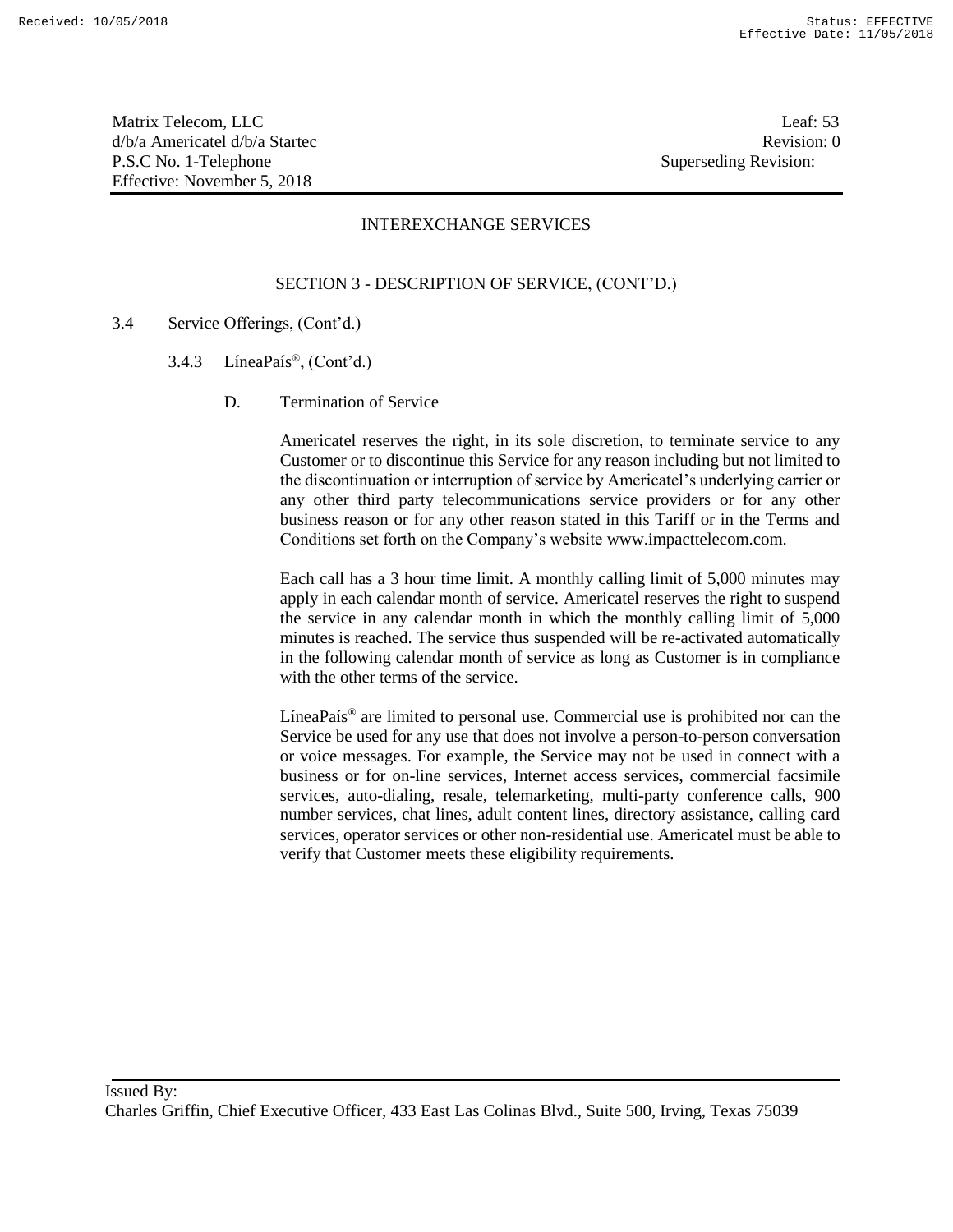Matrix Telecom, LLC Leaf: 54 d/b/a Americatel d/b/a Startec and a state of the state Revision: 0 P.S.C No. 1-Telephone Superseding Revision: Effective: November 5, 2018

#### INTEREXCHANGE SERVICES

#### SECTION 3 - DESCRIPTION OF SERVICE, (CONT'D.)

- 3.4 Service Offerings, (Cont'd.)
	- 3.4.3 LíneaPaís®, (Cont'd.)
		- E. Resale or Transfer Not Permitted

Customer may only use the Service for his or her own personal use. Customer may not resell or transfer the Service to any other person for any purpose, or make any charge for the use of the Service. Americatel reserves the right to immediately terminate or modify the Service, if Americatel determines, in its sole discretion, that Customer's Service is being used in violation of this restriction. Customer shall be liable for any and all use of the Service by Customer and by any person making use of the Service and Customer agrees to indemnify and hold harmless Americatel against any and all liability for any such use.

F. Recovery of LíneaPaís® Telephone Number at End of Service

Customer agrees that he or she will have use of the telephone number in the foreign country only for so long as Customer remains subscribed to the LíneaPaís® Plan. Upon termination of the Customer's LíneaPaís® Plan, whether said termination is made by Customer or Americatel, Customer will no longer have the use of the telephone number in the foreign country and, thereafter, Americatel or the telecommunications carrier in the foreign country will be able to use said telephone number for whatever purpose.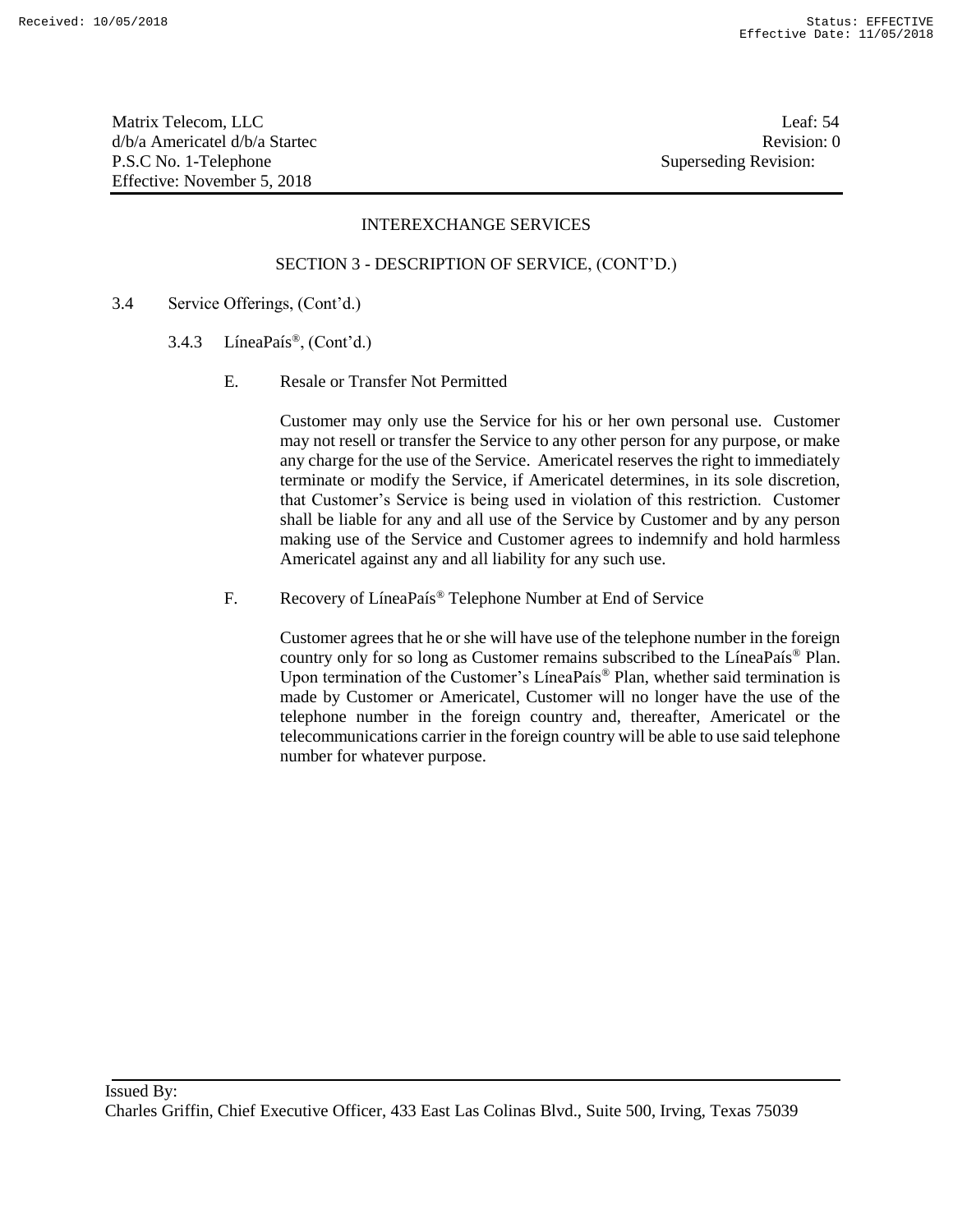Matrix Telecom, LLC Leaf: 55 d/b/a Americatel d/b/a Startec **Revision:** 0 P.S.C No. 1-Telephone Superseding Revision: Effective: November 5, 2018

## INTEREXCHANGE SERVICES

#### SECTION 3 - DESCRIPTION OF SERVICE, (CONT'D.)

#### 3.5 Startec Products

3.5.1 Startec Direct Dial

Startec Direct Dial is a direct dial outbound calling plan designed for residential customers. Calls are placed over switched access facilities. This service is only offered as an addition to Startec Direct Dial interstate service. All calls are billed in one (1) minute increments after an initial period, for billing purposes, of one (1) minute. All calls are billed in arrears.

| Per Minute Rate         | <b>Minimum</b><br>\$0.035 | <b>Maximum</b><br>\$0.140 |
|-------------------------|---------------------------|---------------------------|
| Per Call Surcharge      | N/A                       | N/A                       |
| Pay Telephone Surcharge | \$0.25                    | \$1.00                    |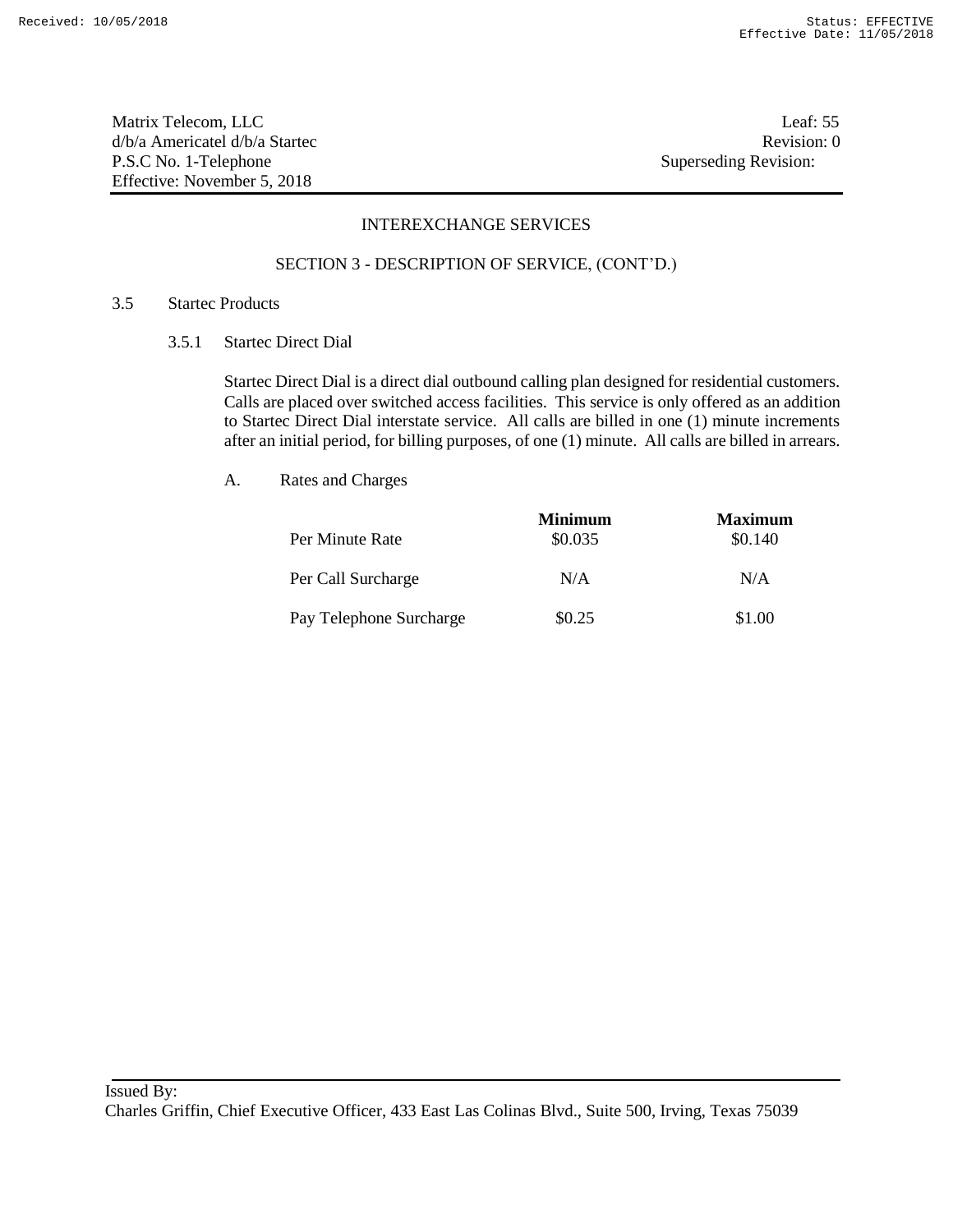Matrix Telecom, LLC Leaf: 56 d/b/a Americatel d/b/a Startec **Revision:** 0 P.S.C No. 1-Telephone Superseding Revision: Effective: November 5, 2018

## INTEREXCHANGE SERVICES

## SECTION 3 - DESCRIPTION OF SERVICE, (CONT'D.)

- 3.5 Startec Products, (Cont'd.)
	- 3.5.2 Startec Casual Calling Service 101-6868 f/k/a Startec Casual Calling I

Startec Casual Calling Service is a non-presubscribed outbound only service available to residential and business customers. All calls are originated by dialing the Company's "101– 6868" code, then the area code, if necessary, and the terminating telephone number. All calls are billed in one (1) minute increments after an initial period, for billing purposes, of one (1) minute. This service is available between locations within Massachusetts. The rates shown do not apply to calls to Directory Assistance. Such service is available twentyfour (24) hours a day, seven (7) days a week. This service is only offered as an addition to Startec Casual Calling Service.

A. Rates and Charges

|                         | <b>Minimum</b> | <b>Maximum</b> |
|-------------------------|----------------|----------------|
| Per Minute Rate         | \$0.040        | \$0.16         |
| Connection Fee Per Call | \$0.20         | \$0.80         |

B. Minimum Monthly Usage Fee

A Minimum Monthly Usage Fee, as detailed below, applies each month if total combined Intrastate, Interstate and International usage is less than \$5.00.

|                           | <b>Minimum</b> | <b>Maximum</b> |
|---------------------------|----------------|----------------|
| Minimum Monthly Usage Fee | \$1.50         | \$10.00        |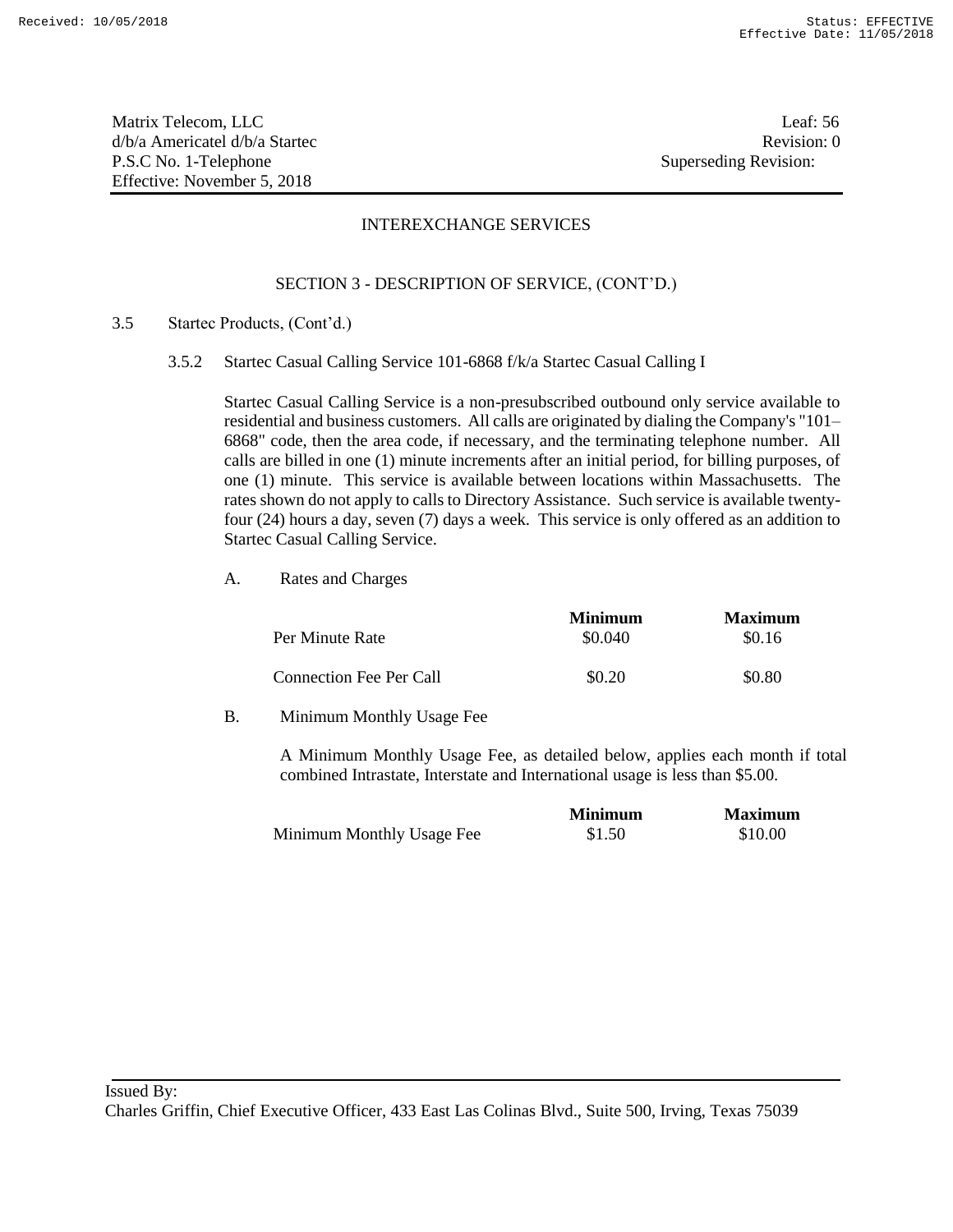Matrix Telecom, LLC Leaf: 57 d/b/a Americatel d/b/a Startec **Revision:** 0 P.S.C No. 1-Telephone Superseding Revision: Effective: November 5, 2018

## INTEREXCHANGE SERVICES

## SECTION 3 - DESCRIPTION OF SERVICE, (CONT'D.)

- 3.5 Startec Products, (Cont'd.)
	- 3.5.3 Startec Casual Calling Service 10-10-719 f/k/a Startec Casual Calling II

Startec Casual Calling Service 10-10-719 f/k/a Startec Casual Calling II is a nonpresubscribed outbound only service available to residential and business customers. All calls are originated by dialing the Company's "10-10-719" code, then the area code, if necessary, and the terminating telephone number. This service is available between locations within Massachusetts. The rates shown do not apply to calls to Directory Assistance. Such service is available twenty-four (24) hours a day, seven (7) days a week. This service is only offered as an addition to Startec Casual Calling Service 10-10-719 f/k/a Startec Casual Calling II interstate service. There is a Connection Fee associated with this service.

A. Rates and Charges

|                       | <b>Minimum</b> | <b>Maximum</b> |
|-----------------------|----------------|----------------|
| Per Minute Rate       | \$0.035        | \$0.14         |
| <b>Connection Fee</b> | \$0.300        | \$1.18         |

B. Minimum Monthly Usage Fee

A Minimum Monthly Usage Fee, as detailed below, applies each month if total combined Intrastate, Interstate and International usage is less than \$5.00.

|                           | <b>Minimum</b> | <b>Maximum</b> |
|---------------------------|----------------|----------------|
| Minimum Monthly Usage Fee | \$1.50         | \$10.00        |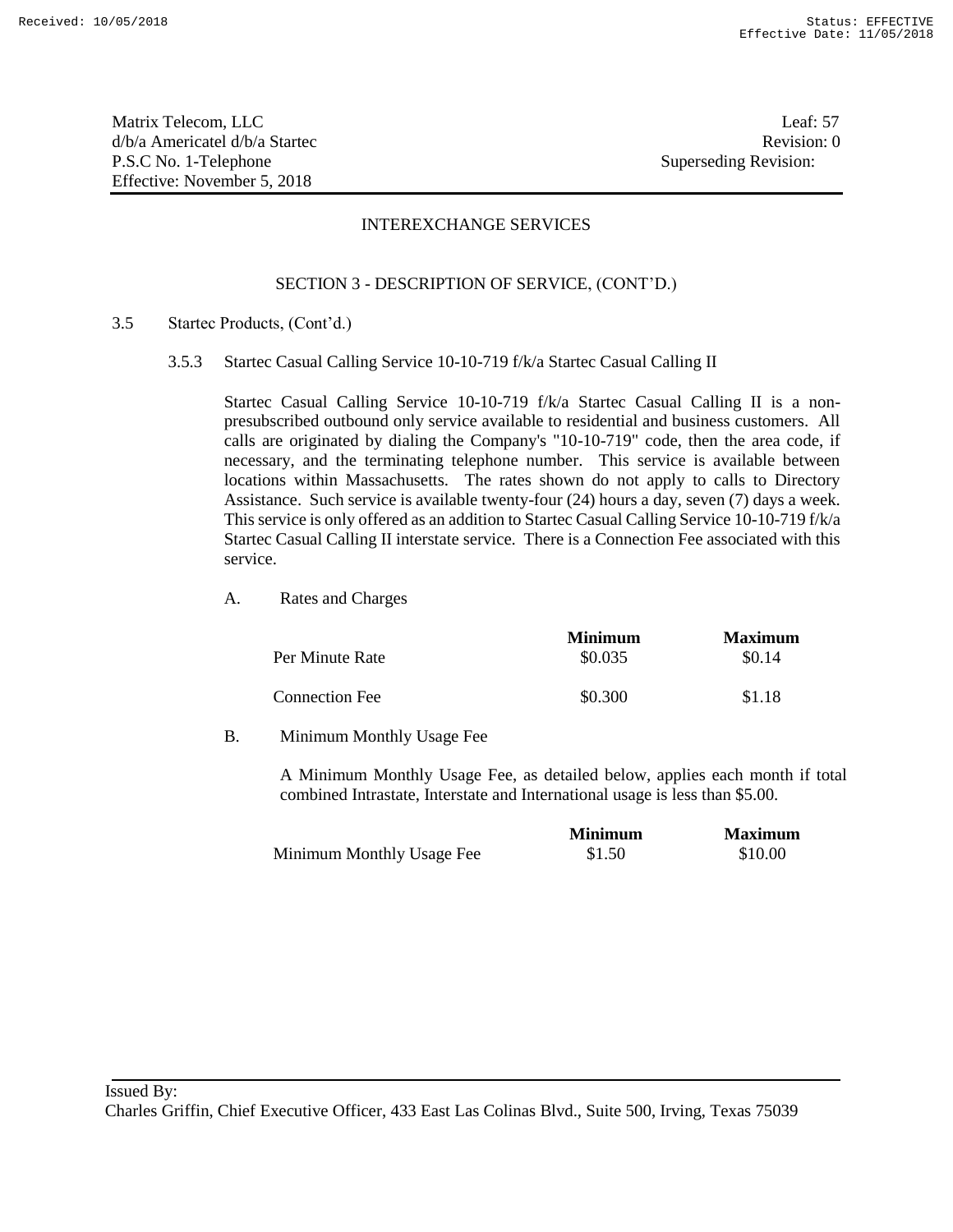Matrix Telecom, LLC Leaf: 58 d/b/a Americatel d/b/a Startec Revision: 0 P.S.C No. 1-Telephone Superseding Revision: Effective: November 5, 2018

## INTEREXCHANGE SERVICES

## SECTION 3 - DESCRIPTION OF SERVICE, (CONT'D.)

#### 3.5 Startec Products, (Cont'd.)

3.5.4 Startec TGS

Startec TGS is a combined outbound direct dial, toll free inbound and calling card service designed for Business Customers billing. Calls are placed over switched and dedicated access facilities. Calls placed over switched access facilities are billed in six (6) second increments after an initial period, for billing purposes, of eighteen (18) seconds. Calls placed over dedicated access facilities are billed in six (6) second increments after an initial period, for billing purposes, of six (6) seconds. This service is only offered in conjunction with Startec TGS interstate service.

| Direct Dial Outbound Service               | <b>Minimum</b> | <b>Maximum</b> |
|--------------------------------------------|----------------|----------------|
| Switched Access Services (per minute)      | \$0.0250       | \$0.1000       |
| Dedicated Access Services (per minute)     | \$0.0150       | \$0.0620       |
| <b>Toll-Free Inhound Service</b>           |                |                |
| Switched Access Services (per minute)      | \$0.0250       | \$0.1000       |
| Dedicated Access Services (per minute)     | \$0.0150       | \$0.0620       |
| <b>Toll-Free Monthly Recurring Charges</b> | \$1.75         | \$5.00         |
| Directory Listings (Up to 4 Numbers)       | \$7.50         | \$30.00        |
| Monthly Account Maintenance Fee            | \$1.75         | \$5.00         |
| Calling Card                               |                |                |
| Per Minute Rate                            | \$0.850        | \$0.36         |
| Per Call Surcharge                         | N/A            | N/A            |
| Pay Telephone Surcharge                    | \$0.25         | \$1.00         |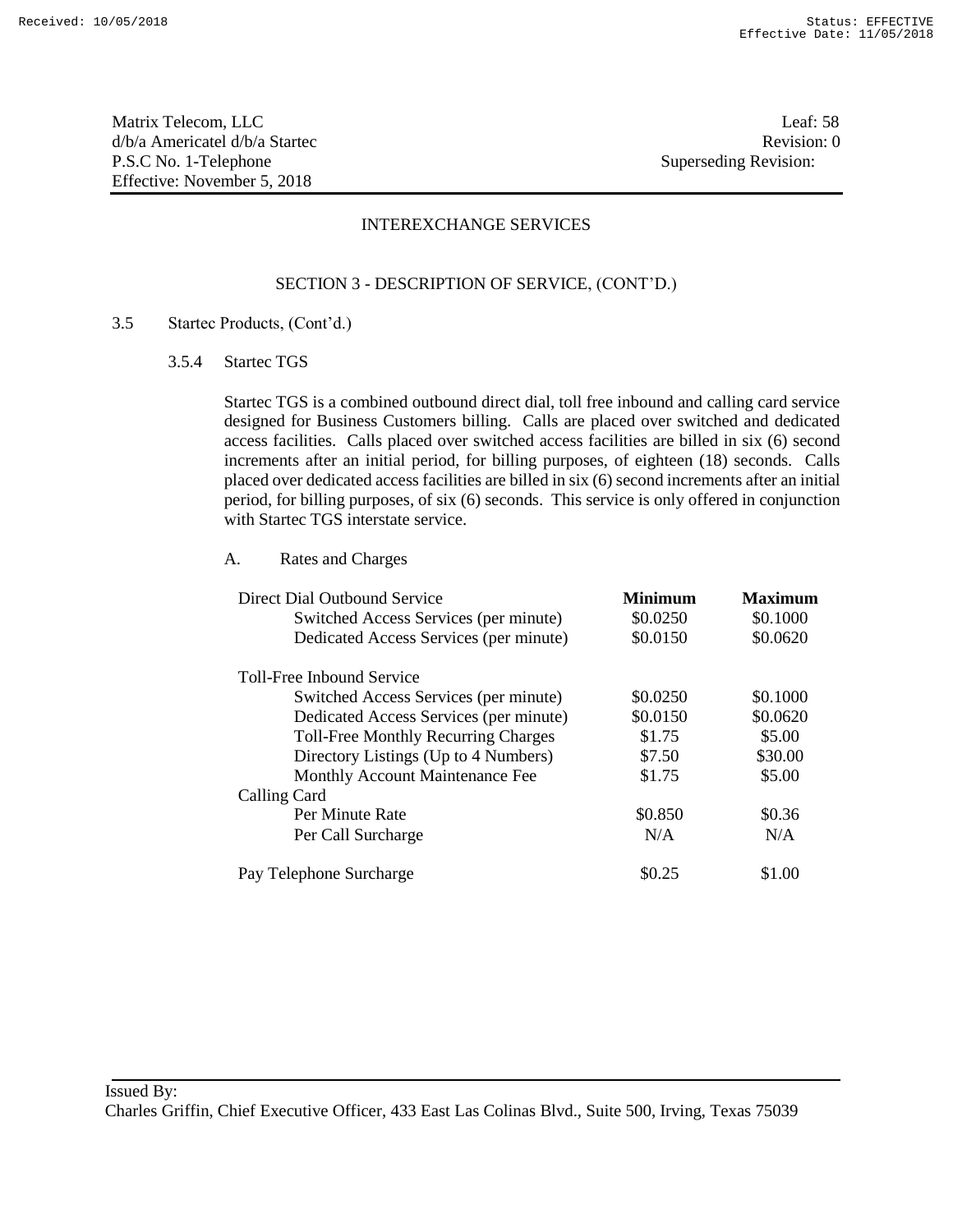Matrix Telecom, LLC Leaf: 59 d/b/a Americatel d/b/a Startec Revision: 0 P.S.C No. 1-Telephone Superseding Revision: Effective: November 5, 2018

## INTEREXCHANGE SERVICES

#### SECTION 3 - DESCRIPTION OF SERVICE, (CONT'D.)

## 3.5 Startec Products, (Cont'd.)

## 3.5.5 Startec Global Silver

Calls are placed over switched access facilities. This service is only offered as an addition to Startec Direct Dial interstate service. All calls are billed in one (1) minute increments after an initial period, for billing purposes, of one (1) minute.

There is a minimum monthly usage fee, as detailed below, associated with this service. To apply the minimum monthly charge, one must calculate the difference between the actual bill call charges (before taxes) plus the monthly fee if applicable, and the minimum monthly amount charge. To determine the actual bill, all international minutes, domestic minutes and monthly charges will be considered.

| Per Minute Rate                 | <b>Minimum</b><br>\$0.036 | <b>Maximum</b><br>\$0.140 |
|---------------------------------|---------------------------|---------------------------|
| Minimum Monthly Usage Fee       | \$5.00                    | \$40.00                   |
| <b>Monthly Recurring Charge</b> | \$1.00                    | \$4.00                    |
| Pay Telephone Surcharge         | \$0.25                    | \$1.00                    |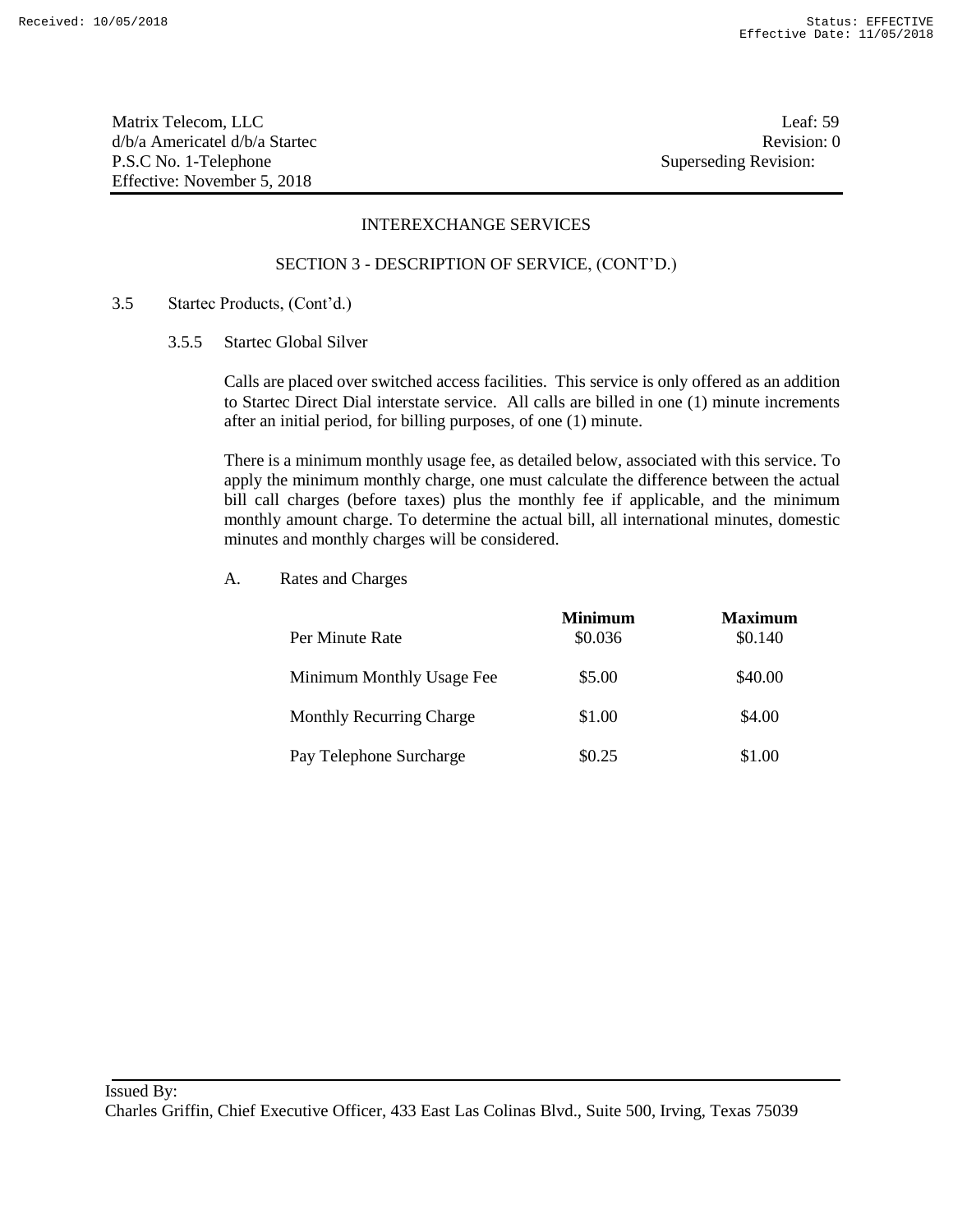Matrix Telecom, LLC Leaf: 60 d/b/a Americatel d/b/a Startec **Revision:** 0 P.S.C No. 1-Telephone Superseding Revision: Effective: November 5, 2018

### INTEREXCHANGE SERVICES

#### SECTION 3 - DESCRIPTION OF SERVICE, (CONT'D.)

## 3.5 Startec Products, (Cont'd.)

3.5.6 Elite Plan

Calls are placed over switched access facilities. This service is only offered as an addition to Startec Direct Dial interstate service. All calls are billed in one (1) minute increments after an initial period, for billing purposes, of one (1) minute.

|                                 | <b>Minimum</b> | <b>Maximum</b> |
|---------------------------------|----------------|----------------|
| Per Minute Rate                 | \$0.036        | \$0.140        |
| <b>Monthly Recurring Charge</b> | \$1.75         | \$5.00         |
| Pay Telephone Surcharge         | \$0.25         | \$1.00         |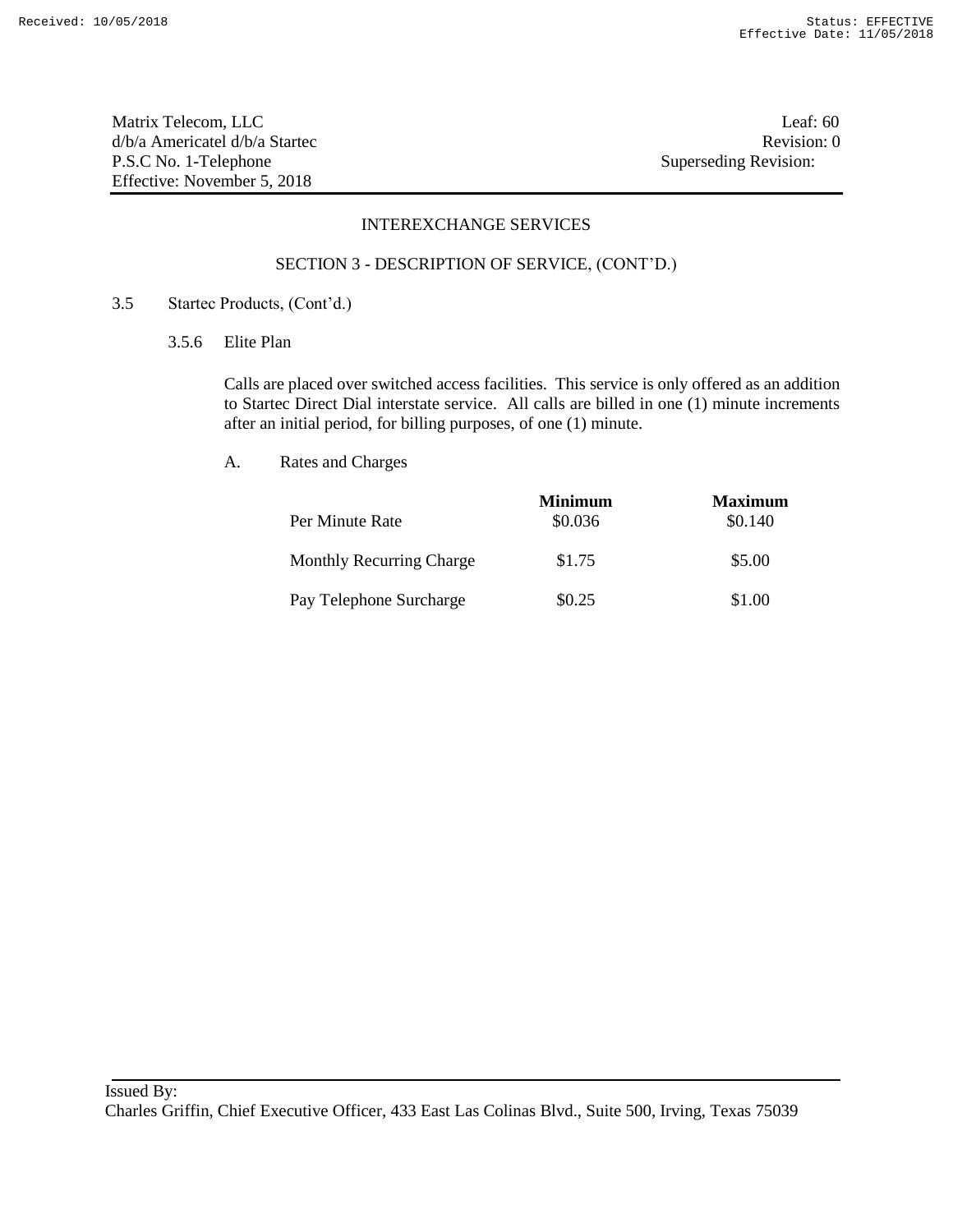Matrix Telecom, LLC Leaf: 61 d/b/a Americatel d/b/a Startec **Revision:** 0 P.S.C No. 1-Telephone Superseding Revision: Effective: November 5, 2018

## INTEREXCHANGE SERVICES

#### SECTION 3 - DESCRIPTION OF SERVICE, (CONT'D.)

## 3.5 Startec Products, (Cont'd.)

3.5.7 Elite Online Plan

Calls are placed over switched access facilities. This service is only offered as an addition to Startec Direct Dial interstate service. All calls are billed in one (1) minute increments after an initial period, for billing purposes, of one (1) minute.

A. Rates and Charges

|                         | <b>Minimum</b> | <b>Maximum</b> |
|-------------------------|----------------|----------------|
| Per Minute Rate         | \$0.036        | \$0.140        |
| Pay Telephone Surcharge | \$0.25         | \$1.00         |

3.5.8 Elite XL Plan

Calls are placed over switched access facilities. This service is only offered as an addition to Startec Direct Dial interstate service. All calls are billed in one (1) minute increments after an initial period, for billing purposes, of one (1) minute.

|                         | <b>Minimum</b> | <b>Maximum</b> |
|-------------------------|----------------|----------------|
| Per Minute Rate         | \$0.036        | \$0.140        |
| Monthly charge          | \$2.00         | \$8.00         |
| Pay Telephone Surcharge | \$0.25         | \$1.00         |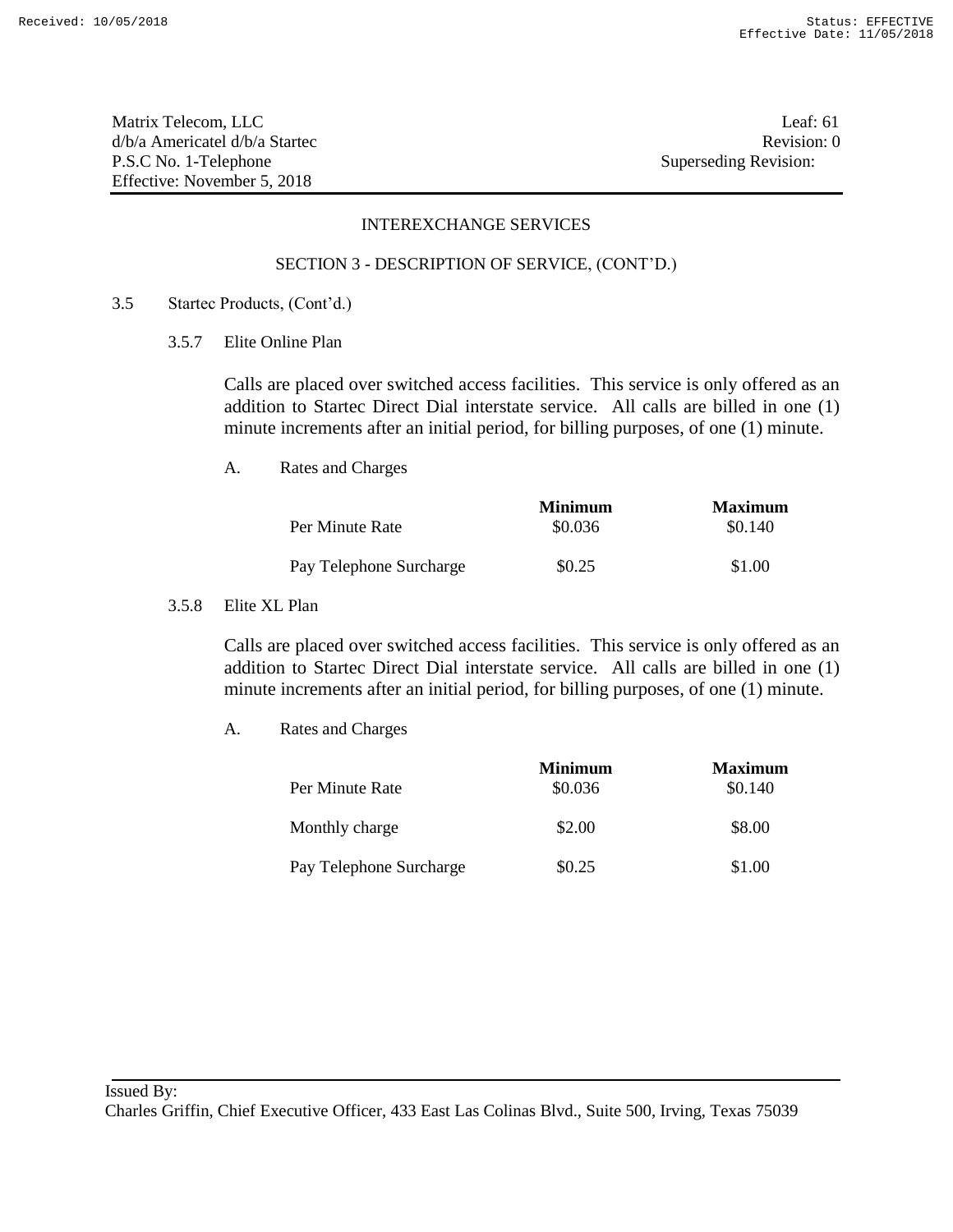Matrix Telecom, LLC Leaf: 62 d/b/a Americatel d/b/a Startec **Revision:** 0 P.S.C No. 1-Telephone Superseding Revision: Effective: November 5, 2018

## INTEREXCHANGE SERVICES

## SECTION 3 - DESCRIPTION OF SERVICE, (CONT'D.)

- 3.5 Startec Products, (Cont'd.)
	- 3.5.9 Elite XL Online Plan

Calls are placed over switched access facilities. This service is only offered as an addition to Startec Direct Dial interstate service. All calls are billed in one (1) minute increments after an initial period, for billing purposes, of one (1) minute.

| Per Minute Rate         | Minimum<br>\$0.036 | <b>Maximum</b><br>\$0.140 |
|-------------------------|--------------------|---------------------------|
| Monthly charge          | \$1.50             | \$6.00                    |
| Pay Telephone Surcharge | \$0.25             | \$1.00                    |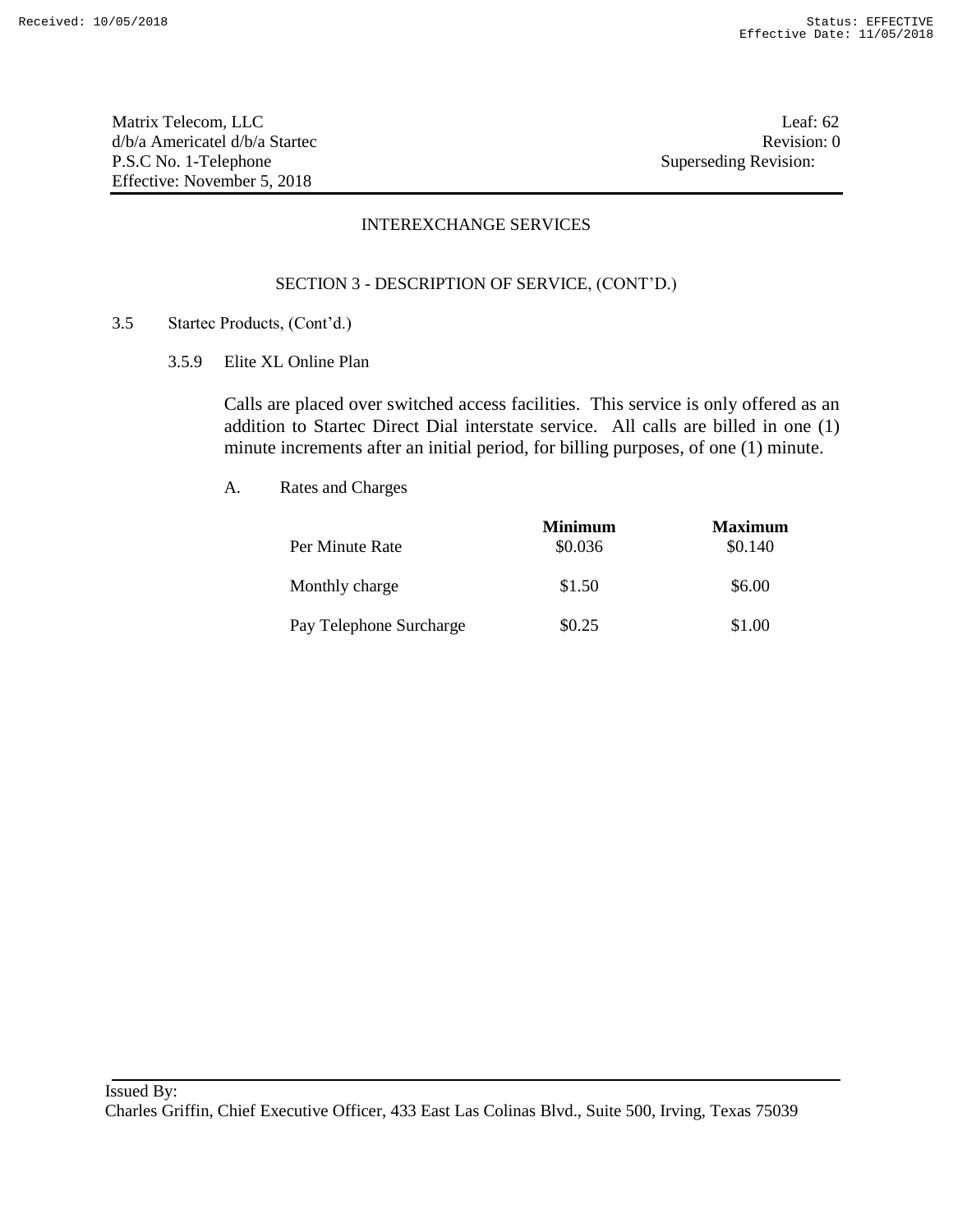Matrix Telecom, LLC Leaf: 63 d/b/a Americatel d/b/a Startec **Revision:** 0 P.S.C No. 1-Telephone Superseding Revision: Effective: November 5, 2018

#### INTEREXCHANGE SERVICES

#### SECTION 4 - MISCELLANEOUS CHARGES

#### 4.1 Directory Assistance

A Directory Assistance Charge applies to all calls made from points within the State to Intrastate Directory Assistance. This charge applies whether or not the Directory Assistance bureau furnishes the requested telephone number (e.g. where the requested telephone number is unlisted, nonpublished, or no record can be found).

|                                | <b>Minimum</b> | <b>Maximum</b> |
|--------------------------------|----------------|----------------|
| Per Directory Assistance Call: | \$0.50         | \$2.00         |

4.2 Carrier Cost Recovery Fee

The Company will assess a Carrier Cost Recovery Fee. The fee is 11.9% and is assessed on your intrastate long distance charges for all Startec products under Section 3.5. This fee helps the Company recover costs associated with providing intrastate, including connection charges, billing expenses, and the expenses of regulatory proceedings and compliance. This fee applies for each month in which you have any Startec intrastate charges on your bill. This fee is not a tax or charge required by the government.